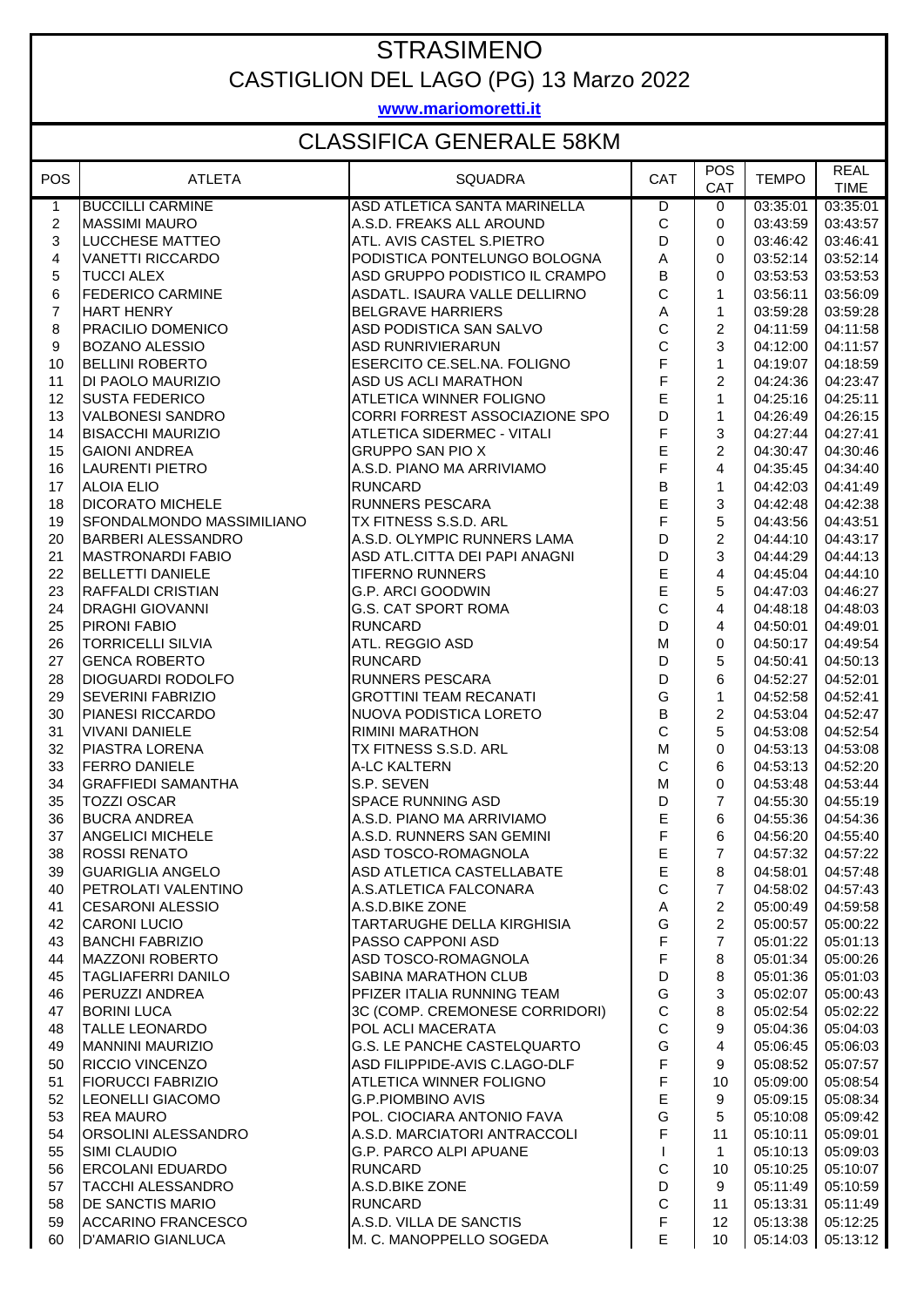| 61  | <b>ATTUCCI ARMANDO</b>           | PODISTICA QUARRATA                 | F                                                                                     | 13              |          | 05:15:18 05:13:11 |
|-----|----------------------------------|------------------------------------|---------------------------------------------------------------------------------------|-----------------|----------|-------------------|
| 62  | PIZZICORI ALFREDO                | <b>RUNCARD</b>                     | D                                                                                     | 10              | 05:15:19 | 05:13:14          |
| 63  | <b>VIGLIATURO GIANNI</b>         | <b>RUNCARD</b>                     | D                                                                                     | 11              | 05:15:19 | 05:13:13          |
| 64  | TRINCHESE GIUSEPPE               | ASD INTERNATIONAL SECURITY S.      | D                                                                                     | 12              | 05:15:57 | 05:15:15          |
| 65  | <b>FELICE LUCA</b>               | ASD PODISTICA SAN SALVO            | D                                                                                     | 13              | 05:16:27 | 05:15:34          |
| 66  | <b>PACE ALESSANDRO</b>           | <b>RUNCARD</b>                     | D                                                                                     | 14              | 05:16:29 | 05:16:08          |
| 67  | <b>FIORAVANTI ALESSIO</b>        | ASD GS AVIS PRATOVECCHIO           | $\sf B$                                                                               | 3               | 05:16:56 | 05:16:28          |
| 68  | PICCHI LEONARDO                  | ASD GS AVIS PRATOVECCHIO           | E                                                                                     | 11              | 05:18:21 | 05:17:56          |
| 69  | <b>ZONZIN SERGIO</b>             | A.S.D. CENTRO FITNESS MONTELLO     | H                                                                                     | $\mathbf 1$     | 05:19:08 | 05:19:00          |
| 70  | <b>CIOCCHETTI MASSIMO</b>        | <b>RUNCARD</b>                     | $\mathsf C$                                                                           | 12              | 05:19:26 | 05:18:13          |
| 71  | WOJTAL AGNIESZKA MALGORZATA      | A.S.D. CENTRO FITNESS MONTELLO     | M                                                                                     | 0               | 05:19:34 | 05:19:26          |
| 72  | MIGLIORELLI ANDREA               | ASD. ATLETICA CINGOLI              | E                                                                                     | 12              | 05:19:52 | 05:19:03          |
| 73  | ASCIOLLA FRANCESCO               | ASD PODISTICA NORMANNA             | E                                                                                     | 13              | 05:19:55 | 05:19:47          |
| 74  | <b>BONANNI FEDERICO</b>          | <b>RUNCARD</b>                     | D                                                                                     | 15              | 05:20:21 | 05:19:38          |
| 75  | ANDREANINI NICOLA                | <b>RUNCARD</b>                     | F                                                                                     | 14              | 05:20:22 | 05:19:39          |
| 76  | <b>VENTURINO MARIO</b>           | <b>CUS CASSINO</b>                 | $\mathbf{I}$                                                                          | $\overline{2}$  | 05:20:38 | 05:20:36          |
| 77  | PRATESI GIANLUCA                 | A.S.D. PIANO MA ARRIVIAMO          | F                                                                                     | 15              | 05:21:29 | 05:20:29          |
| 78  | AMODEO SABRINA                   | <b>RUNCARD</b>                     | M                                                                                     | 0               | 05:21:42 | 05:20:57          |
| 79  | <b>DI RISIO MARIO</b>            | <b>RUNCARD</b>                     | E                                                                                     | 14              | 05:21:45 | 05:21:23          |
| 80  | <b>CRUDO ANTONELLO</b>           | <b>RUNCARD</b>                     | $\mathsf F$                                                                           | 16              | 05:21:49 | 05:20:27          |
| 81  | <b>DE SANTIS MICHELE</b>         | AMATORI PODISTICA TERNI            | $\mathsf{C}$                                                                          | 13              | 05:22:32 | 05:22:21          |
| 82  | LORATI ELENA GIOVANNA            | A.S.D. PIANO MA ARRIVIAMO          | ${\sf N}$                                                                             | $\mathbf{1}$    | 05:22:44 | 05:21:44          |
| 83  | <b>CRUCIANELLI GIAMPIETRO</b>    | A.ATL. TRODICA                     | G                                                                                     | 6               | 05:22:44 | 05:21:16          |
| 84  | POMPEI MARCO                     | <b>TEAM CAMELOT</b>                | $\mathsf H$                                                                           | $\overline{2}$  | 05:24:00 | 05:23:29          |
| 85  | PASTORESSA PIETRO                | <b>RUNCARD</b>                     | $\mathsf C$                                                                           | 14              | 05:24:02 | 05:24:01          |
| 86  | <b>BECCHI MARCO</b>              | <b>RUNCARD</b>                     | $\mathbf C$                                                                           | 15              | 05:24:38 | 05:24:11          |
| 87  | SIMONE MATTEO                    | ASD ATLETICA LA SBARRA             | G                                                                                     | $\overline{7}$  | 05:25:05 | 05:23:59          |
| 88  | CHIAPPA SABRINA                  | RUNNING STATION TEAM ASD           | M                                                                                     | $\mathbf{1}$    | 05:25:05 | 05:24:25          |
| 89  | <b>RAMUNDI ANTONIO</b>           | M. C. MANOPPELLO SOGEDA            | G                                                                                     | 8               | 05:26:14 | 05:25:23          |
| 90  | <b>LUCHI NICOLA</b>              | <b>RUNCARD</b>                     | G                                                                                     | 9               | 05:27:07 | 05:25:00          |
| 91  | <b>CUPI ELENA</b>                | OLIMPUS SAN MARINO ATLETICA        | M                                                                                     | 2               | 05:27:32 | 05:27:22          |
| 92  | CALZUOLA LUCA                    | <b>ASD ATLETICA TAINO</b>          | E                                                                                     | 15              | 05:28:06 | 05:27:42          |
| 93  | BONSANGUE STEFANO                | A.S.C.D. SILVANO FEDI              | G                                                                                     | 10              | 05:29:40 | 05:28:46          |
| 94  | CIRCIU MONICA IONICA             | UPR MONTEMARCIANO ASD              | M                                                                                     | 3               | 05:30:52 | 05:30:22          |
| 95  | <b>IANNETTA FABIO</b>            | <b>RUNCARD</b>                     | G                                                                                     | 11              | 05:31:07 | 05:29:46          |
| 96  | <b>PETROLLINI IVAN</b>           | <b>RUNCARD</b>                     | $\mathsf E$                                                                           | 16              | 05:31:15 | 05:29:03          |
| 97  | <b>SCIORTINO ALESSANDRO</b>      | <b>LBM SPORT TEAM</b>              | $\mathsf F$                                                                           | 17              | 05:31:28 | 05:30:33          |
| 98  | <b>TRABANELLI MICHELE</b>        | <b>RUNCARD</b>                     | $\mathsf{C}$                                                                          | 16              | 05:32:05 | 05:31:20          |
| 99  | <b>GIUSTARINI ANDREA</b>         | ASD GS AVIS PRATOVECCHIO           | D                                                                                     | 16              | 05:32:06 | 05:31:42          |
| 100 | CARBONARI CARLO ALBERTO          | <b>RUNCARD</b>                     | B                                                                                     | $4\overline{ }$ |          | 05:32:29 05:31:39 |
| 101 | <b>FABBRI DANILO</b>             | CORRI FORREST ASSOCIAZIONE SPO     | H                                                                                     | 3               |          | 05:32:49 05:31:58 |
| 102 | <b>MAGGI FRANCESCO</b>           | UISP ABBADIA SAN SALVATORE         | D                                                                                     | 17              | 05:33:22 | 05:31:58          |
| 103 | PORCIELLO CARLO                  | <b>RUNCARD</b>                     | $\mathsf E$                                                                           | 17              | 05:34:02 | 05:33:19          |
| 104 | ARDOLINO CIRIACO LUCIO           | <b>RUNCARD</b>                     | $\mathsf C$                                                                           | 17              | 05:34:03 | 05:33:21          |
| 105 | <b>DE ANGELIS CRISTINA</b>       | <b>GRUPPO MARCIATORI SIMBRUINI</b> | $\mathsf{M}% _{T}=\mathsf{M}_{T}\!\left( a,b\right) ,\ \mathsf{M}_{T}=\mathsf{M}_{T}$ | 4               | 05:34:11 | 05:32:36          |
| 106 | <b>ARCI ANDREA</b>               | <b>GRUPPO MARCIATORI SIMBRUINI</b> | $\mathsf E$                                                                           | 18              | 05:34:11 | 05:32:37          |
| 107 | <b>CELATI ANDREA</b>             | <b>RUNCARD</b>                     | $\mathsf E$                                                                           | 19              | 05:34:12 | 05:32:55          |
| 108 | <b>NIRO FORTUNATO</b>            | <b>KEEP MOVING</b>                 | G                                                                                     | 12              | 05:34:27 | 05:33:15          |
| 109 | MELLA ELEONORA                   | PODISTICA SOLIDARIETA              | $\mathsf{M}% _{T}=\mathsf{M}_{T}\!\left( a,b\right) ,\ \mathsf{M}_{T}=\mathsf{M}_{T}$ | 5               | 05:34:36 | 05:33:12          |
| 110 | <b>VECCHIA LUCA</b>              | <b>VIRTUS VILLA ADA</b>            | $\mathsf E$                                                                           | 20              | 05:35:19 | 05:34:36          |
| 111 | URBINATI MARCO                   | ATL.BANCA DI PESAROC.STORICO       | G                                                                                     | 13              | 05:37:02 | 05:35:22          |
| 112 | <b>TRUCCONE GIORGIO</b>          | RUNNING CENTER CLUB TORINO         | $\mathsf F$                                                                           | 18              | 05:37:21 | 05:36:22          |
| 113 | <b>BATTISTELLI LUCA</b>          | A.S.D. OLYMPIC RUNNERS LAMA        | $\mathsf C$                                                                           | 18              | 05:37:29 | 05:36:36          |
| 114 | <b>ROMANELLI DANILO</b>          | <b>RUNCARD</b>                     | $\mathsf F$                                                                           | 19              | 05:37:36 | 05:35:33          |
| 115 | PANNONE FABIO                    | POL. CIOCIARA ANTONIO FAVA         | G                                                                                     | 14              | 05:37:40 | 05:36:09          |
| 116 | <b>BATTISTI DANIELA</b>          | <b>ATLETICA AVIANO</b>             | ${\sf M}$                                                                             | 6               | 05:37:47 | 05:36:41          |
| 117 | <b>DI VICO ANTONIO</b>           | A.S.D. CENTRO FITNESS MONTELLO     | $\mathsf E$                                                                           | 21              | 05:38:50 | 05:38:15          |
| 118 | <b>LISSONI DANIELE</b>           | G.S. AVIS - SEREGNO                | $\mathsf C$                                                                           | 19              | 05:39:03 | 05:38:30          |
| 119 | <b>BONCOMPAGNI DAVIDE</b>        | A.S.D. OLYMPIC RUNNERS LAMA        | $\mathsf C$                                                                           | 20              | 05:39:19 | 05:38:25          |
| 120 | <b>D'ANNA DOMENICO</b>           | SARACENATLETICA                    | $\mathsf F$                                                                           | 20              | 05:39:41 | 05:38:54          |
| 121 | DI GIAMBERARDINO DARIO           | ASD PODISTICA LUCO DEI MARSI       | $\mathsf C$                                                                           | 21              | 05:40:52 | 05:40:10          |
| 122 | <b>MALAGNI VERONICA</b>          | IMPOSSIBLE226 TRIATHLON FORLI      | $\mathsf{M}% _{T}=\mathsf{M}_{T}\!\left( a,b\right) ,\ \mathsf{M}_{T}=\mathsf{M}_{T}$ | $\overline{7}$  | 05:40:53 | 05:38:50          |
| 123 | PETRINI TIBERIO                  | <b>RUNCARD</b>                     | D                                                                                     | 18              | 05:41:02 | 05:38:59          |
| 124 | <b>GIUNZIONI STELLA ROBERTO</b>  | <b>RUNCARD</b>                     | $\mathsf F$                                                                           | 21              | 05:41:31 | 05:40:06          |
| 125 | <b>FRASCA KATIA</b>              | M. C. MANOPPELLO SOGEDA            | ${\sf M}$                                                                             | 8               | 05:41:47 | 05:40:59          |
| 126 | <b>TORELLI GIOVANNI BATTISTA</b> | PODISTICA SOLIDARIETA              | $\mathbf{I}$                                                                          | 3               | 05:41:51 | 05:40:11          |
| 127 | <b>TRAINI GABRIELE</b>           | ATL. AVIS S.BENEDETTO DEL TR.      | G                                                                                     | 15              | 05:42:08 | 05:41:39          |
| 128 | <b>SALVADORI MONIA</b>           | ASD GS AVIS PRATOVECCHIO           | M                                                                                     | 9               | 05:42:29 | 05:42:01          |
| 129 | <b>BALSAMO GIOVANNI</b>          | ASD SPORTINSIEME CASTELLARANO      | E                                                                                     | 22              |          | 05:42:53 05:41:33 |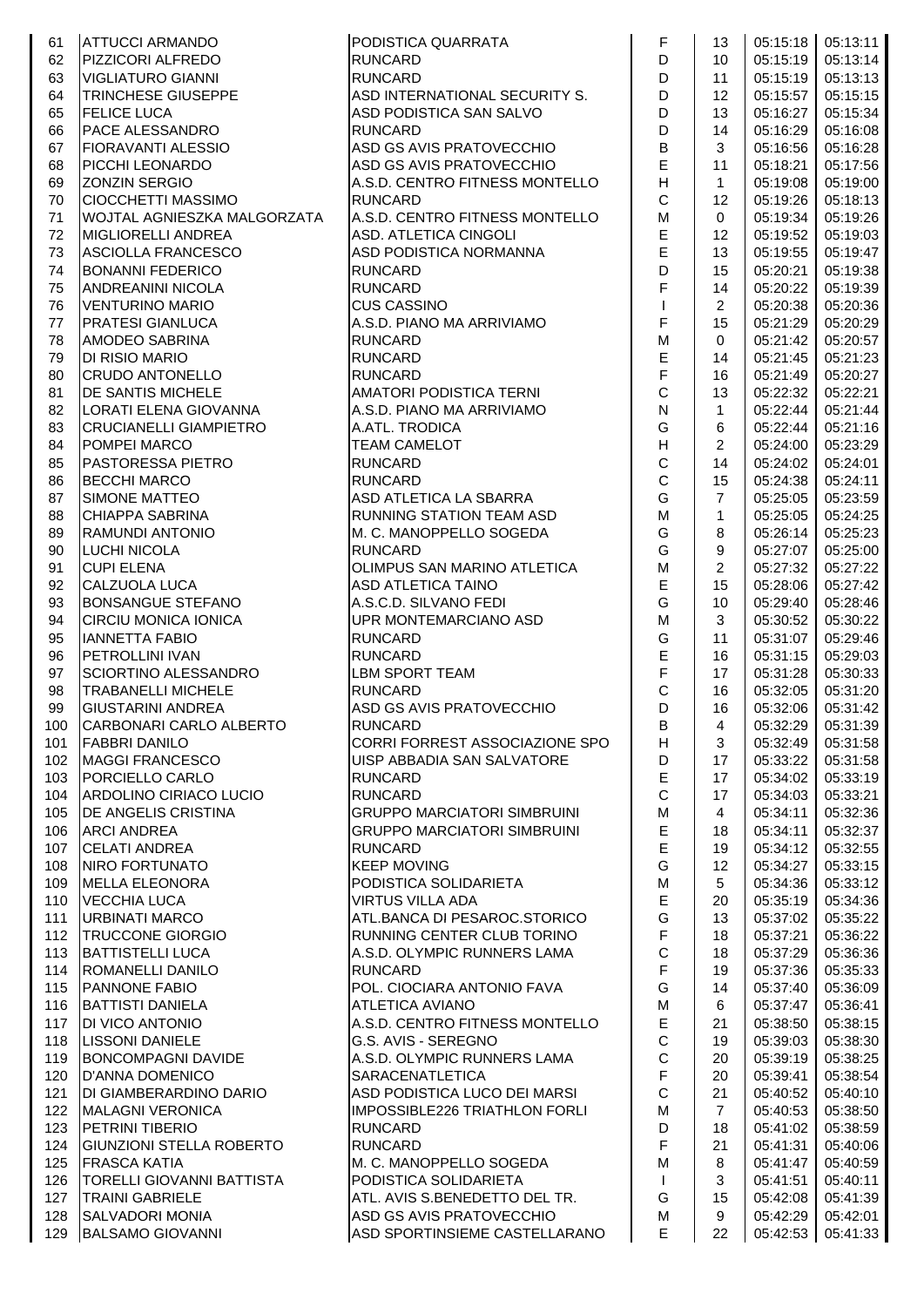|     | 130   PONZIO GIOVANNI      | A.S.D. ATL. SPORTING CALORE           | F                                                                                     | 22              |          | 05:43:35 05:43:15 |
|-----|----------------------------|---------------------------------------|---------------------------------------------------------------------------------------|-----------------|----------|-------------------|
| 131 | <b>PRINCIGALLI MARCO</b>   | <b>ATLETICA BRESCIA MARATHON</b>      | D                                                                                     | 19              | 05:43:50 | 05:43:09          |
| 132 | <b>MILANESI MAURIZIO</b>   | ASD GS AVIS PRATOVECCHIO              | $\mathsf E$                                                                           | 23              | 05:43:53 | 05:43:25          |
| 133 | <b>NORGINI STEFANO</b>     | ATLETICA WINNER FOLIGNO               | E                                                                                     | 24              | 05:43:54 | 05:43:48          |
| 134 | <b>MAGNAGO LISA</b>        | A.S.D. PIANO MA ARRIVIAMO             | M                                                                                     | 10              | 05:44:06 | 05:43:48          |
| 135 | SPINELLI GIOVANNI          | <b>RUNCARD</b>                        | E                                                                                     | 25              | 05:44:28 | 05:43:11          |
| 136 | <b>CHIODO EMANUELE</b>     | <b>CALCATERRA SPORT ASD</b>           | F                                                                                     | 23              | 05:46:32 | 05:44:56          |
| 137 | PRIMICERI PIERPAOLO        | <b>SARACENATLETICA</b>                | F                                                                                     | 24              | 05:47:36 | 05:46:49          |
| 138 | AMICI ALESSANDRO           | <b>ATLETICA PEGASO</b>                | D                                                                                     | 20              | 05:47:54 | 05:47:10          |
| 139 | LOMBARDI PAOLO             | <b>RUNCARD</b>                        | F                                                                                     | 25              | 05:48:51 | 05:48:05          |
| 140 | <b>BELLIA PATRIZIA</b>     | A.S.D. GATE-CRAL INPS                 | ${\sf N}$                                                                             | $\overline{2}$  | 05:49:00 | 05:47:30          |
| 141 | PELLEGRINO ANDREA          | <b>TEAM CAMELOT</b>                   | $\mathsf{C}$                                                                          | 22              | 05:49:17 | 05:48:35          |
| 142 | <b>BRETTI GIOVANNI</b>     | PODISTICA SOLIDARIETA                 | $\boldsymbol{\mathsf{H}}$                                                             | 4               | 05:49:21 | 05:47:42          |
| 143 | ANGELUCCI MASSIMILIANO     | ATLETICA WINNER FOLIGNO               | $\mathsf F$                                                                           | 26              | 05:49:47 | 05:49:10          |
| 144 | <b>RAGONESI EMILIO</b>     | <b>RUNCARD</b>                        | G                                                                                     | 16              | 05:49:59 | 05:47:49          |
| 145 | CHIESA DANIELE MARIA       | A.S.D. ESCAPE TEAM VIGEVANO           | $\overline{F}$                                                                        | 27              | 05:50:30 | 05:49:34          |
| 146 | PERRONE CAPANO MARCO       | PODISTICA SOLIDARIETA                 | $\mathsf H$                                                                           | 5               | 05:50:56 | 05:49:18          |
| 147 | <b>ROSSETTO CRISTIAN</b>   | MACIANO TEAM RUNNERS A.S.D.           | F                                                                                     | 28              | 05:51:20 | 05:50:52          |
| 148 | <b>BOLLONI ADRIANO</b>     | PODISTICA AVIS DERUTA                 | E                                                                                     | 26              | 05:51:21 | 05:50:31          |
| 149 | <b>CAMBIO ALBERTO</b>      | S.E.F. MACERATA                       | F                                                                                     | 29              | 05:52:05 | 05:51:52          |
| 150 | <b>BRANCHETTI ELISA</b>    | <b>LIBERO</b>                         | M                                                                                     | 11              | 05:52:15 | 05:50:13          |
| 151 | <b>CELLUPICA VALERIO</b>   | X-SOLID SPORT LAB ASD                 | $\mathsf C$                                                                           | 23              | 05:52:17 | 05:50:32          |
| 152 | <b>MAZZANTI FILIPPO</b>    | <b>RUNCARD</b>                        | E                                                                                     | 27              | 05:52:20 | 05:51:37          |
| 153 | <b>BARICHELLO MERI</b>     | TEAM OTC SSD ARL                      | $\mathsf{M}% _{T}=\mathsf{M}_{T}\!\left( a,b\right) ,\ \mathsf{M}_{T}=\mathsf{M}_{T}$ | 12 <sup>2</sup> | 05:52:28 | 05:51:52          |
| 154 | <b>ORAZI MATTEO</b>        | <b>SPACE RUNNING ASD</b>              | D                                                                                     | 21              | 05:52:42 | 05:50:54          |
| 155 | LUISA BETTI                | <b>RUNCARD</b>                        | M                                                                                     | 13              | 05:52:54 | 05:51:43          |
| 156 | <b>ZERBINATI LUCA</b>      | PASSO CAPPONI ASD                     | E                                                                                     | 28              | 05:52:55 | 05:51:44          |
| 157 | <b>RUFI ALESSIO</b>        | POLISPORTIVA ELLERA ASD               | D                                                                                     | 22              | 05:53:36 | 05:51:25          |
| 158 | INNOCENTI EMANUELE         | ASD GS AVIS PRATOVECCHIO              | $\mathsf F$                                                                           | 30              | 05:54:04 | 05:53:40          |
| 159 | DI MAURO GENNARO           | <b>NOCERA RUNNERS</b>                 | G                                                                                     | 17              | 05:54:06 | 05:53:44          |
| 160 | <b>MANCINI EMILIANO</b>    | <b>RUNCARD</b>                        | E                                                                                     | 29              | 05:55:12 | 05:54:15          |
| 161 | <b>STAINKO REBECCA</b>     | <b>LA CHIANINA</b>                    | L                                                                                     | 1.              | 05:55:26 | 05:54:56          |
| 162 | <b>TARANTINI FRANCESCO</b> | SPEZIA MARATHON DLF                   | D                                                                                     | 23              | 05:55:59 | 05:54:12          |
| 163 | <b>MOSCARELLI RICCARDO</b> | <b>RUNCARD</b>                        | $\mathsf{C}$                                                                          | 24              | 05:56:11 | 05:54:24          |
| 164 | <b>PINTO MARIA</b>         | A.S.D.ARIES COMO ATHLETIC TEAM        | M                                                                                     | 14              | 05:56:41 | 05:55:44          |
| 165 | <b>FRESCH BRUNO</b>        | NUOVA ATLETICA 3 COMUNI               | E                                                                                     | 30              | 05:56:51 | 05:55:46          |
| 166 | <b>ARUCI AFERDITA</b>      | ATLETICA 85 FAENZA                    | M                                                                                     | 15              | 05:58:06 | 05:57:20          |
| 167 | <b>BELLINI ERNESTO</b>     | <b>GS AVIS TREVIGLIO G.BRUSAFERRI</b> | $\mathsf F$                                                                           | 31              | 05:58:55 | 05:57:45          |
| 168 | <b>BALLATORI FRANCESCO</b> | <b>RUNCARD</b>                        | E                                                                                     | 31              | 05:59:07 | 05:58:45          |
| 169 | <b>DUCHINI ROBERTO</b>     | <b>LA CHIANINA</b>                    | G                                                                                     | 18              | 05:59:27 | 05:58:38          |
| 170 | <b>BARBERA MATTEO</b>      | A.S.D. GOLFO DEI POETI ARCIGNI        | D                                                                                     | 24              | 06:02:15 | 06:01:33          |
| 171 | DAMIANO RAFFAELE           | RUN FOR LOVE PROJ.ANNA CERBONE        | G                                                                                     | 19              | 06:02:27 | 06:00:52          |
|     | 172   D'ELIA VINCENZO      | ASD GS AVIS PRATOVECCHIO              | E                                                                                     | 32              | 06:02:47 | 06:02:20          |
| 173 | <b>MEROLA ENNIO</b>        | <b>RUNCARD</b>                        | G                                                                                     | 20              | 06:02:58 | 06:02:22          |
| 174 | <b>FERRARI MASSIMO</b>     | <b>RUNCARD</b>                        | G                                                                                     | 21              | 06:04:31 | 06:03:36          |
| 175 | PICCIONI FRANCO            | PODISTICA SOLIDARIETA                 | G                                                                                     | 22              | 06:05:09 | 06:03:06          |
| 176 | TORRICELLI WERTHER         | CIRC.RICREATIVO CITTANOVA             | $\mathbf{I}$                                                                          | 4               | 06:05:55 | 06:05:34          |
| 177 | <b>CECCHINI MICHELE</b>    | ATLETICA IL COLLE ASD                 | $\mathsf{C}$                                                                          | 25              | 06:05:56 | 06:05:49          |
| 178 | FORNERA ALESSANDRO         | RUNNING CLUB VENEZIA A.S.D.           | D                                                                                     | 25              | 06:06:06 | 06:05:15          |
| 179 | <b>MACCARI SIMONE</b>      | ASD GS AVIS PRATOVECCHIO              | $\mathsf F$                                                                           | 32              | 06:06:20 | 06:05:52          |
| 180 | <b>BALDINI MAURIZIO</b>    | ASD GS AVIS PRATOVECCHIO              | $\mathsf E$                                                                           | 33              | 06:06:21 | 06:05:52          |
| 181 | MILONE ALESSANDRO          | <b>BERGAMO STARS ATLETICA</b>         | G                                                                                     | 23              | 06:06:26 | 06:05:08          |
| 182 | <b>MARINELLI ALESSIO</b>   | ATL. AVIS S.BENEDETTO DEL TR.         | $\mathsf E$                                                                           | 34              | 06:07:12 | 06:06:43          |
| 183 | <b>CONTESSI MARIO</b>      | ATL. AVIS S.BENEDETTO DEL TR.         | $\mathsf E$                                                                           | 35              | 06:07:41 | 06:07:11          |
| 184 | TARTAGLIONE SALVATORE      | ATL. SAN NICANDRO GARGANICO           | G                                                                                     | 24              | 06:08:24 | 06:06:11          |
| 185 | <b>CIOPPA TOMMASO</b>      | <b>G.S.D. FIAMME ARGENTO</b>          | $\mathsf E$                                                                           | 36              | 06:08:24 | 06:06:15          |
| 186 | <b>CASONI ROBERTO</b>      | <b>GP CORNO GIOVINE</b>               | $\mathsf F$                                                                           | 33              | 06:08:45 | 06:07:47          |
| 187 | <b>GENTILUCCI FABIO</b>    | <b>G.P. AVIS CASTELRAIMONDO</b>       | $\boldsymbol{\mathsf{H}}$                                                             | 6               | 06:08:47 | 06:07:14          |
| 188 | RAVIOLI PAOLO              | <b>U.S. SCALO VOGHERA</b>             | $\mathsf E$                                                                           | 37              | 06:08:48 | 06:06:48          |
| 189 | <b>RASPA PIERO</b>         | A.S.D. APERDIFIATO                    | H                                                                                     | $\overline{7}$  | 06:08:56 | 06:08:52          |
| 190 | <b>BASILI VALENTINA</b>    | <b>RUNCARD</b>                        | M                                                                                     | 16              | 06:08:58 | 06:07:18          |
| 191 | RANZUGLIA GIULIA           | A.S.D. PODISTICA VALMISA              | M                                                                                     | 17              | 06:09:00 | 06:06:54          |
| 192 | COMPAGNUCCI NATASCIA       | POL ACLI MACERATA                     | N                                                                                     | 3               | 06:09:02 | 06:06:56          |
| 193 | <b>CICARILLI NAZARENO</b>  | POL ACLI MACERATA                     | $\mathbf{I}$                                                                          | 5               | 06:09:03 | 06:06:57          |
| 194 | <b>LIBERTONE MICHELE</b>   | ATLETICA MOLISE AMATORI               | T                                                                                     | 6               | 06:09:45 | 06:09:33          |
| 195 | <b>ROSSINI GIANFRANCO</b>  | <b>GRIFO RUNNERS PERUGIA ASD</b>      | $\boldsymbol{\mathsf{H}}$                                                             | 8               | 06:10:18 | 06:09:35          |
| 196 | <b>DE PAOLA LORIS</b>      | <b>GROTTINI TEAM RECANATI</b>         | $\mathsf E$                                                                           | 38              | 06:11:32 | 06:10:19          |
|     | 197   MANDELLI DARIO MARIA | PASSO CAPPONI ASD                     | G                                                                                     | 25              | 06:11:32 | 06:10:41          |
|     | 198  LODI LODOVICO         | PASSO CAPPONI ASD                     | $\overline{F}$                                                                        | 34              | 06:11:33 | 06:10:42          |
|     |                            |                                       |                                                                                       |                 |          |                   |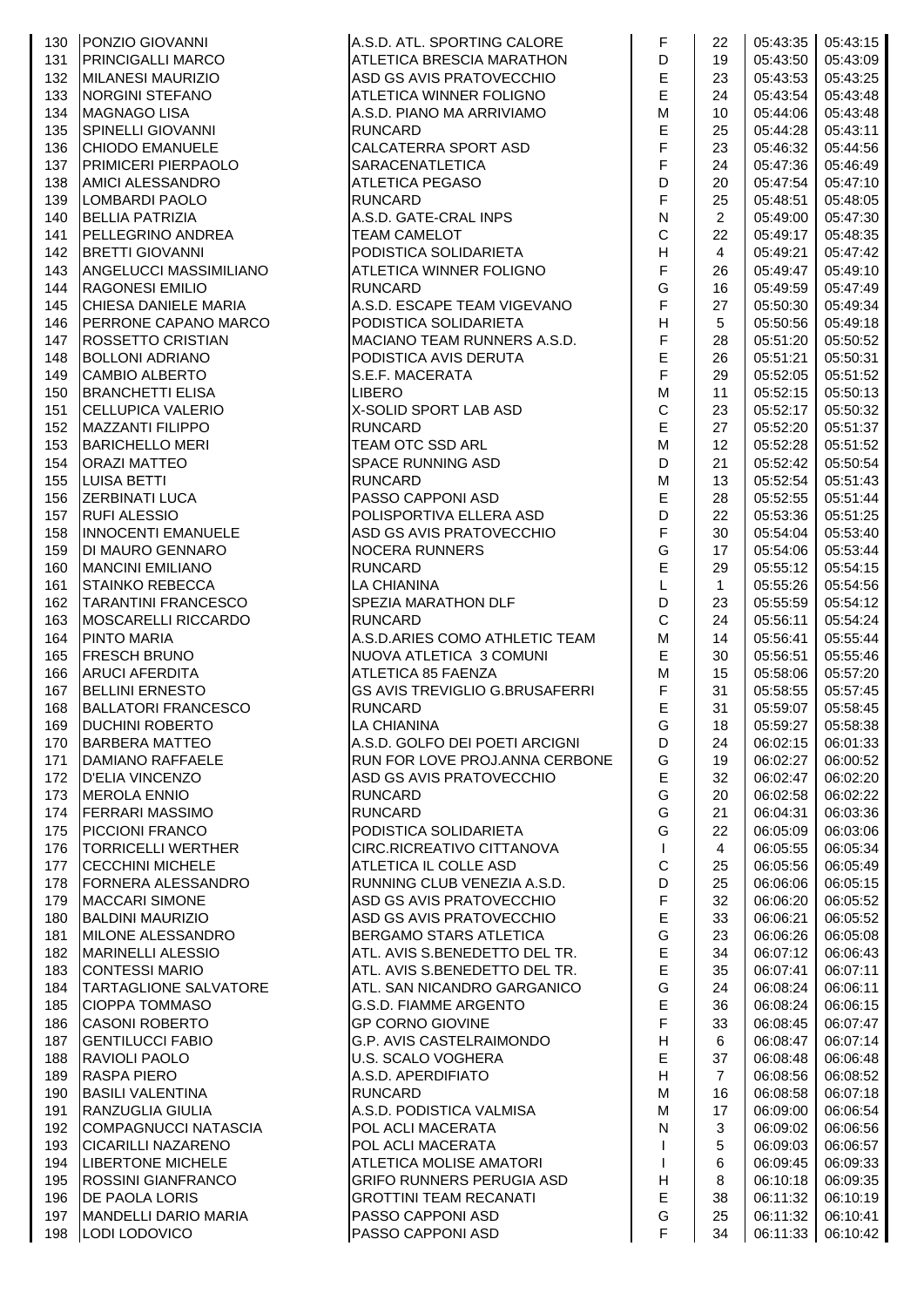| 199 | <b>FERRAMONDO DANIELE</b>       | TERNANA MARATHON CLUB A.S.D.         | D                                                           | 26             | 06:11:51 | 06:10:50          |
|-----|---------------------------------|--------------------------------------|-------------------------------------------------------------|----------------|----------|-------------------|
| 200 | <b>SUPPA PAOLO</b>              | <b>RUNCARD</b>                       | F                                                           | 35             | 06:12:11 | 06:11:25          |
| 201 | <b>BANCHINI MIRKO</b>           | A.S.D. ATL. MARCIATORI MUGELLO       | E                                                           | 39             | 06:14:59 | 06:14:28          |
|     |                                 |                                      |                                                             |                |          |                   |
| 202 | <b>MASSINI TIZIANA</b>          | A.S.D. PIANO MA ARRIVIAMO            | M                                                           | 18             | 06:15:01 | 06:13:59          |
| 203 | <b>MARIZ LUCA</b>               | <b>SPORT TEAM TRIGORIA ASD</b>       | G                                                           | 26             | 06:15:53 | 06:14:24          |
| 204 | NOVELLINO RAFFAELE              | EUROATLETICA 2002                    | G                                                           | 27             | 06:16:35 | 06:15:04          |
| 205 | <b>ORRIGO MAURIZIO</b>          | UNIONE SPORTIVA NAVE ASD             | G                                                           | 28             | 06:16:39 | 06:16:19          |
| 206 | <b>MELANI STEFANO</b>           | <b>RUNCARD</b>                       | $\overline{B}$                                              | 5              | 06:16:46 | 06:14:37          |
| 207 | PODESTA' MAURIZIO               | ASD PODISTICA PERALTO GENOVA         | F                                                           | 36             | 06:17:40 | 06:16:06          |
| 208 | <b>BARILI PAOLO</b>             | 3C (COMP. CREMONESE CORRIDORI)       | D                                                           | 27             | 06:18:20 | 06:17:47          |
| 209 | <b>GELLI SERGIO</b>             | A.S.C.D. SILVANO FEDI                | $\mathsf{I}$                                                | $\overline{7}$ | 06:18:55 | 06:17:57          |
| 210 |                                 |                                      | $\mathsf E$                                                 | 40             |          | 06:19:03          |
|     | <b>BURZACCA GIULIO</b>          | <b>ASD ATLETICA TAINO</b>            |                                                             |                | 06:19:27 |                   |
| 211 | <b>BERTOLASI FRANCESCO</b>      | SORESINA RUNNING CLUB                | $\boldsymbol{\mathsf{H}}$                                   | 9              | 06:20:16 | 06:19:49          |
| 212 | <b>DI GIORGIO GIUSEPPE</b>      | PODISTICA SOLIDARIETA                | $\mathsf E$                                                 | 41             | 06:20:26 | 06:18:47          |
| 213 | ROCCHI VLAICU AURELIA           | A.S.D. VILLA DE SANCTIS              | ${\sf N}$                                                   | 4              | 06:20:34 | 06:20:23          |
| 214 | <b>GASPARRI ANGELO</b>          | G.S. VALDELSA RUNNERS A.S.D.         | E                                                           | 42             | 06:21:28 | 06:20:38          |
| 215 | <b>SPERA PIERLUIGI</b>          | A.S.D. RINCORRO                      | $\boldsymbol{\mathsf{H}}$                                   | 10             | 06:22:02 | 06:21:11          |
| 216 | <b>BALDUCCIO ROSARIO ARTURO</b> | A.S.D.PODISTICA AVIS FABRIANO        | H                                                           | 11             | 06:23:10 | 06:21:58          |
| 217 | <b>CANDIDI MAURO</b>            | <b>G.S. POD. PRENESTE</b>            | H                                                           | 12             | 06:23:46 | 06:21:48          |
| 218 | <b>FRIGNANI FABIO</b>           | A.S.D TEAM SPARTANS                  | D                                                           | 28             | 06:24:29 | 06:24:00          |
|     |                                 |                                      |                                                             |                |          |                   |
| 219 | <b>MYRTO ELSA</b>               | <b>COLLEMAR-ATHON CLUB</b>           | $\mathsf{N}$                                                | 5              | 06:24:55 | 06:24:09          |
| 220 | MARZOLI RITA MARIA              | <b>RUNCARD</b>                       | ${\sf N}$                                                   | 6              | 06:24:55 | 06:23:37          |
| 221 | <b>ADDATI MASSIMILIANO</b>      | SPORT TEAM TRIGORIA ASD              | $\boldsymbol{\mathsf{H}}$                                   | 13             | 06:25:28 | 06:23:59          |
| 222 | <b>CRUCIANI GIORGIO</b>         | <b>RUNCARD</b>                       | E                                                           | 43             | 06:26:48 | 06:26:28          |
| 223 | <b>SAVINI GIOVANNI</b>          | ASD PORTO SAN GIORGIO RUNNERS        | G                                                           | 29             | 06:26:48 | 06:26:26          |
| 224 | <b>DELLA CORTE PASQUALE</b>     | ASD PORTO SAN GIORGIO RUNNERS        | E                                                           | 44             | 06:26:50 | 06:26:27          |
| 225 | <b>GUERRINI GABRIELE</b>        | POD. MISERICORDIA AGLIANESE 19       | F                                                           | 37             | 06:27:30 | 06:25:55          |
| 226 | <b>DELLAMONICA VINCENZO</b>     | <b>GP CORNO GIOVINE</b>              |                                                             | 8              | 06:27:40 | 06:26:41          |
|     |                                 |                                      |                                                             |                |          |                   |
| 227 | PELAGALLI LEANDRO GIORGIO       | ASD PRATO PROMOZIONE                 |                                                             | 9              | 06:28:08 | 06:26:34          |
| 228 | <b>GIACONE MICHELE</b>          | S. D. BAUDENASCA                     | $\mathsf{I}$                                                | 10             | 06:28:27 | 06:28:07          |
| 229 | <b>SARGOLINI AMEDEO</b>         | A.S.D. RUNNING EVOLUTION             | G                                                           | 30             | 06:28:39 | 06:27:20          |
| 230 | <b>FRAGSTEIN LUKASZ JOACHIM</b> | <b>RUNCARD</b>                       | $\mathsf{C}$                                                | 26             | 06:28:54 | 06:27:05          |
| 231 | <b>RUOCCO GENNARO</b>           | <b>ASD RUN LIFE</b>                  | $\mathbf{I}$                                                | 11             | 06:29:09 | 06:28:15          |
| 232 | <b>CORBETTA MARCO</b>           | TARTARUGHE DELLA KIRGHISIA           | G                                                           | 31             | 06:30:48 | 06:30:13          |
| 233 | <b>REALI PAOLO</b>              | NUOVA PODISTICA LATINA               | $\mathsf{H}% _{\mathbb{R}}^{1}\left( \mathbb{R}^{2}\right)$ | 14             | 06:33:02 | 06:31:19          |
| 234 | <b>BOLOGNESI ROBERTO</b>        | <b>MARATONETI GENOVESI</b>           | $\mathbf{I}$                                                | 12             | 06:34:57 | 06:34:54          |
| 235 | <b>POTO RAFFAELE</b>            |                                      | G                                                           |                |          |                   |
|     |                                 | ATLETICA LEVANTE A.S.D               |                                                             | 32             | 06:37:57 | 06:36:28          |
| 236 | AQUILANI MASSIMO                | <b>MARATHON CLUB CITTA DI CASTEL</b> | G                                                           | 33             | 06:38:30 | 06:36:19          |
| 237 | <b>VOTTARI GIUSEPPE</b>         | <b>ATLETICA CORRIFERRARA</b>         | G                                                           | 34             | 06:38:41 | 06:37:05          |
| 238 | <b>BOGDAN CORNELIA</b>          | A.S.D. PIANO MA ARRIVIAMO            | M                                                           | 19             |          | 06:38:46 06:37:45 |
| 239 | <b>MASOTTI FABIO</b>            | <b>RUNCARD</b>                       | G                                                           | 35             | 06:40:07 | 06:39:23          |
| 240 | <b>TOMASSINI MIRKO</b>          | <b>RUNCARD</b>                       | D                                                           | 29             | 06:40:08 | 06:39:51          |
| 241 | <b>SCARPA FRANCO</b>            | <b>RUNCARD</b>                       | $\mathbf{I}$                                                | 13             | 06:40:16 | 06:39:27          |
| 242 | ARNETOLI LEONARDO               | ATTRAVERSO RUNNING ASD               | $\boldsymbol{\mathsf{H}}$                                   | 15             | 06:41:57 | 06:40:13          |
| 243 | <b>BUFFOLINO DEBORA</b>         | UNIONE SPORTIVA NAVE ASD             | ${\sf N}$                                                   | $\overline{7}$ | 06:41:59 | 06:40:19          |
|     |                                 |                                      |                                                             |                |          |                   |
| 244 | <b>CIMINO EMILIO</b>            | <b>ATLETICA AMICA</b>                | $\boldsymbol{\mathsf{H}}$                                   | 16             | 06:42:51 | 06:42:12          |
| 245 | <b>TREGLIA PAOLO</b>            | A.S.D. GO RUNNING                    | $\mathsf E$                                                 | 45             | 06:42:52 | 06:42:02          |
| 246 | <b>RUSSO ANTONIO</b>            | A.S.D. ATL. MARCIATORI MUGELLO       | G                                                           | 36             | 06:42:55 | 06:40:43          |
| 247 | PIETRELLA FRANCESCO             | A.S.D. PIANO MA ARRIVIAMO            | G                                                           | 37             | 06:43:08 | 06:42:34          |
| 248 | <b>ZAROLA ANTONIO</b>           | LIBERTAS ATL.LAMEZIA                 | $\mathbf{I}$                                                | 14             | 06:44:18 | 06:43:40          |
| 249 | PANACCIONE ALESSANDRO           | NUOVA PODISTICA LATINA               | D                                                           | 30             | 06:45:08 | 06:44:04          |
| 250 | COLOMBO MAURIZIO                | ROAD RUNNERS CLUB MILANO             | $\mathbf{I}$                                                | 15             | 06:45:57 | 06:45:19          |
| 251 | DI MARTINO DINO                 | <b>COLLEMAR-ATHON CLUB</b>           | G                                                           | 38             | 06:46:15 | 06:45:29          |
| 252 | <b>ROCCHETTI DEVIS</b>          | <b>COLLEMAR-ATHON CLUB</b>           | $\mathsf E$                                                 | 46             | 06:46:15 | 06:45:30          |
|     |                                 |                                      | $\mathsf E$                                                 |                |          |                   |
| 253 | BERTELLI SEBASTIANO             | G.S. VALDELSA RUNNERS A.S.D.         |                                                             | 47             | 06:46:32 | 06:45:44          |
| 254 | SPICHETTI ANTONIO               | PODISTICA PRATONORD A.S.D.           | $\mathbf{I}$                                                | 16             | 06:49:12 | 06:47:34          |
| 255 | <b>VALENTE MATTEO</b>           | <b>ATLETICA MOLISE AMATORI</b>       | $\mathsf F$                                                 | 38             | 06:49:20 | 06:47:56          |
| 256 | <b>PASQUI FEDERICO</b>          | <b>RUNCARD</b>                       | D                                                           | 31             | 06:49:28 | 06:48:51          |
| 257 | <b>SOSTEGNI SIMONE</b>          | <b>RUNCARD</b>                       | $\mathsf C$                                                 | 27             | 06:49:29 | 06:48:10          |
| 258 | ZAVATTARO FABRIZIO              | <b>GRUPPO CITTA DI GENOVA</b>        | $\mathsf F$                                                 | 39             | 06:50:28 | 06:48:55          |
| 259 | <b>SALVINI PAOLA</b>            | ASS.ATL.LIBERTAS ORVIETO             | M                                                           | 20             | 06:51:28 | 06:50:02          |
| 260 | <b>CLARIONI ANDREA</b>          | ATL. MONTE MARIO                     | $\mathsf F$                                                 | 40             | 06:51:30 | 06:49:25          |
|     |                                 |                                      | G                                                           |                |          |                   |
| 261 | <b>BOTTIROLI EMANUELE</b>       | <b>ATLETICA VIGEVANO</b>             |                                                             | 39             | 06:52:15 | 06:50:14          |
| 262 | COSSIO LA ROSA PAULO FELIX      | A.S.D. PIANO MA ARRIVIAMO            | G                                                           | 40             | 06:52:16 | 06:51:02          |
| 263 | <b>BUSSI SIMONE</b>             | <b>LIFERUNNER</b>                    | D                                                           | 32             | 06:54:02 | 06:52:36          |
| 264 | <b>BOIANO ROBERTO</b>           | <b>RUNCARD</b>                       | $\mathsf F$                                                 | 41             | 06:56:17 | 06:56:07          |
| 265 | <b>STEVANI MARCO</b>            | <b>PASSO CAPPONI ASD</b>             | D                                                           | 33             | 06:56:38 | 06:54:38          |
| 266 | <b>NATALI CECILIA</b>           | PASSO CAPPONI ASD                    | M                                                           | 21             | 06:56:40 | 06:54:39          |
| 267 | <b>BEDONNI MASSIMILIANO</b>     | PASSO CAPPONI ASD                    | F                                                           | 42             | 06:57:50 | 06:55:48          |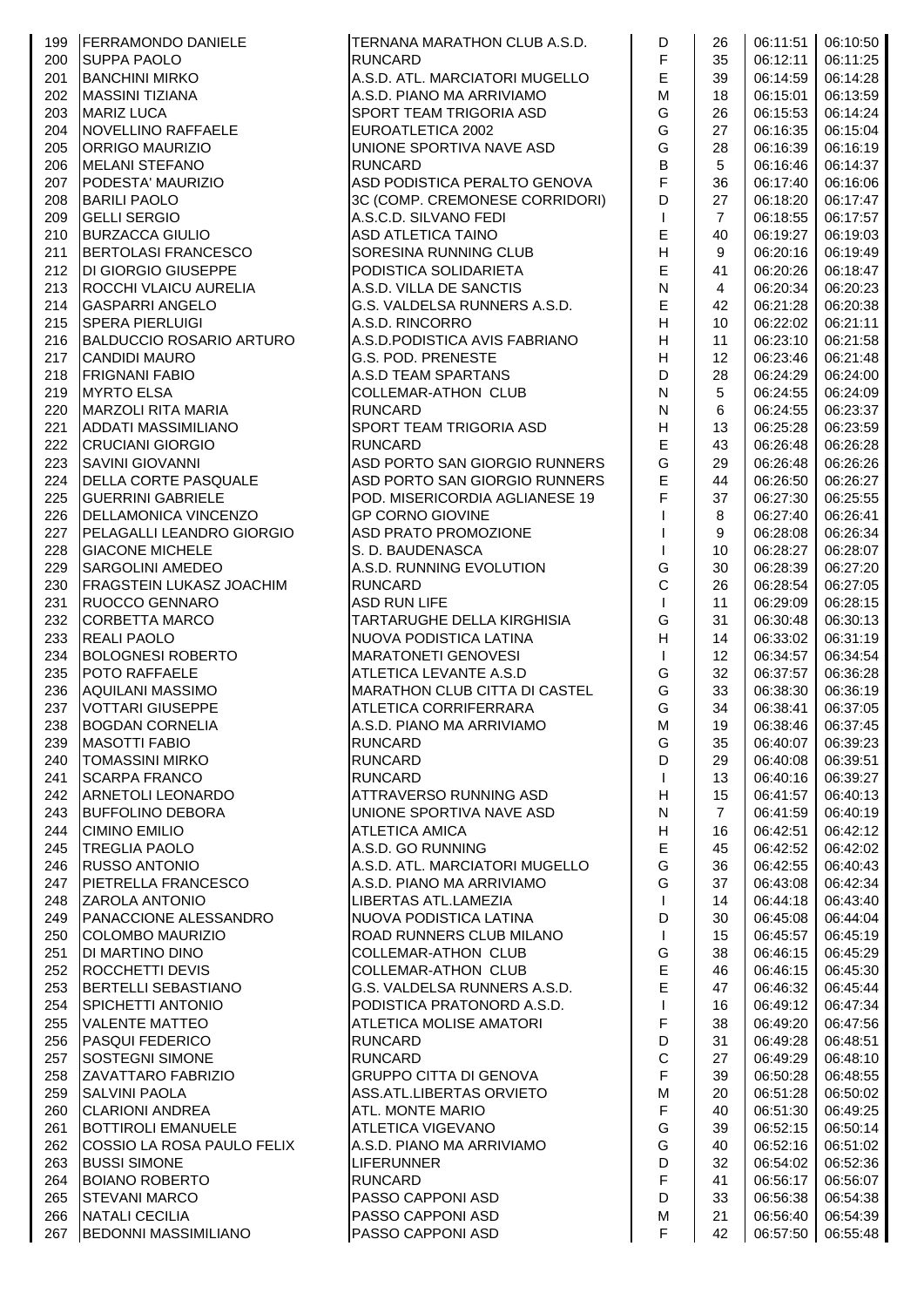| 268 | <b>CARRARA TERESA</b>                | A.S.D. CENTRO FITNESS MONTELLO | M                         | 22           | 06:58:39 | 06:57:54          |
|-----|--------------------------------------|--------------------------------|---------------------------|--------------|----------|-------------------|
| 269 | <b>TOSINI SARA</b>                   | 3C (COMP. CREMONESE CORRIDORI) | M                         | 23           | 07:01:48 | 07:01:15          |
| 270 | LATTANZI MARIO                       | <b>RUNCARD</b>                 | G                         | 41           | 07:01:53 | 06:59:49          |
| 271 | ADORNETTO FRANCESCO                  | <b>RUNCARD</b>                 | D                         | 34           | 07:02:14 | 07:00:29          |
| 272 | <b>DE ANGELIS ENRICO</b>             | S.S. LAZIO ATLETICA LEGGERA    | G                         | 42           | 07:02:54 | 07:00:55          |
| 273 | <b>TIVOLI DANIELE</b>                | <b>RUNCARD</b>                 | B                         | 6            | 07:03:34 | 07:01:43          |
| 274 | <b>FARRONATO LILIANA</b>             | A.S.D. RUNNING EVOLUTION       | $\mathsf{N}$              | 8            | 07:04:05 | 07:02:46          |
| 275 | <b>BALZINI ANDREA LUIGI GUIDO</b>    | NUOVA PODISTICA LATINA         | D                         | 35           | 07:04:38 | 07:03:34          |
|     |                                      |                                | M                         |              |          | 07:03:36          |
| 276 | <b>SOFRA CLOTILDE</b>                | NUOVA PODISTICA LATINA         |                           | 24           | 07:04:39 |                   |
| 277 | <b>TETI MAURO CRISTIAN</b>           | <b>RUNCARD</b>                 | E                         | 48           | 07:08:29 | 07:08:03          |
| 278 | <b>VALENTINI ANTONIO</b>             | ASD GRUPPO PODISTICO IL CRAMPO | G                         | 43           | 07:08:29 | 07:06:32          |
| 279 | D'ONOFRIO DANILO                     | ASD GRUPPO PODISTICO IL CRAMPO | G                         | 44           | 07:08:30 | 07:06:32          |
| 280 | <b>CERICOLA RITA</b>                 | ASD GRUPPO PODISTICO IL CRAMPO | $\mathsf{N}$              | 9            | 07:08:32 | 07:06:36          |
| 281 | <b>ALTOBELLI FILIBERTO</b>           | A.S.D. TRA LE RIGHE            | E                         | 49           | 07:09:49 | 07:09:03          |
| 282 | <b>BETTARINI MASSIMO</b>             | PODISTICA EMPOLESE 1986 ASD    | G                         | 45           | 07:09:59 | 07:08:57          |
| 283 | <b>FIAMMENGHI FLAMIGNI ALBERTO</b>   | <b>RUNCARD</b>                 | F                         | 43           | 07:10:01 | 07:07:59          |
| 284 | <b>NANDESI TIZIANA</b>               | <b>ATLETICA AVIS MAGIONE</b>   | M                         | 25           | 07:10:28 | 07:09:40          |
| 285 | <b>BITTARELLI NATALE</b>             | UNIONE SPORTIVA NAVE ASD       | $\mathbf{I}$              | 17           | 07:12:18 | 07:10:39          |
| 286 | <b>GUERRA ANTONIO</b>                | G.P.D. FANO CORRE L.TONELLI    | G                         | 46           | 07:13:05 | 07:11:25          |
| 287 | <b>SANFILIPPO PAOLA</b>              | PODISTICA MARE DI ROMA         | $\mathsf{N}$              | 10           | 07:13:32 | 07:12:45          |
| 288 | <b>DI FELICE ANNAMARIA</b>           | <b>ATL. MONTE MARIO</b>        | $\circ$                   | $\mathbf{1}$ | 07:14:01 | 07:13:53          |
|     |                                      | A.S.C.D. SILVANO FEDI          |                           |              |          |                   |
| 289 | <b>FEDI LORENZO</b>                  |                                | F                         | 44           | 07:14:28 | 07:13:33          |
| 290 | <b>VINCIARELLI RICCARDO</b>          | ASD FILIPPIDE-AVIS C.LAGO-DLF  | Α                         | 3            | 07:15:27 | 07:14:47          |
| 291 | <b>GIUDICI PAOLA</b>                 | PISA ROAD RUNNERS CLUB         | $\mathsf{N}$              | 11           | 07:16:50 | 07:15:12          |
| 292 | MACEROLI MARIA GIOVANNA              | NUOVA PODISTICA LATINA         | M                         | 26           | 07:17:06 | 07:16:04          |
| 293 | <b>FAZIO GIUSEPPE</b>                | ASD ATLETICA AVIS CURINGA      | F                         | 45           | 07:17:13 | 07:16:34          |
| 294 | MAMMARELLA CESARE                    | M. C. MANOPPELLO SOGEDA        | $\mathsf{I}$              | 18           | 07:17:49 | 07:16:57          |
| 295 | <b>COSTA WALTER</b>                  | M. C. MANOPPELLO SOGEDA        | H                         | 17           | 07:17:50 | 07:16:59          |
| 296 | DALFONSO ROBERTO                     | <b>CORRILABRUZZO</b>           | F                         | 46           | 07:17:54 | 07:15:17          |
| 297 | <b>ALESSANDRI SALVATORE</b>          | <b>RUNCARD</b>                 | $\overline{H}$            | 18           | 07:18:18 | 07:16:41          |
| 298 | <b>STEFANUCCI CARLO</b>              | <b>RUNCARD</b>                 | G                         | 47           | 07:18:18 | 07:16:41          |
| 299 | <b>VIZZINI MASSIMILIANO</b>          | ASD PRATO PROMOZIONE           | F                         | 47           | 07:19:07 | 07:17:29          |
| 300 | <b>FRONTONI MARCO</b>                | ASD PORTO SAN GIORGIO RUNNERS  | G                         | 48           | 07:21:12 | 07:20:50          |
| 301 | <b>DELFINO GIANFRANCO</b>            | LA CHIANINA                    | F                         | 48           | 07:21:59 | 07:20:19          |
| 302 | PEIFFER DANIEL                       | PODISTICA SOLIDARIETA          | H                         | 19           | 07:22:37 | 07:21:35          |
|     | CANNATA' ALDO CARMELO                |                                | H                         |              |          |                   |
| 303 |                                      | <b>RUNCARD</b>                 |                           | 20           | 07:23:26 | 07:22:48          |
| 304 | <b>RIZZITELLI MICHELE</b>            | <b>BARLETTA SPORTIVA</b>       | T                         | 19           | 07:23:53 | 07:22:28          |
| 305 | <b>VENTOSILLA SHAW EDITH ROSARIO</b> | A.S.D. PIANO MA ARRIVIAMO      | O                         | 2            | 07:24:11 | 07:22:55          |
| 306 | <b>BARONE PAOLO</b>                  | ATLETICA MOLISE AMATORI        | H                         | 21           | 07:27:32 | 07:27:20          |
| 307 | <b>SESSA STEFANO</b>                 | RUNCARD                        | $\mathsf C$               | 28           |          | 07:28:20 07:26:14 |
| 308 | <b>CENCINI DOMENICO</b>              | UISP ABBADIA SAN SALVATORE     | H                         | 22           |          | 07:28:50 07:27:27 |
| 309 | <b>TORZOLI VALTER</b>                | <b>ATLETICA AVIS MAGIONE</b>   | H                         | 23           | 07:29:30 | 07:28:42          |
| 310 | MACCARONE STEFANIA                   | M. C. MANOPPELLO SOGEDA        | $\mathsf{N}$              | 12           | 07:29:50 | 07:29:03          |
| 311 | <b>PAOLACCI UBERTO</b>               | PODISTICA SOLIDARIETA          | $\mathbf{I}$              | 20           | 07:29:52 | 07:27:48          |
| 312 | <b>IRATO PAOLA</b>                   | C.U.S. PADOVA                  | $\circ$                   | 3            | 07:31:10 | 07:30:08          |
| 313 | <b>BOZZO MASSIMO</b>                 | A.S.D. IL CAMPANILE            | Н                         | 24           | 07:31:35 | 07:29:15          |
| 314 | <b>BARONE MAURIZIO</b>               | A.S.D. IL CAMPANILE            | $\boldsymbol{\mathsf{H}}$ | 25           | 07:31:35 | 07:29:13          |
| 315 | <b>CESETTI ROBERTO</b>               | A.S.D. IL CAMPANILE            | G                         | 49           | 07:31:36 | 07:29:15          |
| 316 | <b>PATERNESI MONICA</b>              | A.S.D. IL CAMPANILE            | N                         | 13           | 07:31:38 | 07:29:17          |
| 317 | <b>BIGI LUCIANO</b>                  | ASD MARATONA ALZHEIMER         | $\mathbf{I}$              | 21           | 07:31:57 | 07:30:37          |
| 318 | <b>MAZZUOLI ANDREA</b>               | <b>RUNCARD</b>                 | $\mathsf{C}$              | 29           | 07:32:50 | 07:32:17          |
| 319 | <b>LICCIOLI ANDREA</b>               | ASSI GIGLIO ROSSO FIRENZE      | D                         | 36           | 07:32:51 | 07:32:19          |
|     | <b>RONCHINI CINZIA</b>               |                                | ${\sf N}$                 | 14           |          |                   |
| 320 |                                      | CORRI FORREST ASSOCIAZIONE SPO |                           |              | 07:32:51 | 07:32:00          |
| 321 | PIZZUTI ANDREA PAOLO MICHELE         | ATL. MONTE MARIO               | G                         | 50           | 07:40:16 | 07:38:11          |
| 322 | <b>MARINI CHRISTIAN</b>              | ATLETICA CAMPI BISENZIO        | D                         | 37           | 07:49:16 | 07:48:45          |
| 323 | <b>BARTOLINI ANTONIO</b>             | <b>LBM SPORT TEAM</b>          | G                         | 51           | 07:56:06 | 07:54:55          |
| 324 | <b>BORIOSI GUALTIERO</b>             | A.S.D. GRIFONISSIMA            | T                         | 22           | 08:07:41 | 08:06:24          |
| 325 | MORETTI ADONELLA                     | A.S.P.A. BASTIA                | $\circ$                   | 4            | 08:07:42 | 08:06:25          |
| 326 | <b>GARGANO ANGELA</b>                | <b>BARLETTA SPORTIVA</b>       | $\circ$                   | 5            | 08:15:12 | 08:13:51          |
| 327 | PICA SEBASTIANO                      | <b>RUNCARD</b>                 | $\mathbf{I}$              | 23           | 08:15:13 | 08:13:23          |
| 328 | <b>GRASSI DAVIDE</b>                 | <b>RUNCARD</b>                 | D                         | 38           | 08:19:22 | 08:17:52          |
| 329 | SOLOMBRINO SIMONA                    | SPORT TEAM TRIGORIA ASD        | M                         | 27           | 08:21:53 | 08:19:47          |
| 330 | <b>PETTI ARIANNA</b>                 | SPORT TEAM TRIGORIA ASD        | O                         | 6            | 08:21:53 | 08:19:48          |
| 331 | <b>LALLI MARIA GRAZIA</b>            | ASD GRUPPO PODISTICO IL CRAMPO | M                         | 28           | 08:22:56 | 08:21:00          |
| 332 | MINIGHINI ANNA RITA                  | <b>LBM SPORT TEAM</b>          | N                         | 15           | 08:30:49 | 08:29:43          |
| 333 | CALICIOTTI MASSIMO                   | <b>RUNCARD</b>                 | H                         | 26           | 08:47:18 | 08:45:27          |
| 334 | <b>CAVOLA STEFANIA</b>               | <b>RUNCARD</b>                 | M                         | 29           | 08:47:19 | 08:45:27          |
| 335 | <b>RAVAIOLI TATIANA</b>              | CORRI FORREST ASSOCIAZIONE SPO | M                         | 30           | 09:00:15 | 08:59:23          |
| 336 | <b>COSMA BARBARA</b>                 | PERCORRERE IL SILE             | N                         | 16           | 09:00:46 | 08:59:53          |
|     |                                      |                                |                           |              |          |                   |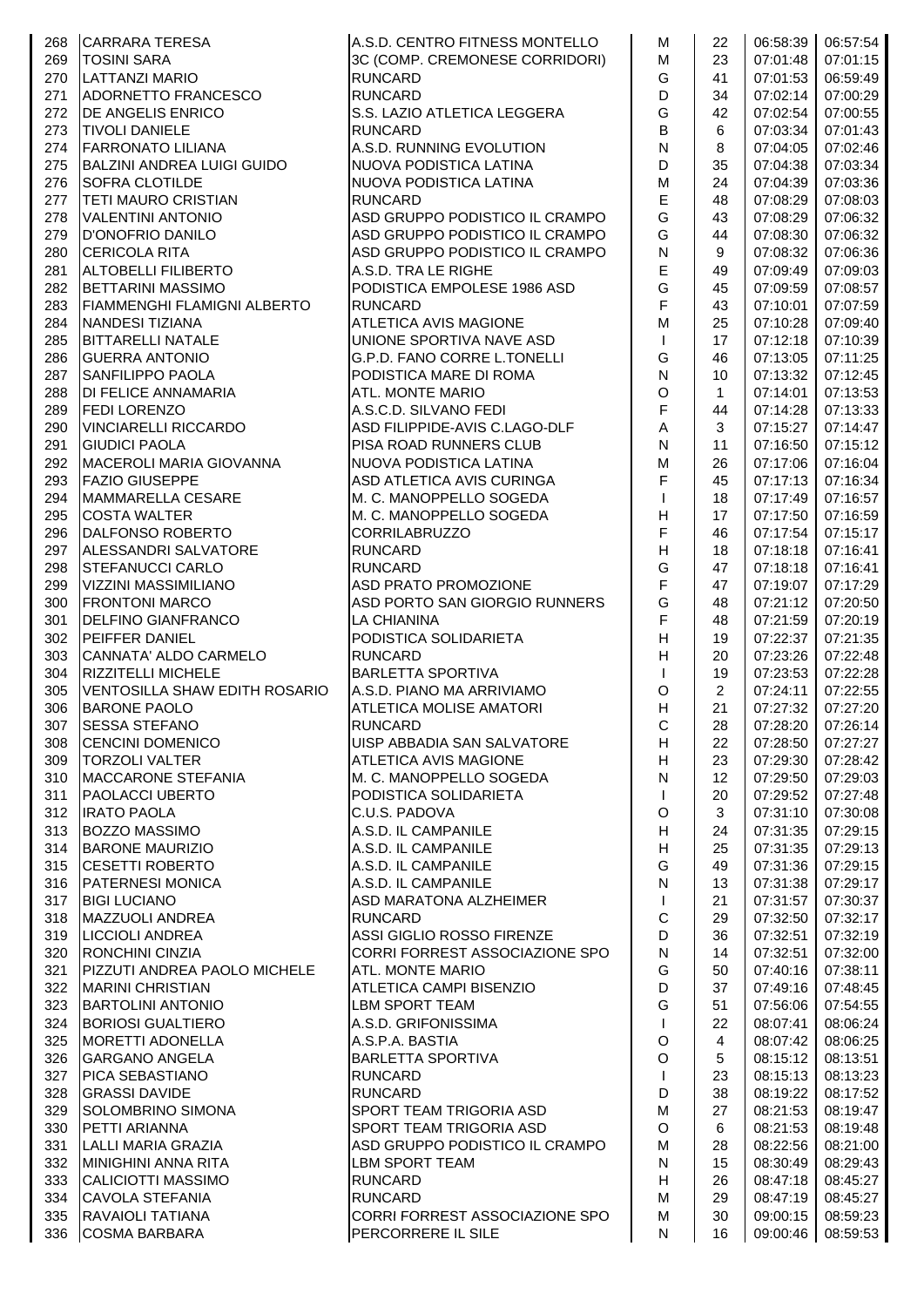| 337 | ICIMMINO DANIELA        | ISPORT TEAM TRIGORIA ASD |    |                     | 09:06:15   09:04:06 |
|-----|-------------------------|--------------------------|----|---------------------|---------------------|
|     | 338 IDI DOMENICO SERGIO | ISPORT TEAM TRIGORIA ASD |    | 09:06:16   09:04:07 |                     |
| 339 | IANGELLA SAVERIO        | LBM SPORT TEAM           | 53 |                     | 09:08:35   09:07:01 |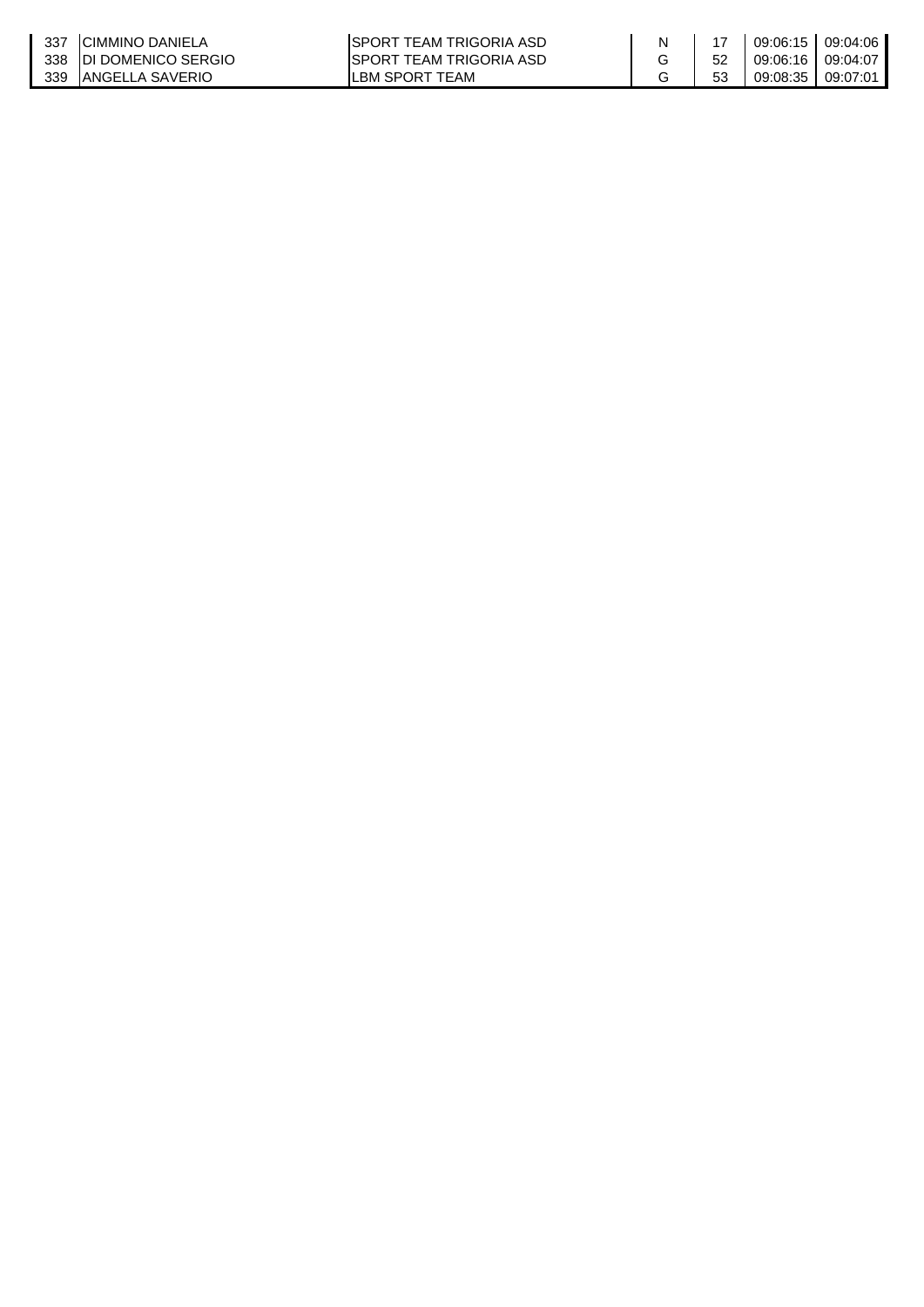#### CLASSIFICA GENERALE 42KM

|                |                            | <u>ULAO II TUA ULITERA ILE FERIM</u> |              |                         |              |                            |
|----------------|----------------------------|--------------------------------------|--------------|-------------------------|--------------|----------------------------|
| POS            | <b>ATLETA</b>              | <b>SQUADRA</b>                       | CAT          | <b>POS</b><br>CAT       | <b>TEMPO</b> | <b>REAL</b><br><b>TIME</b> |
| $\mathbf{1}$   | <b>BUCCILLI CARMINE</b>    | ASD ATLETICA SANTA MARINELLA         | D            | 0                       | 03:35:01     | 03:35:01                   |
| $\overline{c}$ | <b>MASSIMI MAURO</b>       | A.S.D. FREAKS ALL AROUND             | $\mathsf C$  | 0                       | 03:43:59     | 03:43:57                   |
| 3              | <b>LUCCHESE MATTEO</b>     | ATL. AVIS CASTEL S.PIETRO            | D            | 0                       | 03:46:42     | 03:46:41                   |
| 4              | <b>VANETTI RICCARDO</b>    | PODISTICA PONTELUNGO BOLOGNA         | А            | 0                       | 03:52:14     | 03:52:14                   |
| 5              | <b>TUCCI ALEX</b>          | ASD GRUPPO PODISTICO IL CRAMPO       | B            | 0                       | 03:53:53     | 03:53:53                   |
| 6              | <b>FEDERICO CARMINE</b>    | ASDATL. ISAURA VALLE DELLIRNO        | $\mathsf{C}$ | $\mathbf{1}$            | 03:56:11     | 03:56:09                   |
| $\overline{7}$ | <b>HART HENRY</b>          | <b>BELGRAVE HARRIERS</b>             | Α            | 1                       | 03:59:28     | 03:59:28                   |
| 8              |                            | ASD PODISTICA SAN SALVO              | $\mathsf C$  | 2                       |              | 04:11:58                   |
|                | <b>PRACILIO DOMENICO</b>   |                                      |              | 3                       | 04:11:59     |                            |
| 9              | <b>BOZANO ALESSIO</b>      | <b>ASD RUNRIVIERARUN</b>             | $\mathsf C$  |                         | 04:12:00     | 04:11:57                   |
| 10             | <b>BELLINI ROBERTO</b>     | ESERCITO CE.SEL.NA. FOLIGNO          | F            | $\mathbf{1}$            | 04:19:07     | 04:18:59                   |
| 11             | DI PAOLO MAURIZIO          | ASD US ACLI MARATHON                 | F            | 2                       | 04:24:36     | 04:23:47                   |
| 12             | <b>SUSTA FEDERICO</b>      | ATLETICA WINNER FOLIGNO              | E            | $\mathbf{1}$            | 04:25:16     | 04:25:11                   |
| 13             | <b>VALBONESI SANDRO</b>    | CORRI FORREST ASSOCIAZIONE SPO       | D            | $\mathbf{1}$            | 04:26:49     | 04:26:15                   |
| 14             | <b>BISACCHI MAURIZIO</b>   | ATLETICA SIDERMEC - VITALI           | F            | 3                       | 04:27:44     | 04:27:41                   |
| 15             | <b>GAIONI ANDREA</b>       | GRUPPO SAN PIO X                     | E            | $\overline{2}$          | 04:30:47     | 04:30:46                   |
| 16             | <b>LAURENTI PIETRO</b>     | A.S.D. PIANO MA ARRIVIAMO            | F            | $\overline{4}$          | 04:35:45     | 04:34:40                   |
| 17             | <b>ALOIA ELIO</b>          | <b>RUNCARD</b>                       | B            | $\mathbf{1}$            | 04:42:03     | 04:41:49                   |
| 18             | <b>DICORATO MICHELE</b>    | RUNNERS PESCARA                      | E            | 3                       | 04:42:48     | 04:42:38                   |
| 19             | SFONDALMONDO MASSIMILIANO  | TX FITNESS S.S.D. ARL                | F            | 5                       | 04:43:56     | 04:43:51                   |
| 20             | <b>BARBERI ALESSANDRO</b>  | A.S.D. OLYMPIC RUNNERS LAMA          | D            | $\overline{c}$          | 04:44:10     | 04:43:17                   |
| 21             | <b>MASTRONARDI FABIO</b>   | ASD ATL.CITTA DEI PAPI ANAGNI        | D            | 3                       | 04:44:29     | 04:44:13                   |
| 22             | <b>BELLETTI DANIELE</b>    | <b>TIFERNO RUNNERS</b>               | E            | $\overline{4}$          | 04:45:04     | 04:44:10                   |
| 23             | <b>RAFFALDI CRISTIAN</b>   | <b>G.P. ARCI GOODWIN</b>             | E            | 5                       | 04:47:03     | 04:46:27                   |
|                |                            |                                      | C            |                         |              |                            |
| 24             | <b>DRAGHI GIOVANNI</b>     | G.S. CAT SPORT ROMA                  |              | $\overline{4}$          | 04:48:18     | 04:48:03                   |
| 25             | PIRONI FABIO               | <b>RUNCARD</b>                       | D            | 4                       | 04:50:01     | 04:49:01                   |
| 26             | <b>TORRICELLI SILVIA</b>   | ATL. REGGIO ASD                      | M            | 0                       | 04:50:17     | 04:49:54                   |
| 27             | <b>GENCA ROBERTO</b>       | <b>RUNCARD</b>                       | D            | 5                       | 04:50:41     | 04:50:13                   |
| 28             | <b>DIOGUARDI RODOLFO</b>   | RUNNERS PESCARA                      | D            | 6                       | 04:52:27     | 04:52:01                   |
| 29             | <b>SEVERINI FABRIZIO</b>   | <b>GROTTINI TEAM RECANATI</b>        | G            | 1                       | 04:52:58     | 04:52:41                   |
| 30             | <b>PIANESI RICCARDO</b>    | NUOVA PODISTICA LORETO               | $\sf B$      | $\overline{c}$          | 04:53:04     | 04:52:47                   |
| 31             | <b>VIVANI DANIELE</b>      | RIMINI MARATHON                      | $\mathsf{C}$ | 5                       | 04:53:08     | 04:52:54                   |
| 32             | <b>PIASTRA LORENA</b>      | TX FITNESS S.S.D. ARL                | M            | 0                       | 04:53:13     | 04:53:08                   |
| 33             | <b>FERRO DANIELE</b>       | A-LC KALTERN                         | $\mathsf{C}$ | 6                       | 04:53:13     | 04:52:20                   |
| 34             | <b>GRAFFIEDI SAMANTHA</b>  | S.P. SEVEN                           | M            | $\mathbf 0$             | 04:53:48     | 04:53:44                   |
| 35             | <b>TOZZI OSCAR</b>         | SPACE RUNNING ASD                    | D            | $\overline{7}$          | 04:55:30     | 04:55:19                   |
| 36             | <b>BUCRA ANDREA</b>        | A.S.D. PIANO MA ARRIVIAMO            | $\mathsf E$  | 6                       | 04:55:36     | 04:54:36                   |
| 37             | <b>ANGELICI MICHELE</b>    | A.S.D. RUNNERS SAN GEMINI            | F            | 6                       | 04:56:20     | 04:55:40                   |
| 38             | <b>ROSSI RENATO</b>        | ASD TOSCO-ROMAGNOLA                  | Е            | $\overline{7}$          |              | 04:57:32 04:57:22          |
| 39             | <b>GUARIGLIA ANGELO</b>    | ASD ATLETICA CASTELLABATE            | E            | 8                       | 04:58:01     | 04:57:48                   |
| 40             | <b>PETROLATI VALENTINO</b> | A.S.ATLETICA FALCONARA               | $\mathsf C$  | $\overline{7}$          | 04:58:02     | 04:57:43                   |
| 41             | <b>CESARONI ALESSIO</b>    | A.S.D.BIKE ZONE                      | Α            | $\overline{2}$          | 05:00:49     | 04:59:58                   |
|                |                            | TARTARUGHE DELLA KIRGHISIA           | G            | $\overline{2}$          | 05:00:57     |                            |
| 42             | <b>CARONI LUCIO</b>        |                                      |              |                         |              | 05:00:22                   |
| 43             | <b>BANCHI FABRIZIO</b>     | PASSO CAPPONI ASD                    | F            | $\overline{7}$          | 05:01:22     | 05:01:13                   |
| 44             | <b>MAZZONI ROBERTO</b>     | ASD TOSCO-ROMAGNOLA                  | F            | 8                       | 05:01:34     | 05:00:26                   |
| 45             | <b>TAGLIAFERRI DANILO</b>  | SABINA MARATHON CLUB                 | D            | 8                       | 05:01:36     | 05:01:03                   |
| 46             | <b>PERUZZI ANDREA</b>      | PFIZER ITALIA RUNNING TEAM           | G            | 3                       | 05:02:07     | 05:00:43                   |
| 47             | <b>BORINI LUCA</b>         | 3C (COMP. CREMONESE CORRIDORI)       | C            | 8                       | 05:02:54     | 05:02:22                   |
| 48             | <b>TALLE LEONARDO</b>      | POL ACLI MACERATA                    | $\mathsf C$  | 9                       | 05:04:36     | 05:04:03                   |
| 49             | <b>MANNINI MAURIZIO</b>    | G.S. LE PANCHE CASTELQUARTO          | G            | $\overline{\mathbf{4}}$ | 05:06:45     | 05:06:03                   |
| 50             | RICCIO VINCENZO            | ASD FILIPPIDE-AVIS C.LAGO-DLF        | F            | 9                       | 05:08:52     | 05:07:57                   |
| 51             | <b>FIORUCCI FABRIZIO</b>   | ATLETICA WINNER FOLIGNO              | F            | 10                      | 05:09:00     | 05:08:54                   |
| 52             | LEONELLI GIACOMO           | <b>G.P.PIOMBINO AVIS</b>             | Е            | 9                       | 05:09:15     | 05:08:34                   |
| 53             | <b>REA MAURO</b>           | POL. CIOCIARA ANTONIO FAVA           | G            | 5                       | 05:10:08     | 05:09:42                   |
| 54             | <b>ORSOLINI ALESSANDRO</b> | A.S.D. MARCIATORI ANTRACCOLI         | F            | 11                      | 05:10:11     | 05:09:01                   |
| 55             | SIMI CLAUDIO               | G.P. PARCO ALPI APUANE               | $\mathbf{I}$ | $\mathbf{1}$            | 05:10:13     | 05:09:03                   |
| 56             | <b>ERCOLANI EDUARDO</b>    | <b>RUNCARD</b>                       | C            | 10                      | 05:10:25     | 05:10:07                   |
| 57             | TACCHI ALESSANDRO          | A.S.D.BIKE ZONE                      | D            | 9                       | 05:11:49     | 05:10:59                   |
| 58             | <b>DE SANCTIS MARIO</b>    | <b>RUNCARD</b>                       | $\mathsf C$  | 11                      | 05:13:31     | 05:11:49                   |
| 59             | ACCARINO FRANCESCO         | A.S.D. VILLA DE SANCTIS              | F            | 12 <sup>°</sup>         | 05:13:38     | 05:12:25                   |
| 60             | D'AMARIO GIANLUCA          | M. C. MANOPPELLO SOGEDA              | E            | 10                      | 05:14:03     | 05:13:12                   |
| 61             | ATTUCCI ARMANDO            | PODISTICA QUARRATA                   | F            | 13                      | 05:15:18     | 05:13:11                   |
|                |                            |                                      | D            |                         |              |                            |
| 62<br>63       | PIZZICORI ALFREDO          | <b>RUNCARD</b>                       |              | 10                      | 05:15:19     | 05:13:14                   |
|                | <b>VIGLIATURO GIANNI</b>   | <b>RUNCARD</b>                       | D            | 11                      | 05:15:19     | 05:13:13                   |
| 64             | <b>TRINCHESE GIUSEPPE</b>  | ASD INTERNATIONAL SECURITY S.        | D            | 12                      | 05:15:57     | 05:15:15                   |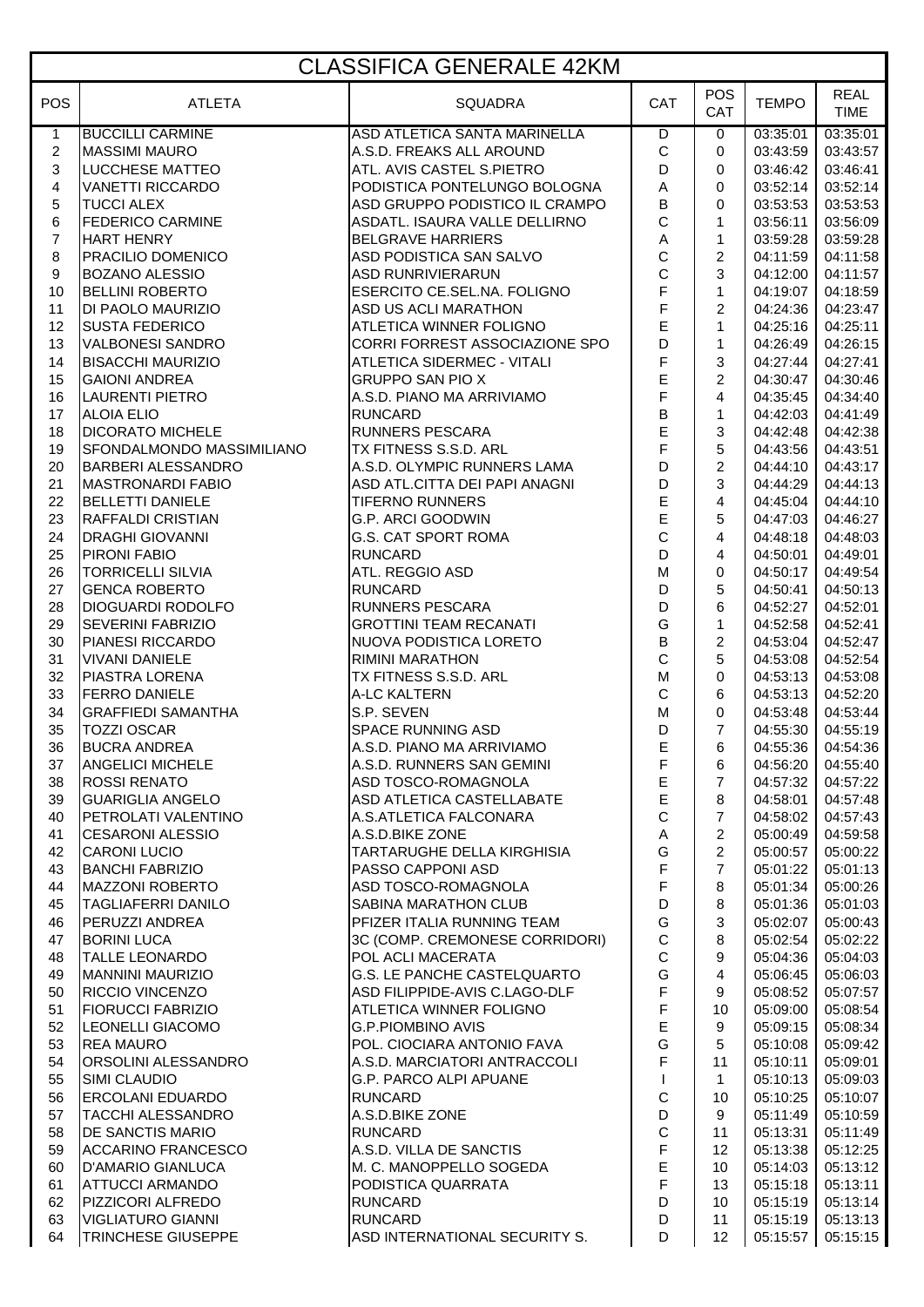| 65  | <b>FELICE LUCA</b>              | ASD PODISTICA SAN SALVO            | D                         | 13               |          | 05:16:27 05:15:34  |
|-----|---------------------------------|------------------------------------|---------------------------|------------------|----------|--------------------|
| 66  | <b>PACE ALESSANDRO</b>          | <b>RUNCARD</b>                     | D                         | 14               | 05:16:29 | 05:16:08           |
| 67  | <b>IFIORAVANTI ALESSIO</b>      | ASD GS AVIS PRATOVECCHIO           | B                         | 3                | 05:16:56 | 05:16:28           |
| 68  | PICCHI LEONARDO                 | ASD GS AVIS PRATOVECCHIO           | $\mathsf E$               | 11               | 05:18:21 | 05:17:56           |
| 69  | <b>ZONZIN SERGIO</b>            | A.S.D. CENTRO FITNESS MONTELLO     | H                         | $\mathbf{1}$     | 05:19:08 | 05:19:00           |
| 70  | <b>CIOCCHETTI MASSIMO</b>       | <b>RUNCARD</b>                     | $\mathsf C$               | 12               | 05:19:26 | 05:18:13           |
| 71  | WOJTAL AGNIESZKA MALGORZATA     | A.S.D. CENTRO FITNESS MONTELLO     | M                         | 0                | 05:19:34 | 05:19:26           |
|     |                                 | ASD. ATLETICA CINGOLI              | E                         |                  |          | 05:19:03           |
| 72  | <b>MIGLIORELLI ANDREA</b>       |                                    | E                         | 12               | 05:19:52 |                    |
| 73  | ASCIOLLA FRANCESCO              | ASD PODISTICA NORMANNA             | D                         | 13               | 05:19:55 | 05:19:47           |
| 74  | <b>BONANNI FEDERICO</b>         | <b>RUNCARD</b>                     |                           | 15               | 05:20:21 | 05:19:38           |
| 75  | <b>ANDREANINI NICOLA</b>        | <b>RUNCARD</b>                     | F                         | 14               | 05:20:22 | 05:19:39           |
| 76  | <b>VENTURINO MARIO</b>          | <b>CUS CASSINO</b>                 | $\mathsf{I}$              | $\overline{2}$   | 05:20:38 | 05:20:36           |
| 77  | PRATESI GIANLUCA                | A.S.D. PIANO MA ARRIVIAMO          | F                         | 15               | 05:21:29 | 05:20:29           |
| 78  | AMODEO SABRINA                  | <b>RUNCARD</b>                     | M                         | 0                | 05:21:42 | 05:20:57           |
| 79  | DI RISIO MARIO                  | <b>RUNCARD</b>                     | $\mathsf E$               | 14               | 05:21:45 | 05:21:23           |
| 80  | <b>CRUDO ANTONELLO</b>          | <b>RUNCARD</b>                     | $\overline{\mathsf{F}}$   | 16               | 05:21:49 | 05:20:27           |
| 81  | <b>DE SANTIS MICHELE</b>        | AMATORI PODISTICA TERNI            | $\mathsf{C}$              | 13               | 05:22:32 | 05:22:21           |
| 82  | LORATI ELENA GIOVANNA           | A.S.D. PIANO MA ARRIVIAMO          | ${\sf N}$                 | $\mathbf{1}$     | 05:22:44 | 05:21:44           |
| 83  | <b>CRUCIANELLI GIAMPIETRO</b>   | A.ATL. TRODICA                     | G                         | 6                | 05:22:44 | 05:21:16           |
| 84  | <b>POMPEI MARCO</b>             | <b>TEAM CAMELOT</b>                | H                         | $\overline{c}$   | 05:24:00 | 05:23:29           |
| 85  | PASTORESSA PIETRO               | <b>RUNCARD</b>                     | $\mathsf C$               | 14               | 05:24:02 | 05:24:01           |
| 86  | <b>BECCHI MARCO</b>             | <b>RUNCARD</b>                     | $\mathsf{C}$              | 15               | 05:24:38 | 05:24:11           |
| 87  | <b>SIMONE MATTEO</b>            | ASD ATLETICA LA SBARRA             | G                         | $\overline{7}$   | 05:25:05 | 05:23:59           |
| 88  | CHIAPPA SABRINA                 | RUNNING STATION TEAM ASD           | M                         | $\mathbf{1}$     | 05:25:05 | 05:24:25           |
| 89  | RAMUNDI ANTONIO                 | M. C. MANOPPELLO SOGEDA            | G                         | 8                | 05:26:14 | 05:25:23           |
| 90  | LUCHI NICOLA                    | <b>RUNCARD</b>                     | G                         | 9                | 05:27:07 | 05:25:00           |
| 91  | <b>CUPI ELENA</b>               | OLIMPUS SAN MARINO ATLETICA        | M                         | $\overline{c}$   | 05:27:32 | 05:27:22           |
| 92  | CALZUOLA LUCA                   | <b>ASD ATLETICA TAINO</b>          | E                         | 15               | 05:28:06 | 05:27:42           |
| 93  | BONSANGUE STEFANO               | A.S.C.D. SILVANO FEDI              | G                         | 10               | 05:29:40 | 05:28:46           |
| 94  | <b>CIRCIU MONICA IONICA</b>     | UPR MONTEMARCIANO ASD              | M                         | 3                | 05:30:52 | 05:30:22           |
| 95  | <b>IANNETTA FABIO</b>           | <b>RUNCARD</b>                     | G                         | 11               | 05:31:07 | 05:29:46           |
| 96  | <b>PETROLLINI IVAN</b>          | <b>RUNCARD</b>                     | E                         | 16               | 05:31:15 | 05:29:03           |
| 97  | SCIORTINO ALESSANDRO            | <b>LBM SPORT TEAM</b>              | $\overline{\mathsf{F}}$   | 17               | 05:31:28 | 05:30:33           |
|     |                                 | <b>RUNCARD</b>                     | $\mathsf{C}$              |                  |          |                    |
| 98  | <b>TRABANELLI MICHELE</b>       | ASD GS AVIS PRATOVECCHIO           | D                         | 16               | 05:32:05 | 05:31:20           |
| 99  | <b>GIUSTARINI ANDREA</b>        |                                    | B                         | 16               | 05:32:06 | 05:31:42           |
| 100 | CARBONARI CARLO ALBERTO         | <b>RUNCARD</b>                     |                           | $\overline{4}$   | 05:32:29 | 05:31:39           |
| 101 | <b>FABBRI DANILO</b>            | CORRI FORREST ASSOCIAZIONE SPO     | $\boldsymbol{\mathsf{H}}$ | 3                | 05:32:49 | 05:31:58           |
| 102 | <b>MAGGI FRANCESCO</b>          | UISP ABBADIA SAN SALVATORE         | D                         | 17               | 05:33:22 | 05:31:58           |
| 103 | PORCIELLO CARLO                 | <b>RUNCARD</b>                     | E                         | 17               | 05:34:02 | 05:33:19           |
| 104 | ARDOLINO CIRIACO LUCIO          | <b>RUNCARD</b>                     | $\mathsf C$               | 17 <sup>17</sup> |          | 05:34:03  05:33:21 |
| 105 | <b>DE ANGELIS CRISTINA</b>      | <b>GRUPPO MARCIATORI SIMBRUINI</b> | М                         | 4                | 05:34:11 | 05:32:36           |
| 106 | <b>ARCI ANDREA</b>              | <b>GRUPPO MARCIATORI SIMBRUINI</b> | $\mathsf E$               | 18               | 05:34:11 | 05:32:37           |
| 107 | <b>CELATI ANDREA</b>            | <b>RUNCARD</b>                     | $\mathsf E$               | 19               | 05:34:12 | 05:32:55           |
| 108 | NIRO FORTUNATO                  | <b>KEEP MOVING</b>                 | G                         | 12               | 05:34:27 | 05:33:15           |
| 109 | MELLA ELEONORA                  | PODISTICA SOLIDARIETA              | ${\sf M}$                 | 5                | 05:34:36 | 05:33:12           |
| 110 | <b>VECCHIA LUCA</b>             | <b>VIRTUS VILLA ADA</b>            | $\mathsf E$               | 20               | 05:35:19 | 05:34:36           |
| 111 | <b>URBINATI MARCO</b>           | ATL.BANCA DI PESAROC.STORICO       | G                         | 13               | 05:37:02 | 05:35:22           |
| 112 | <b>TRUCCONE GIORGIO</b>         | RUNNING CENTER CLUB TORINO         | $\mathsf F$               | 18               | 05:37:21 | 05:36:22           |
| 113 | <b>BATTISTELLI LUCA</b>         | A.S.D. OLYMPIC RUNNERS LAMA        | $\mathsf C$               | 18               | 05:37:29 | 05:36:36           |
| 114 | <b>ROMANELLI DANILO</b>         | <b>RUNCARD</b>                     | $\mathsf F$               | 19               | 05:37:36 | 05:35:33           |
| 115 | <b>PANNONE FABIO</b>            | POL. CIOCIARA ANTONIO FAVA         | G                         | 14               | 05:37:40 | 05:36:09           |
| 116 | <b>BATTISTI DANIELA</b>         | <b>ATLETICA AVIANO</b>             | ${\sf M}$                 | 6                | 05:37:47 | 05:36:41           |
| 117 | DI VICO ANTONIO                 | A.S.D. CENTRO FITNESS MONTELLO     | $\mathsf E$               | 21               | 05:38:50 | 05:38:15           |
| 118 | <b>LISSONI DANIELE</b>          | G.S. AVIS - SEREGNO                | $\mathsf C$               | 19               | 05:39:03 | 05:38:30           |
| 119 | <b>BONCOMPAGNI DAVIDE</b>       | A.S.D. OLYMPIC RUNNERS LAMA        | $\mathsf C$               | 20               | 05:39:19 | 05:38:25           |
| 120 | <b>D'ANNA DOMENICO</b>          | SARACENATLETICA                    | $\mathsf F$               | 20               | 05:39:41 | 05:38:54           |
| 121 | DI GIAMBERARDINO DARIO          | ASD PODISTICA LUCO DEI MARSI       | $\mathsf C$               | 21               | 05:40:52 | 05:40:10           |
| 122 | <b>MALAGNI VERONICA</b>         | IMPOSSIBLE226 TRIATHLON FORLI      | ${\sf M}$                 | $\overline{7}$   | 05:40:53 | 05:38:50           |
| 123 | <b>PETRINI TIBERIO</b>          | <b>RUNCARD</b>                     | D                         | 18               | 05:41:02 | 05:38:59           |
| 124 | <b>GIUNZIONI STELLA ROBERTO</b> | <b>RUNCARD</b>                     | $\mathsf F$               | 21               | 05:41:31 | 05:40:06           |
| 125 | <b>FRASCA KATIA</b>             | M. C. MANOPPELLO SOGEDA            | ${\sf M}$                 | 8                | 05:41:47 | 05:40:59           |
| 126 | TORELLI GIOVANNI BATTISTA       | PODISTICA SOLIDARIETA              | $\mathbf{I}$              | 3                | 05:41:51 | 05:40:11           |
| 127 | <b>TRAINI GABRIELE</b>          | ATL. AVIS S.BENEDETTO DEL TR.      | G                         | 15               | 05:42:08 | 05:41:39           |
| 128 | SALVADORI MONIA                 | ASD GS AVIS PRATOVECCHIO           | M                         | 9                | 05:42:29 | 05:42:01           |
| 129 | <b>BALSAMO GIOVANNI</b>         | ASD SPORTINSIEME CASTELLARANO      | $\mathsf E$               | 22               | 05:42:53 | 05:41:33           |
| 130 | PONZIO GIOVANNI                 | A.S.D. ATL. SPORTING CALORE        | F                         | 22               | 05:43:35 | 05:43:15           |
| 131 | <b>PRINCIGALLI MARCO</b>        | <b>ATLETICA BRESCIA MARATHON</b>   | D                         | 19               | 05:43:50 | 05:43:09           |
| 132 | <b>MILANESI MAURIZIO</b>        | ASD GS AVIS PRATOVECCHIO           | $\mathsf E$               | 23               | 05:43:53 | 05:43:25           |
|     | 133 NORGINI STEFANO             | ATLETICA WINNER FOLIGNO            | E                         | 24               |          | 05:43:54 05:43:48  |
|     |                                 |                                    |                           |                  |          |                    |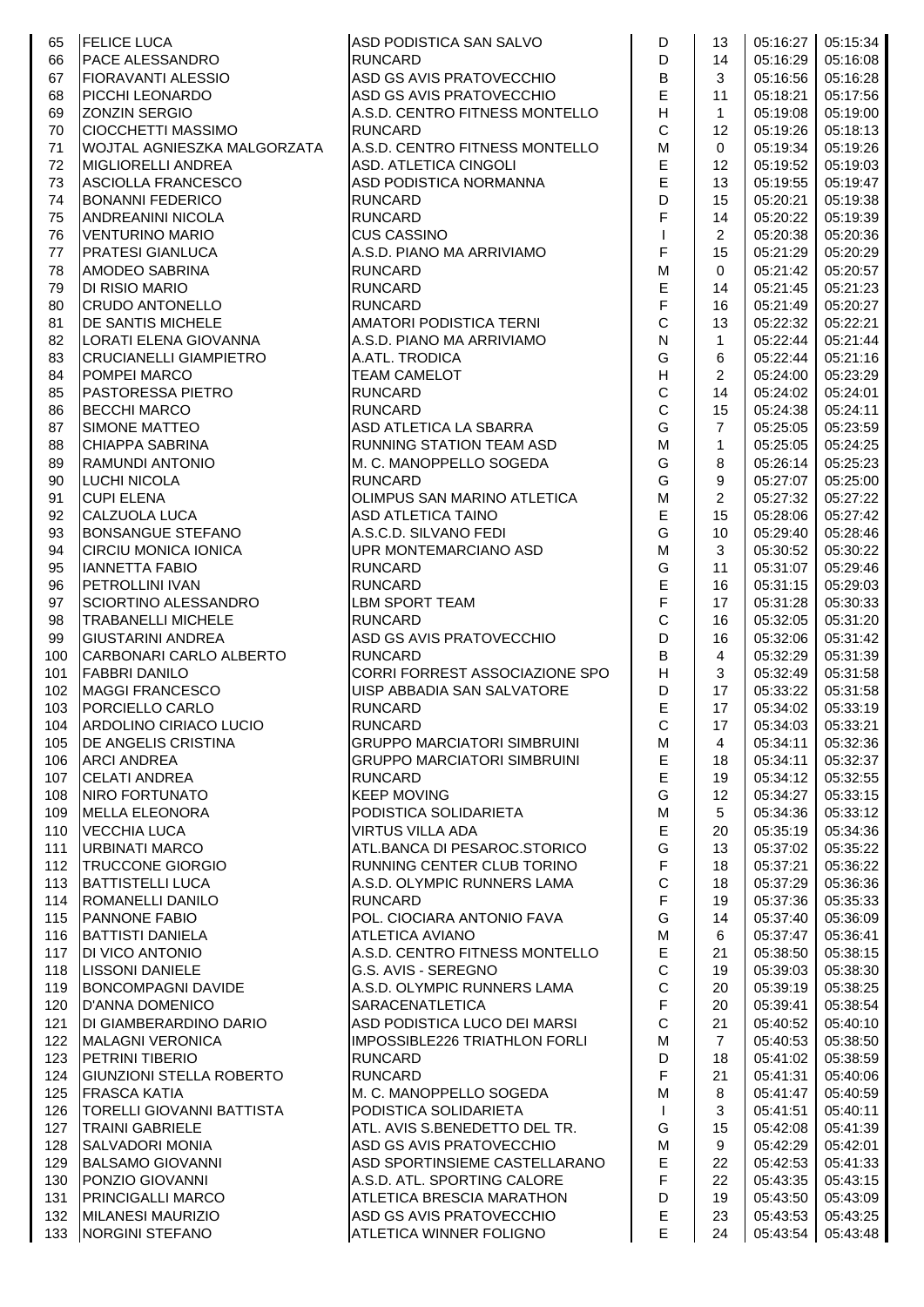|     | MAGNAGO LISA<br>SPINELLI GIOVANNI<br>CHIODO EMANUELE<br>PRIMICERI PIERPAOLO<br>134   MAGNAGO LISA                                                                                                         | A.S.D. PIANO MA ARRIVIAMO             | M                                              | 10             |          | 05:44:06  05:43:48 |
|-----|-----------------------------------------------------------------------------------------------------------------------------------------------------------------------------------------------------------|---------------------------------------|------------------------------------------------|----------------|----------|--------------------|
| 135 |                                                                                                                                                                                                           | <b>RUNCARD</b>                        | $\mathsf E$                                    | 25             | 05:44:28 | 05:43:11           |
| 136 |                                                                                                                                                                                                           | CALCATERRA SPORT ASD                  | F                                              | 23             | 05:46:32 | 05:44:56           |
| 137 | <b>PRIMICERI PIERPAOLO</b>                                                                                                                                                                                | <b>SARACENATLETICA</b>                | $\mathsf F$                                    | 24             | 05:47:36 | 05:46:49           |
| 138 | <b>AMICI ALESSANDRO</b>                                                                                                                                                                                   | <b>ATLETICA PEGASO</b>                | D                                              | 20             | 05:47:54 | 05:47:10           |
| 139 | LOMBARDI PAOLO                                                                                                                                                                                            | <b>RUNCARD</b>                        | $\mathsf F$                                    | 25             | 05:48:51 | 05:48:05           |
| 140 | <b>BELLIA PATRIZIA</b>                                                                                                                                                                                    | A.S.D. GATE-CRAL INPS                 | $\mathsf{N}$                                   | $\overline{2}$ | 05:49:00 | 05:47:30           |
| 141 | <b>PELLEGRINO ANDREA</b>                                                                                                                                                                                  | <b>TEAM CAMELOT</b>                   | $\mathsf C$                                    | 22             | 05:49:17 | 05:48:35           |
|     |                                                                                                                                                                                                           | PODISTICA SOLIDARIETA                 | H                                              |                |          | 05:47:42           |
| 142 | <b>BRETTI GIOVANNI</b>                                                                                                                                                                                    |                                       |                                                | 4              | 05:49:21 |                    |
| 143 | ANGELUCCI MASSIMILIANO                                                                                                                                                                                    | ATLETICA WINNER FOLIGNO               | $\mathsf F$                                    | 26             | 05:49:47 | 05:49:10           |
| 144 | <b>RAGONESI EMILIO</b>                                                                                                                                                                                    | <b>RUNCARD</b>                        | G                                              | 16             | 05:49:59 | 05:47:49           |
| 145 | CHIESA DANIELE MARIA                                                                                                                                                                                      | A.S.D. ESCAPE TEAM VIGEVANO           | $\mathsf F$                                    | 27             | 05:50:30 | 05:49:34           |
| 146 | PERRONE CAPANO MARCO                                                                                                                                                                                      | PODISTICA SOLIDARIETA                 | H                                              | 5              | 05:50:56 | 05:49:18           |
| 147 | <b>ROSSETTO CRISTIAN</b>                                                                                                                                                                                  | IMACIANO TEAM RUNNERS A.S.D.          | $\mathsf F$                                    | 28             | 05:51:20 | 05:50:52           |
| 148 | <b>BOLLONI ADRIANO</b>                                                                                                                                                                                    | PODISTICA AVIS DERUTA                 | $\mathsf{E}% _{0}\left( \mathsf{E}_{0}\right)$ | 26             | 05:51:21 | 05:50:31           |
| 149 | <b>LAMBIO ALBERTO<br/>BRANCHETTI ELISA<br/>CELLUPICA VALERIO<br/>MAZZANTI FILIPPO<br/>BARICHELLO MERI<br/>DRAZI MATTEO<br/>JUISA BETTI<br/>LUISA BETTI<br/>ERBINATI LUCA<br/>UFI ALESSIO<br/>INOCENTI</b> | S.E.F. MACERATA                       | $\overline{F}$                                 | 29             | 05:52:05 | 05:51:52           |
| 150 |                                                                                                                                                                                                           | <b>LIBERO</b>                         | M                                              | 11             | 05:52:15 | 05:50:13           |
| 151 |                                                                                                                                                                                                           | X-SOLID SPORT LAB ASD                 | $\mathsf C$                                    | 23             | 05:52:17 | 05:50:32           |
| 152 |                                                                                                                                                                                                           | <b>RUNCARD</b>                        | $\mathsf E$                                    | 27             | 05:52:20 | 05:51:37           |
|     |                                                                                                                                                                                                           |                                       |                                                |                |          |                    |
| 153 |                                                                                                                                                                                                           | TEAM OTC SSD ARL                      | ${\sf M}$                                      | 12             | 05:52:28 | 05:51:52           |
| 154 |                                                                                                                                                                                                           | <b>SPACE RUNNING ASD</b>              | D                                              | 21             | 05:52:42 | 05:50:54           |
| 155 |                                                                                                                                                                                                           | <b>RUNCARD</b>                        | M                                              | 13             | 05:52:54 | 05:51:43           |
| 156 |                                                                                                                                                                                                           | PASSO CAPPONI ASD                     | $\mathsf E$                                    | 28             | 05:52:55 | 05:51:44           |
| 157 |                                                                                                                                                                                                           | POLISPORTIVA ELLERA ASD               | D                                              | 22             | 05:53:36 | 05:51:25           |
| 158 | <b>INNOCENTI EMANUELE</b>                                                                                                                                                                                 | ASD GS AVIS PRATOVECCHIO              | $\mathsf F$                                    | 30             | 05:54:04 | 05:53:40           |
| 159 | DI MAURO GENNARO                                                                                                                                                                                          | <b>NOCERA RUNNERS</b>                 | G                                              | 17             | 05:54:06 | 05:53:44           |
| 160 | <b>MANCINI EMILIANO</b>                                                                                                                                                                                   | <b>RUNCARD</b>                        | $\mathsf E$                                    | 29             | 05:55:12 | 05:54:15           |
| 161 | <b>STAINKO REBECCA</b>                                                                                                                                                                                    | LA CHIANINA                           | L                                              | $\mathbf{1}$   | 05:55:26 | 05:54:56           |
| 162 | TARANTINI FRANCESCO                                                                                                                                                                                       | SPEZIA MARATHON DLF                   | D                                              | 23             | 05:55:59 | 05:54:12           |
|     |                                                                                                                                                                                                           |                                       | $\mathsf{C}$                                   |                |          |                    |
| 163 | MOSCARELLI RICCARDO                                                                                                                                                                                       | <b>RUNCARD</b>                        |                                                | 24             | 05:56:11 | 05:54:24           |
| 164 | <b>PINTO MARIA</b>                                                                                                                                                                                        | A.S.D.ARIES COMO ATHLETIC TEAM        | ${\sf M}$                                      | 14             | 05:56:41 | 05:55:44           |
| 165 | <b>FRESCH BRUNO</b>                                                                                                                                                                                       | NUOVA ATLETICA 3 COMUNI               | $\mathsf E$                                    | 30             | 05:56:51 | 05:55:46           |
| 166 | <b>ARUCI AFERDITA</b>                                                                                                                                                                                     | ATLETICA 85 FAENZA                    | M                                              | 15             | 05:58:06 | 05:57:20           |
| 167 | <b>BELLINI ERNESTO</b>                                                                                                                                                                                    | <b>GS AVIS TREVIGLIO G.BRUSAFERRI</b> | $\mathsf F$                                    | 31             | 05:58:55 | 05:57:45           |
| 168 | <b>BALLATORI FRANCESCO</b>                                                                                                                                                                                | <b>RUNCARD</b>                        | $\mathsf E$                                    | 31             | 05:59:07 | 05:58:45           |
| 169 | <b>DUCHINI ROBERTO</b>                                                                                                                                                                                    | <b>LA CHIANINA</b>                    | G                                              | 18             | 05:59:27 | 05:58:38           |
| 170 | <b>BARBERA MATTEO</b>                                                                                                                                                                                     | A.S.D. GOLFO DEI POETI ARCIGNI        | D                                              | 24             | 06:02:15 | 06:01:33           |
| 171 | DAMIANO RAFFAELE                                                                                                                                                                                          | RUN FOR LOVE PROJ.ANNA CERBONE        | G                                              | 19             | 06:02:27 | 06:00:52           |
| 172 | <b>D'ELIA VINCENZO</b>                                                                                                                                                                                    | ASD GS AVIS PRATOVECCHIO              | $\mathsf E$                                    | 32             | 06:02:47 | 06:02:20           |
|     | 173 MEROLA ENNIO                                                                                                                                                                                          |                                       | G                                              | 20             |          | 06:02:58 06:02:22  |
|     |                                                                                                                                                                                                           | <b>RUNCARD</b>                        |                                                |                |          |                    |
|     | 174   FERRARI MASSIMO                                                                                                                                                                                     | <b>RUNCARD</b>                        | G                                              | 21             | 06:04:31 | 06:03:36           |
| 175 | <b>PICCIONI FRANCO</b>                                                                                                                                                                                    | PODISTICA SOLIDARIETA                 | G                                              | 22             | 06:05:09 | 06:03:06           |
| 176 | <b>TORRICELLI WERTHER</b>                                                                                                                                                                                 | CIRC.RICREATIVO CITTANOVA             | $\mathbf{I}$                                   | $\overline{4}$ | 06:05:55 | 06:05:34           |
| 177 | <b>CECCHINI MICHELE</b>                                                                                                                                                                                   | ATLETICA IL COLLE ASD                 | $\mathsf{C}$                                   | 25             | 06:05:56 | 06:05:49           |
| 178 | <b>FORNERA ALESSANDRO</b>                                                                                                                                                                                 | RUNNING CLUB VENEZIA A.S.D.           | D                                              | 25             | 06:06:06 | 06:05:15           |
| 179 | MACCARI SIMONE                                                                                                                                                                                            | ASD GS AVIS PRATOVECCHIO              | $\mathsf F$                                    | 32             | 06:06:20 | 06:05:52           |
| 180 | <b>BALDINI MAURIZIO</b>                                                                                                                                                                                   | ASD GS AVIS PRATOVECCHIO              | $\mathsf E$                                    | 33             | 06:06:21 | 06:05:52           |
| 181 | MILONE ALESSANDRO                                                                                                                                                                                         | BERGAMO STARS ATLETICA                | G                                              | 23             | 06:06:26 | 06:05:08           |
| 182 | <b>MARINELLI ALESSIO</b>                                                                                                                                                                                  | ATL. AVIS S.BENEDETTO DEL TR.         | $\mathsf E$                                    | 34             | 06:07:12 | 06:06:43           |
| 183 | <b>CONTESSI MARIO</b>                                                                                                                                                                                     | ATL. AVIS S.BENEDETTO DEL TR.         | $\mathsf E$                                    | 35             | 06:07:41 | 06:07:11           |
| 184 | TARTAGLIONE SALVATORE                                                                                                                                                                                     | ATL. SAN NICANDRO GARGANICO           | G                                              | 24             | 06:08:24 | 06:06:11           |
|     |                                                                                                                                                                                                           |                                       | $\mathsf E$                                    |                |          |                    |
| 185 | <b>CIOPPA TOMMASO</b>                                                                                                                                                                                     | <b>G.S.D. FIAMME ARGENTO</b>          |                                                | 36             | 06:08:24 | 06:06:15           |
| 186 | <b>CASONI ROBERTO</b>                                                                                                                                                                                     | <b>GP CORNO GIOVINE</b>               | $\mathsf F$                                    | 33             | 06:08:45 | 06:07:47           |
| 187 | <b>GENTILUCCI FABIO</b>                                                                                                                                                                                   | G.P. AVIS CASTELRAIMONDO              | $\boldsymbol{\mathsf{H}}$                      | 6              | 06:08:47 | 06:07:14           |
| 188 | <b>RAVIOLI PAOLO</b>                                                                                                                                                                                      | U.S. SCALO VOGHERA                    | $\mathsf E$                                    | 37             | 06:08:48 | 06:06:48           |
| 189 | <b>RASPA PIERO</b>                                                                                                                                                                                        | A.S.D. APERDIFIATO                    | $\boldsymbol{\mathsf{H}}$                      | $\overline{7}$ | 06:08:56 | 06:08:52           |
| 190 | <b>BASILI VALENTINA</b>                                                                                                                                                                                   | <b>RUNCARD</b>                        | M                                              | 16             | 06:08:58 | 06:07:18           |
| 191 | RANZUGLIA GIULIA                                                                                                                                                                                          | A.S.D. PODISTICA VALMISA              | ${\sf M}$                                      | 17             | 06:09:00 | 06:06:54           |
| 192 | COMPAGNUCCI NATASCIA                                                                                                                                                                                      | POL ACLI MACERATA                     | $\mathsf{N}$                                   | 3              | 06:09:02 | 06:06:56           |
| 193 | <b>CICARILLI NAZARENO</b>                                                                                                                                                                                 | POL ACLI MACERATA                     | $\mathsf{I}$                                   | 5              | 06:09:03 | 06:06:57           |
| 194 | LIBERTONE MICHELE                                                                                                                                                                                         | <b>ATLETICA MOLISE AMATORI</b>        | $\mathsf I$                                    | 6              | 06:09:45 | 06:09:33           |
| 195 | <b>ROSSINI GIANFRANCO</b>                                                                                                                                                                                 | <b>GRIFO RUNNERS PERUGIA ASD</b>      | $\boldsymbol{\mathsf{H}}$                      | 8              | 06:10:18 | 06:09:35           |
|     |                                                                                                                                                                                                           |                                       |                                                |                |          |                    |
| 196 | <b>DE PAOLA LORIS</b>                                                                                                                                                                                     | <b>GROTTINI TEAM RECANATI</b>         | $\mathsf E$                                    | 38             | 06:11:32 | 06:10:19           |
| 197 | MANDELLI DARIO MARIA                                                                                                                                                                                      | PASSO CAPPONI ASD                     | G                                              | 25             | 06:11:32 | 06:10:41           |
| 198 | LODI LODOVICO                                                                                                                                                                                             | PASSO CAPPONI ASD                     | $\mathsf F$                                    | 34             | 06:11:33 | 06:10:42           |
| 199 | <b>FERRAMONDO DANIELE</b>                                                                                                                                                                                 | TERNANA MARATHON CLUB A.S.D.          | D                                              | 26             | 06:11:51 | 06:10:50           |
| 200 | <b>SUPPA PAOLO</b>                                                                                                                                                                                        | <b>RUNCARD</b>                        | $\mathsf F$                                    | 35             | 06:12:11 | 06:11:25           |
| 201 | <b>BANCHINI MIRKO</b>                                                                                                                                                                                     | A.S.D. ATL. MARCIATORI MUGELLO        | $\mathsf E$                                    | 39             | 06:14:59 | 06:14:28           |
|     | 202 MASSINI TIZIANA                                                                                                                                                                                       | A.S.D. PIANO MA ARRIVIAMO             | M                                              | 18             | 06:15:01 | 06:13:59           |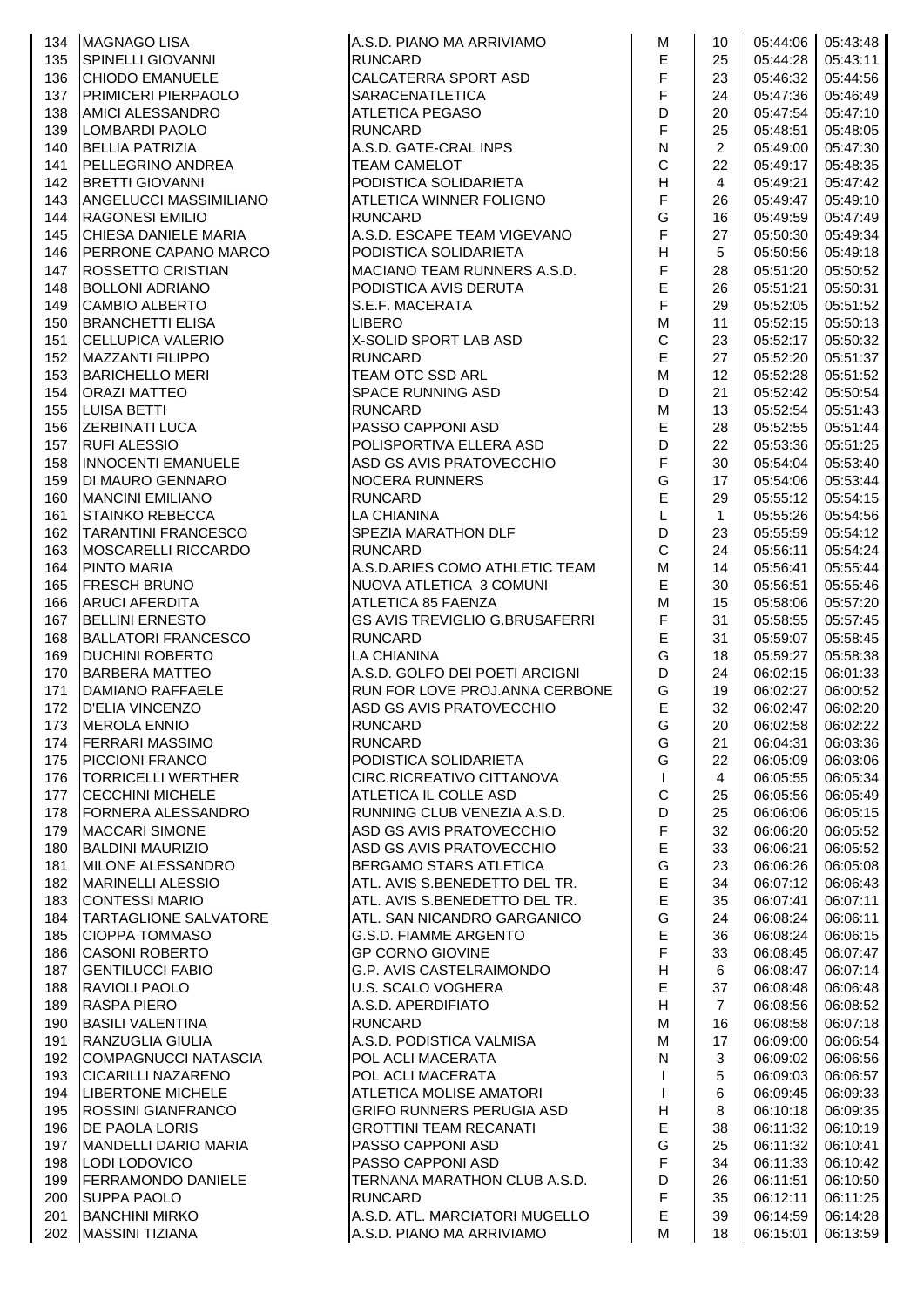| 203 | <b>MARIZ LUCA</b>                                                                                             | <b>SPORT TEAM TRIGORIA ASD</b> | G                         | 26              |                   | 06:15:53 06:14:24 |
|-----|---------------------------------------------------------------------------------------------------------------|--------------------------------|---------------------------|-----------------|-------------------|-------------------|
| 204 | NOVELLINO RAFFAELE                                                                                            | EUROATLETICA 2002              | G                         | 27              | 06:16:35          | 06:15:04          |
| 205 | <b>ORRIGO MAURIZIO</b>                                                                                        | UNIONE SPORTIVA NAVE ASD       | G                         | 28              | 06:16:39          | 06:16:19          |
| 206 | <b>MELANI STEFANO</b>                                                                                         | <b>RUNCARD</b>                 | $\overline{B}$            | 5               | 06:16:46          | 06:14:37          |
| 207 | PODESTA' MAURIZIO                                                                                             | ASD PODISTICA PERALTO GENOVA   | F                         | 36              | 06:17:40          | 06:16:06          |
| 208 | <b>BARILI PAOLO</b>                                                                                           | 3C (COMP. CREMONESE CORRIDORI) | D                         | 27              | 06:18:20          | 06:17:47          |
| 209 | <b>GELLI SERGIO</b>                                                                                           | A.S.C.D. SILVANO FEDI          | $\mathsf{I}$              | $\overline{7}$  | 06:18:55          | 06:17:57          |
| 210 | <b>BURZACCA GIULIO</b>                                                                                        | <b>ASD ATLETICA TAINO</b>      | $\mathsf E$               | 40              | 06:19:27          | 06:19:03          |
| 211 |                                                                                                               |                                | H                         | 9               |                   |                   |
|     | BERTOLASI FRANCESCO                                                                                           | SORESINA RUNNING CLUB          | $\mathsf E$               |                 | 06:20:16          | 06:19:49          |
| 212 | DI GIORGIO GIUSEPPE                                                                                           | PODISTICA SOLIDARIETA          |                           | 41              | 06:20:26          | 06:18:47          |
| 213 | ROCCHI VLAICU AURELIA                                                                                         | A.S.D. VILLA DE SANCTIS        | ${\sf N}$                 | $\overline{4}$  | 06:20:34          | 06:20:23          |
| 214 | <b>GASPARRI ANGELO</b>                                                                                        | G.S. VALDELSA RUNNERS A.S.D.   | $\mathsf E$               | 42              | 06:21:28          | 06:20:38          |
| 215 | <b>SPERA PIERLUIGI</b>                                                                                        | A.S.D. RINCORRO                | $\boldsymbol{\mathsf{H}}$ | 10              | 06:22:02          | 06:21:11          |
| 216 | <b>BALDUCCIO ROSARIO ARTURO</b>                                                                               | A.S.D. PODISTICA AVIS FABRIANO | $\boldsymbol{\mathsf{H}}$ | 11              | 06:23:10          | 06:21:58          |
| 217 | <b>CANDIDI MAURO</b>                                                                                          | <b>G.S. POD. PRENESTE</b>      | $\boldsymbol{\mathsf{H}}$ | 12 <sup>°</sup> | 06:23:46          | 06:21:48          |
| 218 | <b>FRIGNANI FABIO</b>                                                                                         | A.S.D TEAM SPARTANS            | D                         | 28              | 06:24:29          | 06:24:00          |
| 219 | <b>MYRTO ELSA</b>                                                                                             | COLLEMAR-ATHON CLUB            | ${\sf N}$                 | 5               | 06:24:55          | 06:24:09          |
| 220 | MARZOLI RITA MARIA                                                                                            | <b>RUNCARD</b>                 | ${\sf N}$                 | 6               | 06:24:55          | 06:23:37          |
| 221 | ADDATI MASSIMILIANO                                                                                           | SPORT TEAM TRIGORIA ASD        | H                         | 13              | 06:25:28          | 06:23:59          |
| 222 | <b>CRUCIANI GIORGIO</b>                                                                                       | <b>RUNCARD</b>                 | $\mathsf E$               | 43              | 06:26:48          | 06:26:28          |
| 223 | <b>SAVINI GIOVANNI</b>                                                                                        | ASD PORTO SAN GIORGIO RUNNERS  | G                         | 29              | 06:26:48          | 06:26:26          |
| 224 | <b>DELLA CORTE PASQUALE</b>                                                                                   | ASD PORTO SAN GIORGIO RUNNERS  | E                         | 44              | 06:26:50          | 06:26:27          |
| 225 | <b>GUERRINI GABRIELE</b>                                                                                      | POD. MISERICORDIA AGLIANESE 19 | F                         | 37              | 06:27:30          | 06:25:55          |
| 226 | <b>DELLAMONICA VINCENZO</b>                                                                                   | <b>GP CORNO GIOVINE</b>        | $\mathbf{I}$              | 8               | 06:27:40          | 06:26:41          |
| 227 | <b>PELAGALLI LEANDRO GIORGIO</b>                                                                              | ASD PRATO PROMOZIONE           | $\mathbf{I}$              | 9               | 06:28:08          | 06:26:34          |
| 228 | <b>GIACONE MICHELE</b>                                                                                        | S. D. BAUDENASCA               | $\mathbf{I}$              | 10              | 06:28:27          | 06:28:07          |
| 229 | <b>SARGOLINI AMEDEO</b>                                                                                       | A.S.D. RUNNING EVOLUTION       | G                         | 30              | 06:28:39          | 06:27:20          |
| 230 | <b>FRAGSTEIN LUKASZ JOACHIM</b>                                                                               | <b>RUNCARD</b>                 | $\mathbf C$               | 26              | 06:28:54          | 06:27:05          |
| 231 | <b>RUOCCO GENNARO</b>                                                                                         | <b>ASD RUN LIFE</b>            | $\mathbf{I}$              | 11              | 06:29:09          | 06:28:15          |
| 232 | <b>CORBETTA MARCO</b>                                                                                         | TARTARUGHE DELLA KIRGHISIA     | G                         | 31              | 06:30:48          | 06:30:13          |
| 233 |                                                                                                               |                                | $\mathsf H$               |                 |                   | 06:31:19          |
|     | <b>REALI PAOLO</b><br>BOLOGNESI ROBERTO                                                                       | NUOVA PODISTICA LATINA         |                           | 14              | 06:33:02          |                   |
| 234 |                                                                                                               | <b>MARATONETI GENOVESI</b>     | $\mathbf{I}$              | 12              | 06:34:57          | 06:34:54          |
| 235 | <b>POTO RAFFAELE</b>                                                                                          | <b>ATLETICA LEVANTE A.S.D</b>  | G                         | 32              | 06:37:57          | 06:36:28          |
| 236 | AQUILANI MASSIMO                                                                                              | MARATHON CLUB CITTA DI CASTEL  | G                         | 33              | 06:38:30          | 06:36:19          |
| 237 | VOTTARI GIUSEPPE<br>BOGDAN CORNELIA<br>MASOTTI FABIO<br>TOMASSINI MIRKO<br>SCARPA FRANCO<br>ARNETOLI LEONARDO | <b>ATLETICA CORRIFERRARA</b>   | G                         | 34              | 06:38:41          | 06:37:05          |
| 238 |                                                                                                               | A.S.D. PIANO MA ARRIVIAMO      | M                         | 19              | 06:38:46          | 06:37:45          |
| 239 |                                                                                                               | <b>RUNCARD</b>                 | G                         | 35              | 06:40:07          | 06:39:23          |
| 240 |                                                                                                               | <b>RUNCARD</b>                 | D                         | 29              | 06:40:08          | 06:39:51          |
| 241 |                                                                                                               | <b>RUNCARD</b>                 | $\mathbf{I}$              | 13              | 06:40:16          | 06:39:27          |
| 242 |                                                                                                               | ATTRAVERSO RUNNING ASD         | $\boldsymbol{\mathsf{H}}$ | 15              | 06:41:57 06:40:13 |                   |
| 243 | <b>BUFFOLINO DEBORA</b>                                                                                       | UNIONE SPORTIVA NAVE ASD       | ${\sf N}$                 | $\overline{7}$  | 06:41:59          | 06:40:19          |
| 244 | <b>CIMINO EMILIO</b>                                                                                          | <b>ATLETICA AMICA</b>          | Н                         | 16              | 06:42:51          | 06:42:12          |
| 245 | <b>TREGLIA PAOLO</b>                                                                                          | A.S.D. GO RUNNING              | $\mathsf E$               | 45              | 06:42:52          | 06:42:02          |
| 246 | <b>RUSSO ANTONIO</b>                                                                                          | A.S.D. ATL. MARCIATORI MUGELLO | G                         | 36              | 06:42:55          | 06:40:43          |
| 247 | PIETRELLA FRANCESCO                                                                                           | A.S.D. PIANO MA ARRIVIAMO      | G                         | 37              | 06:43:08          | 06:42:34          |
| 248 | <b>ZAROLA ANTONIO</b>                                                                                         | LIBERTAS ATL.LAMEZIA           | $\mathbf{I}$              | 14              | 06:44:18          | 06:43:40          |
| 249 | PANACCIONE ALESSANDRO                                                                                         | NUOVA PODISTICA LATINA         | D                         | 30              | 06:45:08          | 06:44:04          |
| 250 | COLOMBO MAURIZIO                                                                                              | ROAD RUNNERS CLUB MILANO       | $\mathbf{I}$              | 15              | 06:45:57          | 06:45:19          |
| 251 | DI MARTINO DINO                                                                                               | <b>COLLEMAR-ATHON CLUB</b>     | G                         | 38              | 06:46:15          | 06:45:29          |
| 252 | <b>ROCCHETTI DEVIS</b>                                                                                        | <b>COLLEMAR-ATHON CLUB</b>     | $\mathsf E$               | 46              | 06:46:15          | 06:45:30          |
| 253 | BERTELLI SEBASTIANO                                                                                           | G.S. VALDELSA RUNNERS A.S.D.   | $\mathsf E$               | 47              | 06:46:32          | 06:45:44          |
| 254 | SPICHETTI ANTONIO                                                                                             | PODISTICA PRATONORD A.S.D.     | $\mathbf{I}$              | 16              | 06:49:12          | 06:47:34          |
| 255 | VALENTE MATTEO                                                                                                | <b>ATLETICA MOLISE AMATORI</b> | F                         | 38              | 06:49:20          | 06:47:56          |
| 256 | <b>PASQUI FEDERICO</b>                                                                                        | <b>RUNCARD</b>                 | D                         | 31              | 06:49:28          | 06:48:51          |
|     |                                                                                                               |                                | $\mathbf C$               |                 |                   |                   |
| 257 | <b>SOSTEGNI SIMONE</b>                                                                                        | <b>RUNCARD</b>                 |                           | 27              | 06:49:29          | 06:48:10          |
| 258 | ZAVATTARO FABRIZIO                                                                                            | <b>GRUPPO CITTA DI GENOVA</b>  | $\mathsf F$               | 39              | 06:50:28          | 06:48:55          |
| 259 | <b>SALVINI PAOLA</b>                                                                                          | ASS.ATL.LIBERTAS ORVIETO       | ${\sf M}$                 | 20              | 06:51:28          | 06:50:02          |
| 260 | <b>CLARIONI ANDREA</b>                                                                                        | <b>ATL. MONTE MARIO</b>        | $\mathsf F$               | 40              | 06:51:30          | 06:49:25          |
| 261 | <b>BOTTIROLI EMANUELE</b>                                                                                     | <b>ATLETICA VIGEVANO</b>       | G                         | 39              | 06:52:15          | 06:50:14          |
| 262 | COSSIO LA ROSA PAULO FELIX                                                                                    | A.S.D. PIANO MA ARRIVIAMO      | G                         | 40              | 06:52:16          | 06:51:02          |
| 263 | <b>BUSSI SIMONE</b>                                                                                           | <b>LIFERUNNER</b>              | $\mathsf D$               | 32              | 06:54:02          | 06:52:36          |
| 264 | <b>BOIANO ROBERTO</b>                                                                                         | <b>RUNCARD</b>                 | $\mathsf F$               | 41              | 06:56:17          | 06:56:07          |
| 265 | <b>STEVANI MARCO</b>                                                                                          | PASSO CAPPONI ASD              | D                         | 33              | 06:56:38          | 06:54:38          |
| 266 | NATALI CECILIA                                                                                                | PASSO CAPPONI ASD              | M                         | 21              | 06:56:40          | 06:54:39          |
| 267 | <b>BEDONNI MASSIMILIANO</b>                                                                                   | PASSO CAPPONI ASD              | $\mathsf F$               | 42              | 06:57:50          | 06:55:48          |
| 268 | <b>CARRARA TERESA</b>                                                                                         | A.S.D. CENTRO FITNESS MONTELLO | M                         | 22              | 06:58:39          | 06:57:54          |
| 269 | <b>TOSINI SARA</b>                                                                                            | 3C (COMP. CREMONESE CORRIDORI) | M                         | 23              | 07:01:48          | 07:01:15          |
| 270 | LATTANZI MARIO                                                                                                | <b>RUNCARD</b>                 | G                         | 41              | 07:01:53          | 06:59:49          |
| 271 | ADORNETTO FRANCESCO                                                                                           | <b>RUNCARD</b>                 | D                         | 34              | 07:02:14          | 07:00:29          |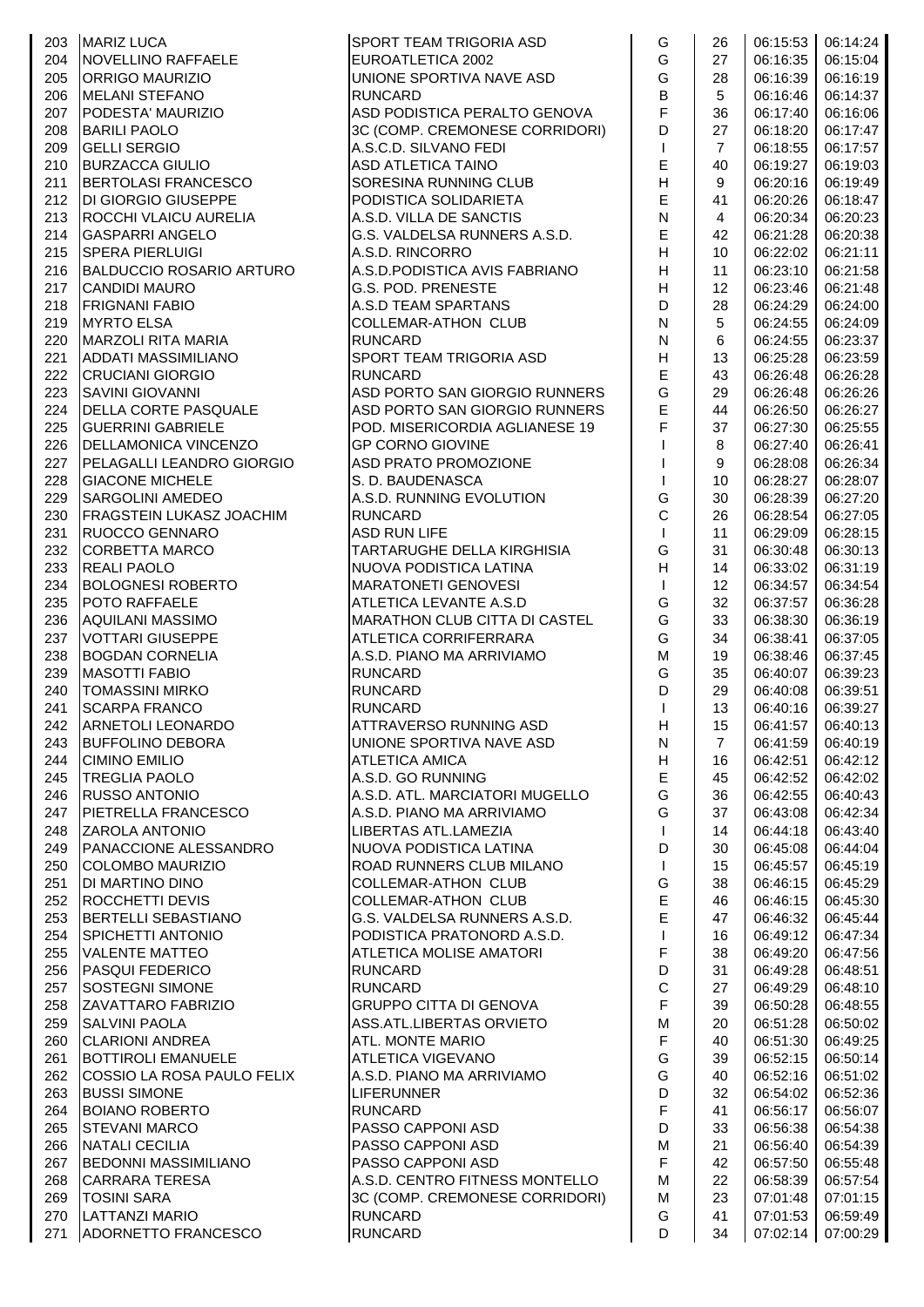| 272 | <b>DE ANGELIS ENRICO</b>            | S.S. LAZIO ATLETICA LEGGERA       | G                         | 42             |          | 07:02:54 07:00:55 |
|-----|-------------------------------------|-----------------------------------|---------------------------|----------------|----------|-------------------|
| 273 | <b>TIVOLI DANIELE</b>               | <b>RUNCARD</b>                    | B                         | 6              | 07:03:34 | 07:01:43          |
| 274 | <b>FARRONATO LILIANA</b>            | A.S.D. RUNNING EVOLUTION          | ${\sf N}$                 | 8              | 07:04:05 | 07:02:46          |
| 275 | <b>BALZINI ANDREA LUIGI GUIDO</b>   | NUOVA PODISTICA LATINA            | D                         | 35             | 07:04:38 | 07:03:34          |
| 276 | <b>SOFRA CLOTILDE</b>               | NUOVA PODISTICA LATINA            | M                         | 24             | 07:04:39 | 07:03:36          |
| 277 | <b>TETI MAURO CRISTIAN</b>          | <b>RUNCARD</b>                    | E                         | 48             | 07:08:29 | 07:08:03          |
| 278 | <b>VALENTINI ANTONIO</b>            | ASD GRUPPO PODISTICO IL CRAMPO    | G                         | 43             | 07:08:29 | 07:06:32          |
| 279 | D'ONOFRIO DANILO                    | ASD GRUPPO PODISTICO IL CRAMPO    | G                         | 44             | 07:08:30 | 07:06:32          |
| 280 | <b>CERICOLA RITA</b>                | ASD GRUPPO PODISTICO IL CRAMPO    | N                         | 9              | 07:08:32 | 07:06:36          |
|     |                                     |                                   | E                         |                |          |                   |
| 281 | <b>ALTOBELLI FILIBERTO</b>          | A.S.D. TRA LE RIGHE               | G                         | 49             | 07:09:49 | 07:09:03          |
| 282 | <b>BETTARINI MASSIMO</b>            | PODISTICA EMPOLESE 1986 ASD       |                           | 45             | 07:09:59 | 07:08:57          |
| 283 | <b>FIAMMENGHI FLAMIGNI ALBERTO</b>  | <b>RUNCARD</b>                    | F                         | 43             | 07:10:01 | 07:07:59          |
| 284 | NANDESI TIZIANA                     | <b>ATLETICA AVIS MAGIONE</b>      | M                         | 25             | 07:10:28 | 07:09:40          |
| 285 | <b>BITTARELLI NATALE</b>            | UNIONE SPORTIVA NAVE ASD          | $\mathbf{I}$              | 17             | 07:12:18 | 07:10:39          |
| 286 | <b>GUERRA ANTONIO</b>               | G.P.D. FANO CORRE L.TONELLI       | G                         | 46             | 07:13:05 | 07:11:25          |
| 287 | <b>SANFILIPPO PAOLA</b>             | PODISTICA MARE DI ROMA            | ${\sf N}$                 | 10             | 07:13:32 | 07:12:45          |
| 288 | DI FELICE ANNAMARIA                 | <b>ATL. MONTE MARIO</b>           | $\mathsf O$               | $\mathbf{1}$   | 07:14:01 | 07:13:53          |
| 289 | <b>FEDI LORENZO</b>                 | A.S.C.D. SILVANO FEDI             | $\overline{\mathsf{F}}$   | 44             | 07:14:28 | 07:13:33          |
| 290 | <b>VINCIARELLI RICCARDO</b>         | ASD FILIPPIDE-AVIS C.LAGO-DLF     | $\mathsf A$               | 3              | 07:15:27 | 07:14:47          |
| 291 | <b>GIUDICI PAOLA</b>                | PISA ROAD RUNNERS CLUB            | $\mathsf{N}$              | 11             | 07:16:50 | 07:15:12          |
| 292 | MACEROLI MARIA GIOVANNA             | NUOVA PODISTICA LATINA            | M                         | 26             | 07:17:06 | 07:16:04          |
| 293 | <b>FAZIO GIUSEPPE</b>               | ASD ATLETICA AVIS CURINGA         | F                         | 45             | 07:17:13 | 07:16:34          |
| 294 | MAMMARELLA CESARE                   | M. C. MANOPPELLO SOGEDA           | $\mathsf{I}$              | 18             | 07:17:49 | 07:16:57          |
| 295 | <b>COSTA WALTER</b>                 | M. C. MANOPPELLO SOGEDA           | $\overline{H}$            | 17             | 07:17:50 | 07:16:59          |
| 296 | DALFONSO ROBERTO                    | <b>CORRILABRUZZO</b>              | $\overline{\mathsf{F}}$   | 46             | 07:17:54 | 07:15:17          |
| 297 | ALESSANDRI SALVATORE                | <b>RUNCARD</b>                    | $\overline{H}$            | 18             | 07:18:18 | 07:16:41          |
| 298 | <b>STEFANUCCI CARLO</b>             | <b>RUNCARD</b>                    | G                         | 47             | 07:18:18 | 07:16:41          |
| 299 | VIZZINI MASSIMILIANO                | ASD PRATO PROMOZIONE              | F                         | 47             | 07:19:07 | 07:17:29          |
| 300 | <b>FRONTONI MARCO</b>               | ASD PORTO SAN GIORGIO RUNNERS     | G                         | 48             | 07:21:12 | 07:20:50          |
|     |                                     | <b>LA CHIANINA</b>                | F                         |                |          | 07:20:19          |
| 301 | <b>DELFINO GIANFRANCO</b>           |                                   |                           | 48             | 07:21:59 |                   |
| 302 | <b>PEIFFER DANIEL</b>               | PODISTICA SOLIDARIETA             | H                         | 19             | 07:22:37 | 07:21:35          |
| 303 | CANNATA' ALDO CARMELO               | <b>RUNCARD</b>                    | H                         | 20             | 07:23:26 | 07:22:48          |
| 304 | <b>RIZZITELLI MICHELE</b>           | <b>BARLETTA SPORTIVA</b>          | $\mathsf{I}$              | 19             | 07:23:53 | 07:22:28          |
| 305 | VENTOSILLA SHAW EDITH ROSARIO       | A.S.D. PIANO MA ARRIVIAMO         | $\circ$                   | $\overline{2}$ | 07:24:11 | 07:22:55          |
| 306 | <b>BARONE PAOLO</b>                 | <b>ATLETICA MOLISE AMATORI</b>    | H                         | 21             | 07:27:32 | 07:27:20          |
| 307 | <b>SESSA STEFANO</b>                | <b>RUNCARD</b>                    | $\mathsf{C}$              | 28             | 07:28:20 | 07:26:14          |
| 308 | <b>CENCINI DOMENICO</b>             | <b>UISP ABBADIA SAN SALVATORE</b> | H                         | 22             | 07:28:50 | 07:27:27          |
| 309 | <b>TORZOLI VALTER</b>               | <b>ATLETICA AVIS MAGIONE</b>      | H                         | 23             | 07:29:30 | 07:28:42          |
| 310 | MACCARONE STEFANIA                  | M. C. MANOPPELLO SOGEDA           | N                         | 12             | 07:29:50 | 07:29:03          |
| 311 | <b>PAOLACCI UBERTO</b>              | PODISTICA SOLIDARIETA             | $\mathsf I$               | 20             | 07:29:52 | 07:27:48          |
| 312 | <b>IRATO PAOLA</b>                  | C.U.S. PADOVA                     | O                         | 3              | 07:31:10 | 07:30:08          |
| 313 | BOZZO MASSIMO<br>BARONE MAURIZIO    | A.S.D. IL CAMPANILE               | H                         | 24             | 07:31:35 | 07:29:15          |
| 314 |                                     | A.S.D. IL CAMPANILE               | $\boldsymbol{\mathsf{H}}$ | 25             | 07:31:35 | 07:29:13          |
| 315 | <b>CESETTI ROBERTO</b>              | A.S.D. IL CAMPANILE               | G                         | 49             | 07:31:36 | 07:29:15          |
| 316 | <b>PATERNESI MONICA</b>             | A.S.D. IL CAMPANILE               | $\mathsf{N}$              | 13             | 07:31:38 | 07:29:17          |
| 317 | <b>BIGI LUCIANO</b>                 | ASD MARATONA ALZHEIMER            | $\mathbf{I}$              | 21             | 07:31:57 | 07:30:37          |
| 318 | MAZZUOLI ANDREA                     | <b>RUNCARD</b>                    | $\mathsf C$               | 29             | 07:32:50 | 07:32:17          |
| 319 | <b>LICCIOLI ANDREA</b>              | ASSI GIGLIO ROSSO FIRENZE         | D                         | 36             | 07:32:51 | 07:32:19          |
| 320 | <b>RONCHINI CINZIA</b>              | CORRI FORREST ASSOCIAZIONE SPO    | ${\sf N}$                 | 14             | 07:32:51 | 07:32:00          |
| 321 | <b>PIZZUTI ANDREA PAOLO MICHELE</b> | ATL. MONTE MARIO                  | G                         | 50             | 07:40:16 | 07:38:11          |
| 322 | <b>MARINI CHRISTIAN</b>             | ATLETICA CAMPI BISENZIO           | D                         | 37             | 07:49:16 | 07:48:45          |
| 323 | <b>BARTOLINI ANTONIO</b>            | <b>LBM SPORT TEAM</b>             | G                         | 51             | 07:56:06 | 07:54:55          |
| 324 | <b>BORIOSI GUALTIERO</b>            | A.S.D. GRIFONISSIMA               | T                         | 22             | 08:07:41 | 08:06:24          |
| 325 | MORETTI ADONELLA                    | A.S.P.A. BASTIA                   | $\mathsf O$               | $\overline{4}$ | 08:07:42 | 08:06:25          |
| 326 | <b>GARGANO ANGELA</b>               | <b>BARLETTA SPORTIVA</b>          | $\circ$                   | 5              | 08:15:12 | 08:13:51          |
| 327 | <b>PICA SEBASTIANO</b>              | <b>RUNCARD</b>                    | $\mathbf{I}$              | 23             | 08:15:13 | 08:13:23          |
| 328 | <b>GRASSI DAVIDE</b>                | <b>RUNCARD</b>                    | D                         | 38             | 08:19:22 | 08:17:52          |
| 329 | SOLOMBRINO SIMONA                   | SPORT TEAM TRIGORIA ASD           | ${\sf M}$                 | 27             | 08:21:53 | 08:19:47          |
|     |                                     |                                   | O                         |                |          |                   |
| 330 | <b>PETTI ARIANNA</b>                | SPORT TEAM TRIGORIA ASD           |                           | 6              | 08:21:53 | 08:19:48          |
| 331 | LALLI MARIA GRAZIA                  | ASD GRUPPO PODISTICO IL CRAMPO    | M                         | 28             | 08:22:56 | 08:21:00          |
| 332 | MINIGHINI ANNA RITA                 | <b>LBM SPORT TEAM</b>             | ${\sf N}$                 | 15             | 08:30:49 | 08:29:43          |
| 333 | CALICIOTTI MASSIMO                  | <b>RUNCARD</b>                    | $\boldsymbol{\mathsf{H}}$ | 26             | 08:47:18 | 08:45:27          |
| 334 | <b>CAVOLA STEFANIA</b>              | <b>RUNCARD</b>                    | M                         | 29             | 08:47:19 | 08:45:27          |
| 335 | <b>RAVAIOLI TATIANA</b>             | CORRI FORREST ASSOCIAZIONE SPO    | M                         | 30             | 09:00:15 | 08:59:23          |
| 336 | <b>COSMA BARBARA</b>                | PERCORRERE IL SILE                | ${\sf N}$                 | 16             | 09:00:46 | 08:59:53          |
| 337 | <b>CIMMINO DANIELA</b>              | SPORT TEAM TRIGORIA ASD           | $\mathsf{N}$              | 17             | 09:06:15 | 09:04:06          |
| 338 | <b>DI DOMENICO SERGIO</b>           | <b>SPORT TEAM TRIGORIA ASD</b>    | G                         | 52             | 09:06:16 | 09:04:07          |
| 339 | <b>ANGELLA SAVERIO</b>              | LBM SPORT TEAM                    | G                         | 53             | 09:08:35 | 09:07:01          |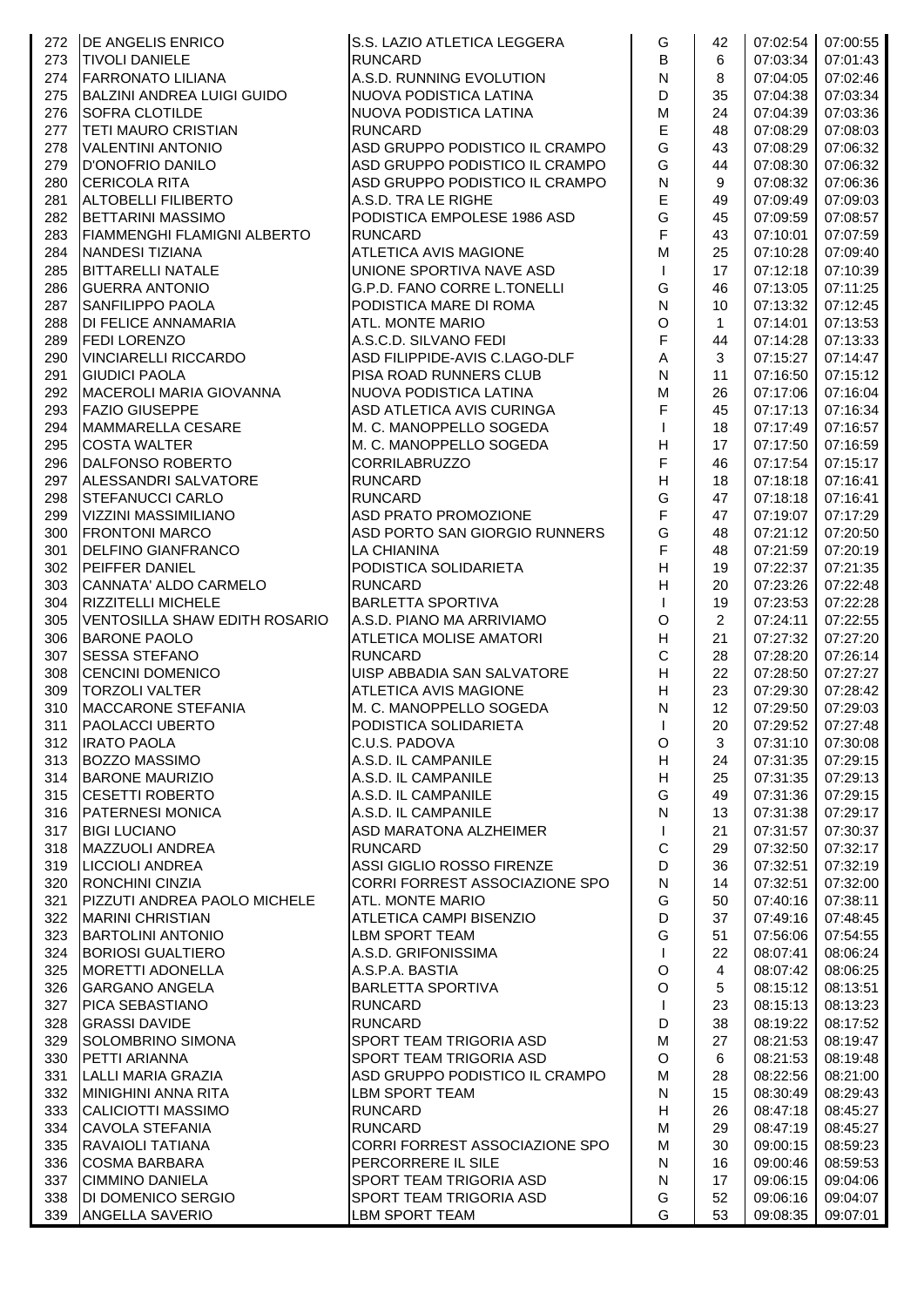#### CLASSIFICA GENERALE 34KM

| <b>POS</b>              | <b>ATLETA</b>                                   | <b>SQUADRA</b>                                                 | <b>CAT</b>      | POS                 | <b>TEMPO</b>         | <b>REAL</b>             |
|-------------------------|-------------------------------------------------|----------------------------------------------------------------|-----------------|---------------------|----------------------|-------------------------|
| $\mathbf{1}$            | <b>DI SERIO MASSIMILIANO</b>                    | POLISPORTIVA ATLETICA IGIGLIO                                  | AM              | CAT<br>$\mathbf{1}$ | 02:05:25             | <b>TIME</b><br>02:05:25 |
| $\boldsymbol{2}$        | <b>CONTI EMANUELE</b>                           | S.S. LAZIO ATLETICA LEGGERA                                    | AM              | $\overline{2}$      | 02:08:45             | 02:08:45                |
| 3                       | <b>BREZZI DANIELE</b>                           | TRAIL RUNNING PROJECT ASD                                      | AM              | 3                   | 02:11:11             | 02:11:10                |
| $\overline{\mathbf{4}}$ | <b>GARGIULO LUCA</b>                            | PODISTICA SOLIDARIETA                                          | AM              | 4                   | 02:11:42             | 02:09:08                |
| 5                       | <b>BETTARELLI STEFANO</b>                       | U. P.POLICIANO AREZZO ATLETICA                                 | AM              | 5                   | 02:12:42             | 02:12:41                |
| 6<br>$\overline{7}$     | <b>BADIANI FEDERICO</b><br><b>TODINI ANDREA</b> | MONTECATINI MARATHON A.S.D.<br>A.S.D. FREAKS ALL AROUND        | AM<br>AM        | 6<br>$\overline{7}$ | 02:12:50<br>02:13:57 | 02:12:44<br>02:13:56    |
| 8                       | <b>FIORUCCI MICHELE</b>                         | <b>TIFERNO RUNNERS</b>                                         | AM              | 8                   | 02:14:12             | 02:14:12                |
| $\boldsymbol{9}$        | <b>CETARINI TIZIANO</b>                         | <b>RUNCARD</b>                                                 | AM              | 9                   | 02:18:25             | 02:18:14                |
| 10                      | <b>TASSINARI FABRIZIO</b>                       | ATL. ENDAS CESENA                                              | AM              | 10                  | 02:19:21             | 02:18:53                |
| 11                      | <b>GIOMI GABRIELE</b>                           | ATTRAVERSO RUNNING ASD                                         | AM              | 11                  | 02:19:25             | 02:19:23                |
| 12                      | <b>VERDELLI DANIELE</b>                         | SPORTS CLUB MELEGNANO                                          | AM              | 12                  | 02:20:52             | 02:20:43                |
| 13                      | <b>CARNEVALI GIANLUCA</b>                       | <b>TEAM CAMELOT</b>                                            | AM              | 13                  | 02:21:04             | 02:21:04                |
| 14                      | <b>FABBRI ERIC</b>                              | ATL. AVIS CASTEL S.PIETRO                                      | AM              | 14                  | 02:21:36             | 02:21:36                |
| 15                      | <b>BALLARINI ANDREA</b>                         | TIRRENO ATLETICA CIVITAVECCHIA                                 | <b>BM</b>       | $\mathbf{1}$        | 02:22:59             | 02:22:58                |
| 16                      | MAZZARELLI GIACOMO                              | ASD SUBBIANO MARATHON                                          | <b>BM</b>       | $\overline{2}$      | 02:23:12             | 02:23:11                |
| 17                      | OTTAVIANI RICCARDO                              | NUOVA VIRTUS CESENA ASD                                        | AM              | 15                  | 02:23:24             | 02:23:10<br>02:23:26    |
| 18<br>19                | <b>REFI MIRKO</b><br><b>DELFINO NICOLA</b>      | ATL. SESTINI FIAMME VERDI AR<br><b>TEAM CAMELOT</b>            | AM<br>AM        | 16<br>17            | 02:23:31<br>02:25:17 | 02:25:01                |
| 20                      | <b>GASPARINI MAURO</b>                          | ASD ATL. CESENATICO                                            | AM              | 18                  | 02:26:03             | 02:25:57                |
| 21                      | <b>ROSI EMANUELE</b>                            | UPR MONTEMARCIANO ASD                                          | AM              | 19                  | 02:26:25             | 02:26:11                |
| 22                      | <b>ZARRA MARCO</b>                              | A.S.D. ATL. MARCIATORI MUGELLO                                 | AM              | 20                  | 02:27:30             | 02:26:51                |
| 23                      | <b>D'OFFIZI ANDREA</b>                          | PODISTICA SOLIDARIETA                                          | AM              | 21                  | 02:27:43             | 02:27:43                |
| 24                      | RICCIERI ALDO                                   | PODISTICA AVIS DERUTA                                          | AM              | 22                  | 02:27:46             | 02:27:14                |
| 25                      | DI MURO ROBERTO                                 | ASD LUCCA MARATHON                                             | <b>BM</b>       | 3                   | 02:30:58             | 02:30:55                |
| 26                      | <b>CIAMBOTTINI MARCO</b>                        | ASD PODISTICA LINO SPAGNOLI                                    | AM              | 23                  | 02:31:43             | 02:31:32                |
| 27                      | <b>REMEDIA DANIELE</b>                          | <b>MARATHON CLUB CITTA DI CASTEL</b>                           | AM              | 24                  | 02:32:10             | 02:32:08                |
| 28                      | <b>FALLERI MASSIMILIANO</b>                     | <b>MARATHON CLUB CITTA DI CASTEL</b>                           | BM              | $\overline{4}$      | 02:34:18             | 02:34:16                |
| 29<br>30                | <b>MARTINELLI MAURO</b>                         | ASD LUCCA MARATHON                                             | <b>BM</b>       | 5<br>25             | 02:35:09             | 02:34:30<br>02:34:06    |
| 31                      | CAPORALETTI FRANCESCO<br><b>CIOLI ROBERTO</b>   | ATLETICA IL COLLE ASD<br><b>UISP ATLETICA SIENA</b>            | AM<br><b>BM</b> | 6                   | 02:35:13<br>02:36:13 | 02:36:08                |
| 32                      | BIGANZOLI DAVIDE GUIDO CARLO                    | MARATHON CLUB CITTA DI CASTEL                                  | <b>BM</b>       | $\overline{7}$      | 02:36:48             | 02:36:39                |
| 33                      | DI NICOLA GIOVANNI                              | PRETUZI RUNNERS TERAMO                                         | AM              | 26                  | 02:37:28             | 02:37:24                |
| 34                      | <b>CAPPELLA EMANUELE</b>                        | S.S. LAZIO ATLETICA LEGGERA                                    | AM              | 27                  | 02:37:37             | 02:37:28                |
| 35                      | <b>DADDI RICCARDO</b>                           | ATLETICA AVIS PERUGIA                                          | AM              | 28                  | 02:37:55             | 02:37:15                |
| 36                      | <b>MAZZESCHI ANDREA</b>                         | ASD SUBBIANO MARATHON                                          | AM              | 29                  | 02:38:10             | 02:37:24                |
| 37                      | <b>INNOCENTI LEONARDO</b>                       | ATLETICA SIGNA A.S.D.                                          | AM              | 30                  | 02:39:07             | 02:38:58                |
| 38                      | <b>BRUNORI PAOLO</b>                            | <b>MOLON LABE ASD</b>                                          | AM              | 31                  | 02:39:08             | 02:38:44                |
| 39                      | <b>MANETTI ISABELLA</b>                         | G.S. LE PANCHE CASTELQUARTO                                    | C F             | $\mathbf{1}$        | 02:39:16             | 02:39:01                |
| 40<br>41                | DANIELE GIUSEPPE<br><b>BARNA SCANU ROBERTA</b>  | <b>TEAM CAMELOT</b><br>RENSEN SPORT TEAM ASD                   | BM<br>C F       | 8<br>$\overline{2}$ | 02:39:37<br>02:39:47 | 02:39:21                |
| 42                      | <b>STEFANINI MORENO</b>                         | <b>G.P. LA STANCA VALENZATICO</b>                              | BM              | 9                   | 02:41:29             | 02:38:59<br>02:41:25    |
| 43                      | <b>MARTINI LUCA</b>                             | <b>MOLON LABE ASD</b>                                          | AM              | 32                  | 02:41:39             | 02:41:14                |
| 44                      | <b>GIORGIO ROBERTO</b>                          | LAZIO RUNNERS TEAM A.S.D.                                      | BM              | 10                  | 02:41:39             | 02:41:31                |
| 45                      | <b>VESPA MATTEO</b>                             | LAZIO RUNNERS TEAM A.S.D.                                      | AM              | 33                  | 02:41:47             | 02:41:37                |
| 46                      | <b>FRANCO RODRIGO ALEJANDRO</b>                 | PUROSANGUE ATHLETICS CLUB                                      | AM              | 34                  | 02:42:33             | 02:41:41                |
| 47                      | <b>UBALDI ALDO</b>                              | ZOMBIES RUNNERS ASD                                            | AM              | 35                  | 02:42:34             | 02:40:31                |
| 48                      | <b>PARADISI EMILIANO</b>                        | LBM SPORT TEAM                                                 | BM              | 11                  | 02:42:35             | 02:41:40                |
| 49                      | RASTRELLO ANDREA                                | <b>RUNCARD</b>                                                 | AM              | 36                  | 02:42:44             | 02:42:11                |
| 50                      | <b>BALDUCCI DANIELE</b>                         | FREE RUNNERS SAN GIUSTINO ASD                                  | AM              | 37                  | 02:42:49             | 02:42:10                |
| 51<br>52                | CALCAGNO FRANCESCA<br>RICCIOTTI PAOLO           | RENSEN SPORT TEAM ASD<br><b>TEAM CAMELOT</b>                   | CF<br>AM        | 3<br>38             | 02:43:34<br>02:43:41 | 02:42:47<br>02:43:25    |
| 53                      | <b>REDONDI FABIO</b>                            | PODISTICA IL CAMPINO                                           | AM              | 39                  | 02:43:48             | 02:43:04                |
| 54                      | DE ANGELIS GIACOMO                              | LA CHIANINA                                                    | AM              | 40                  | 02:44:25             | 02:43:53                |
| 55                      | ROMANO RICCARDO                                 | ASD GS AVIS PRATOVECCHIO                                       | BM              | 12                  | 02:45:30             | 02:45:02                |
| 56                      | <b>BIAGIOLI ILARIA</b>                          | <b>TIFERNO RUNNERS</b>                                         | C F             | 4                   | 02:45:49             | 02:45:13                |
| 57                      | LODATO FRANCESCA                                | ASD ATHLETIC AMELIA                                            | C F             | 5                   | 02:46:28             | 02:44:16                |
| 58                      | <b>DILILLO GIOVANNI</b>                         | TEAM CAMELOT                                                   | AM              | 41                  | 02:46:34             | 02:46:17                |
| 59                      | <b>MENGOZZI MICHELE</b>                         | NUOVA VIRTUS CESENA ASD                                        | AM              | 42                  | 02:46:53             | 02:46:18                |
| 60                      | IMORA ROYUELA ALBERTO                           | <b>RUNCARD</b>                                                 | AM              | 43                  | 02:47:21             | 02:46:35                |
| 61                      | <b>BORGOGNONI MARCO</b>                         | RUNNERS CANINO ASD                                             | AM              | 44                  | 02:47:28             | 02:46:54                |
| 62                      | <b>ROMILIO DANIELA</b>                          | <b>ASD VINI FANTINI</b>                                        | CF              | 6                   | 02:47:31             | 02:47:05                |
| 63<br>64                | <b>STROPPA SIMONE</b><br><b>CRICCHI STEFANO</b> | A.S.D. PODISTICA AVIS FABRIANO<br><b>ATLETICA AVIS PERUGIA</b> | AM<br>BM        | 45<br>13            | 02:47:58<br>02:48:06 | 02:46:46<br>02:47:35    |
| 65                      | <b>MIGLIORINI FRANCESCO</b>                     | POLISPORTIVA ATLETICA IGIGLIO                                  | AM              | 46                  | 02:48:35             | 02:48:22                |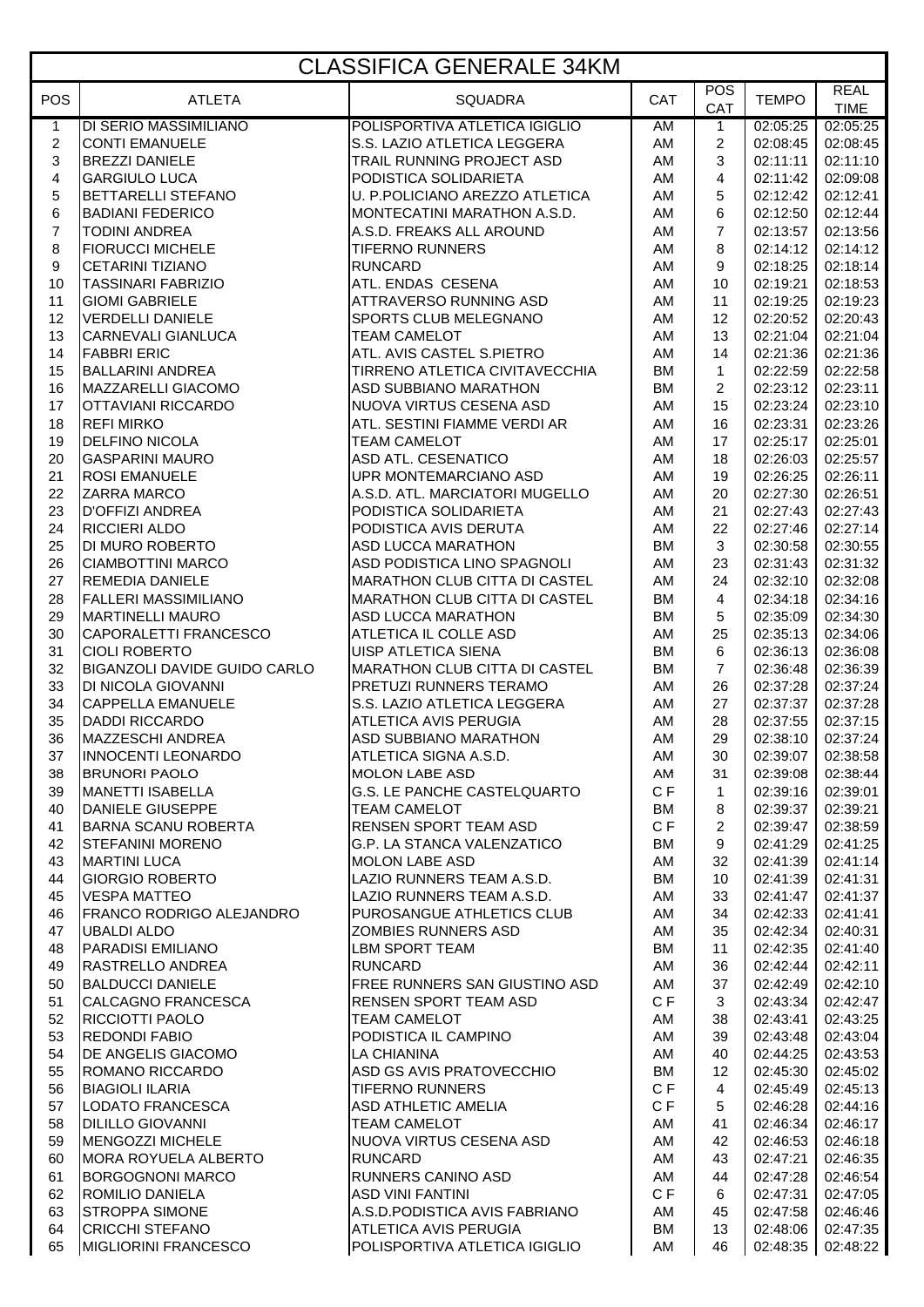| 66  | <b>CACIOLA MARCO</b>        | <b>ASD RUNNNER TEAM</b>              | AM        | 47               |          | $02:49:05$ 02:47:02 |
|-----|-----------------------------|--------------------------------------|-----------|------------------|----------|---------------------|
| 67  | <b>GUERRA DAVID</b>         | A.S.D. VITERBO RUNNERS               | <b>BM</b> | 14               | 02:49:05 | 02:48:18            |
| 68  | <b>MOSCAROLI GUIDO</b>      | A.S.D. VITERBO RUNNERS               | <b>BM</b> | 15               | 02:49:27 | 02:47:22            |
| 69  | SEBASTIANI FRANCESCO        | <b>RUNCARD</b>                       | AM        | 48               | 02:49:51 | 02:49:18            |
| 70  | <b>PULCINELLI MARCO</b>     | G.S. VALDELSA RUNNERS A.S.D.         | AM        | 49               | 02:49:59 | 02:48:55            |
| 71  | <b>BECHERINI PAOLO</b>      | G.S. VALDELSA RUNNERS A.S.D.         | AM        | 50               | 02:49:59 | 02:48:55            |
| 72  | <b>BONINI DAVIDE</b>        | P&C PODISMOECAZZEGGIO                | <b>BM</b> | 16               | 02:50:27 | 02:49:44            |
| 73  | <b>CASCIARI SIMONE</b>      | <b>GRIFO RUNNERS PERUGIA ASD</b>     | <b>BM</b> | 17               | 02:50:30 | 02:50:15            |
|     |                             |                                      |           |                  |          |                     |
| 74  | TOMBA EMANUELE              | <b>UISPORT AVIS TODI</b>             | <b>BM</b> | 18               | 02:50:32 | 02:49:18            |
| 75  | SASSARA GIOVANNI            | <b>RUNCARD</b>                       | AM        | 51               | 02:50:49 | 02:50:17            |
| 76  | <b>BUGATTI FABIO</b>        | ATLETICA AVIS PERUGIA                | AM        | 52               | 02:50:55 | 02:50:13            |
| 77  | FRANCESCHI LORENZO          | ACSI ATLETICA SPORT TOSCANA          | AM        | 53               | 02:51:39 | 02:51:10            |
| 78  | ROSCIO GIUSEPPINO           | <b>ASD TEAM PERETTI</b>              | <b>BM</b> | 19               | 02:52:16 | 02:51:17            |
| 79  | PELAGRACCI FILIPPO          | <b>ATLETICA AVIS MAGIONE</b>         | <b>AM</b> | 54               | 02:52:57 | 02:52:25            |
| 80  | <b>BANDINI FRANCESCO</b>    | A.S.D. ATL. ENERGIA ROMA             | AM        | 55               | 02:52:59 | 02:50:53            |
| 81  | <b>GIORGIANO FABRIZIO</b>   | <b>RUNCARD</b>                       | AM        | 56               | 02:53:02 | 02:52:21            |
| 82  | <b>MONNANNI ENRICO</b>      | U. P.POLICIANO AREZZO ATLETICA       | BM        | 20               | 02:53:47 | 02:53:20            |
| 83  | <b>MATTIUZZI CLAUDIA</b>    | <b>ASD LUCCA MARATHON</b>            | C F       | $\overline{7}$   | 02:53:49 | 02:53:11            |
| 84  | LEONARDI ROBERTO            | <b>MARATHON CLUB CITTA DI CASTEL</b> | AM        | 57               | 02:54:23 | 02:53:45            |
| 85  | <b>DELLA BINA GIULIA</b>    | <b>ASSISI RUNNERS ASD</b>            | C F       | 8                | 02:54:23 | 02:53:46            |
| 86  | PALUELLO NICOLO             | <b>RUNCARD</b>                       | AM        | 58               | 02:54:34 | 02:53:44            |
| 87  | <b>CURCIO CAROLINA</b>      | NUOVA VIRTUS CESENA ASD              | C F       | 9                | 02:54:38 | 02:53:35            |
| 88  | <b>RAVERA SERGIO</b>        | SPORTS CLUB MELEGNANO                | <b>BM</b> | 21               | 02:54:38 | 02:53:40            |
| 89  | <b>BRUSTENGHI CHIARA</b>    | <b>RUNCARD</b>                       | CF        | 10               | 02:55:09 | 02:54:10            |
|     |                             |                                      | <b>BM</b> |                  |          | 02:54:49            |
| 90  | BONCOMPAGNI UGO             | <b>LA CHIANINA</b>                   |           | 22               | 02:55:18 |                     |
| 91  | <b>CORBUCCI LORENZO</b>     | ATLETICA UMBERTIDE                   | AM        | 59               | 02:56:06 | 02:54:39            |
| 92  | <b>MELIS MASSIMILIANO</b>   | PODISTICA AVIS DERUTA                | AM        | 60               | 02:56:09 | 02:55:20            |
| 93  | <b>MARCUCCI GIANLUCA</b>    | S.E.F. STAMURA ANCONA A.S.D.         | <b>BM</b> | 23               | 02:56:20 | 02:54:50            |
| 94  | <b>CIRILLO GEPPINO</b>      | <b>OSTERIA DEI PODISTI</b>           | <b>BM</b> | 24               | 02:56:26 | 02:56:04            |
| 95  | SEMPLICI SONIA              | G.S. LE PANCHE CASTELQUARTO          | CF        | 11               | 02:56:31 | 02:55:50            |
| 96  | <b>CAPASSO RAFFAELE</b>     | FORUM SPORT CENTER SSD SRL           | AM        | 61               | 02:56:49 | 02:56:24            |
| 97  | <b>PASCUCCI ELENA</b>       | <b>INUOVA VIRTUS CESENA ASD</b>      | CF        | 12               | 02:56:58 | 02:55:56            |
| 98  | SARDELLA ALESSANDRO         | POL ACLI MACERATA                    | AM        | 62               | 02:56:58 | 02:54:59            |
| 99  | <b>FAZI STEFANO</b>         | ATL.BANCA DI PESAROC.STORICO         | BM        | 25               | 02:57:33 | 02:57:03            |
| 100 | AJELLI GIANLUIGI            | SPORTS CLUB MELEGNANO                | <b>BM</b> | 26               | 02:57:55 | 02:56:57            |
| 101 | <b>TIANI MAURO</b>          | ATLETIC TEAM TAVERNA ASD             | AM        | 63               | 02:58:04 | 02:57:30            |
| 102 | PONZO SUSANNA               | TERNANA MARATHON CLUB A.S.D.         | C F       | 13               | 02:58:31 | 02:58:02            |
| 103 | <b>LOSI STEFANIA</b>        | G.P. AVIS POL. MALAVICINA            | CF        | 14               | 02:58:58 | 02:58:01            |
| 104 | <b>FORMENTI ANDREA</b>      | G.P. AVIS POL. MALAVICINA            | AM        | 64               | 02:59:02 | 02:58:06            |
| 105 | <b>RAUSSE DANIELA</b>       | LA FONTANINA ASS. PROMOZIONE SOCIA   | C F       | 15 <sub>15</sub> |          | 02:59:16 02:58:57   |
| 106 | <b>MORANDI VIERI</b>        | G.S. VALDELSA RUNNERS A.S.D.         | BM        | 27               | 02:59:20 | 02:58:19            |
|     | <b>MATTEI ANGELA</b>        | ASD PORTO SAN GIORGIO RUNNERS        | CF        | 16               |          | 02:59:03            |
| 107 |                             |                                      |           |                  | 02:59:21 |                     |
| 108 | <b>ERMINI MARCO</b>         | POL. RINASCITA MONTEVARCHI           | <b>BM</b> | 28               | 02:59:24 | 02:59:14            |
| 109 | <b>MAIO SIMONA</b>          | <b>VIRTUS VILLA ADA</b>              | C F       | 17               | 03:00:00 | 02:58:20            |
| 110 | <b>IMPENNA ANDREA</b>       | A.S.D. AT RUNNING                    | AM        | 65               | 03:00:34 | 03:00:30            |
| 111 | <b>AVOLIO GIUSEPPE</b>      | FORUM SPORT CENTER SSD SRL           | BM        | 29               | 03:00:35 | 03:00:09            |
| 112 | MICHELETTI SIMONE           | A.S.D. PODISTICA AVIS FABRIANO       | AM        | 66               | 03:00:44 | 02:59:33            |
| 113 | <b>MARAVIGLIA LUCA</b>      | <b>TEAM CAMELOT</b>                  | <b>BM</b> | 30               | 03:00:48 | 03:00:32            |
| 114 | <b>PARSI DAVID</b>          | A.S.D. ATLETICA ORTE                 | AM        | 67               | 03:01:03 | 03:00:58            |
| 115 | <b>GIACOMELLI LORENZO</b>   | G.S. DILETTANTISTICO RUNDAGI         | AM        | 68               | 03:01:57 | 03:01:09            |
| 116 | <b>BIANCHI BENEDETTA</b>    | ADRIATICO TEAM POLISPORTIVA          | C F       | 18               | 03:02:04 | 03:01:48            |
| 117 | CONTI LORENZO               | ASD GS AVIS PRATOVECCHIO             | AM        | 69               | 03:02:06 | 03:01:39            |
| 118 | <b>SANTINI FEDERICO</b>     | BERGAMO STARS ATLETICA               | AM        | 70               | 03:02:19 | 03:02:01            |
| 119 | <b>CASCHERA EDDY</b>        | A.S.D. TOCCO RUNNER                  | AM        | 71               | 03:02:35 | 03:02:06            |
| 120 | NINNO LANFRANCO             | A.S.D. PODISTICA AVIS FABRIANO       | <b>BM</b> | 31               | 03:02:54 | 03:01:42            |
| 121 | <b>DE GIACOMO LUCA</b>      | FORUM SPORT CENTER SSD SRL           | AM        | 72               | 03:03:26 | 03:03:01            |
| 122 | SPOSATO ROSSELLA            | U. P.POLICIANO AREZZO ATLETICA       | C F       | 19               | 03:03:35 | 03:02:39            |
| 123 | <b>BORRI GIORGIO</b>        | U. P.POLICIANO AREZZO ATLETICA       | <b>BM</b> | 32               | 03:03:35 | 03:02:39            |
| 124 | <b>AURELI FABIO</b>         | ASD PORTO SAN GIORGIO RUNNERS        | <b>BM</b> | 33               | 03:04:09 | 03:03:52            |
| 125 | <b>MELLONI MICHELE</b>      | <b>GRIFO RUNNERS PERUGIA ASD</b>     | BM        | 34               | 03:04:18 | 03:02:22            |
|     |                             | ASD PODISTICA VASTO                  | AM        |                  |          |                     |
| 126 | <b>DEL CASALE PIERPAOLO</b> |                                      |           | 73               | 03:04:20 | 03:04:01            |
| 127 | <b>CIUCHI SILVIA</b>        | ATLETICA UMBERTIDE                   | C F       | 20               | 03:04:30 | 03:03:43            |
| 128 | <b>RANUCCI FABIO</b>        | <b>ASD RUNNNER TEAM</b>              | AM        | 74               | 03:04:32 | 03:02:29            |
| 129 | PACI STEFANO                | <b>RUNCARD</b>                       | <b>BM</b> | 35               | 03:04:37 | 03:04:07            |
| 130 | <b>CRIVELLI ANTONIO</b>     | <b>RUNCARD</b>                       | BM        | 36               | 03:05:11 | 03:04:45            |
| 131 | <b>BONCOMPAGNI ELISA</b>    | <b>FREE RUNNERS SAN GIUSTINO ASD</b> | C F       | 21               | 03:05:30 | 03:03:55            |
| 132 | <b>CALDESI FULVIO</b>       | <b>LA CHIANINA</b>                   | <b>BM</b> | 37               | 03:05:41 | 03:05:13            |
| 133 | <b>FORTUNATI MASSIMO</b>    | <b>UISPORT AVIS TODI</b>             | <b>BM</b> | 38               | 03:05:45 | 03:05:14            |
| 134 | MATARAZZI MARCO             | ASD ATLETICA TAINO                   | AM        | 75               | 03:06:08 | 03:04:23            |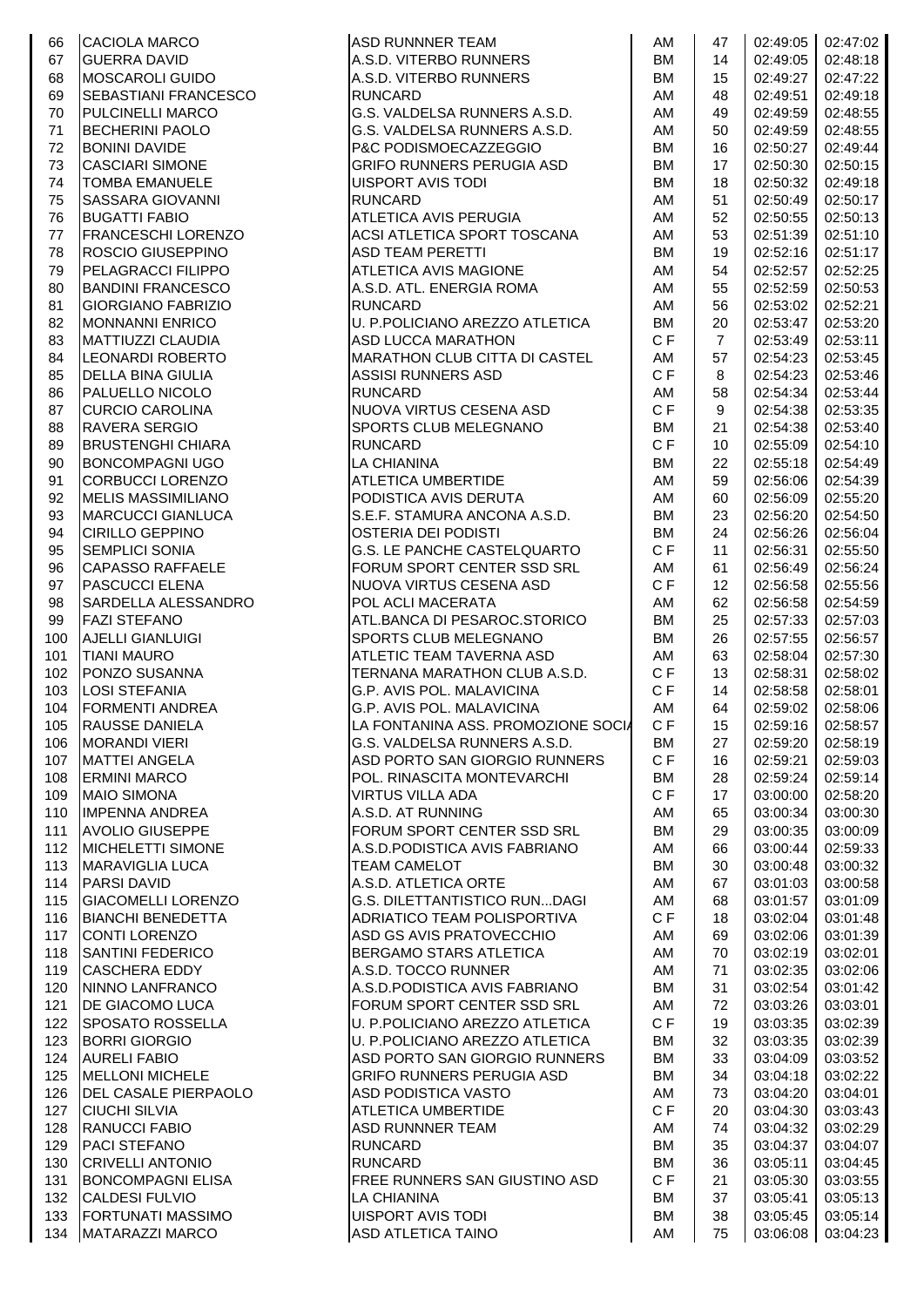| 135 | COLAZZILLI ALESSANDRO       | A.S.D. TOCCO RUNNER                  | AM        | 76  | 03:06:30 | 03:06:07          |
|-----|-----------------------------|--------------------------------------|-----------|-----|----------|-------------------|
| 136 | <b>FRENQUELLI FRANCESCA</b> | ASD PORTO SAN GIORGIO RUNNERS        | C F       | 22  | 03:06:32 | 03:06:14          |
|     | <b>ZENI REICA</b>           |                                      | C F       |     |          | 03:06:13          |
| 137 |                             | <b>ASD ATLETICA TAINO</b>            |           | 23  | 03:06:36 |                   |
| 138 | <b>RIDOLFI MASSIMO</b>      | A.S.P.A. BASTIA                      | BM        | 39  | 03:06:36 | 03:06:00          |
| 139 | <b>FETTUCCIARI VANESSA</b>  | ATLETICA AVIS PERUGIA                | C F       | 24  | 03:06:38 | 03:05:59          |
| 140 | <b>DREONI GIAN LUCA</b>     | <b>RUNCARD</b>                       | BM        | 40  | 03:06:55 | 03:06:38          |
| 141 | <b>MACCHNIZ ENRICO</b>      | ATL.BANCA DI PESAROC.STORICO         | <b>BM</b> | 41  | 03:07:03 | 03:06:31          |
| 142 | <b>MARINARI MARCO</b>       | A.S.D. APERDIFIATO                   | <b>BM</b> | 42  | 03:07:17 | 03:06:41          |
| 143 | PIACENTINI GIOVANNI         | FORUM SPORT CENTER SSD SRL           | <b>BM</b> | 43  | 03:07:30 | 03:07:05          |
| 144 | DE BARTOLO MAURIZIO         | ASD RUNNNER TEAM                     | AM        | 77  | 03:07:48 | 03:05:43          |
|     |                             |                                      |           |     |          |                   |
| 145 | <b>SURIANO FEDERICO</b>     | <b>RUNCARD</b>                       | AM        | 78  | 03:08:16 | 03:05:51          |
| 146 | <b>FERRUCCI PAOLO</b>       | A.S.P.A. BASTIA                      | AM        | 79  | 03:08:18 | 03:06:34          |
| 147 | <b>SANTUARI FABRIZIO</b>    | ATLETICA WINNER FOLIGNO              | <b>BM</b> | 44  | 03:08:18 | 03:07:49          |
| 148 | <b>BETTINI MORENO</b>       | <b>RUNCARD</b>                       | AM        | 80  | 03:08:50 | 03:07:38          |
| 149 | GAGLIARDO GIOVANNA          | <b>ATL. SALERNO</b>                  | CF        | 25  | 03:08:54 | 03:07:46          |
| 150 | <b>RANUCCI FEDERICA</b>     | A.S.D. AVIS TERNI                    | C F       | 26  | 03:09:06 | 03:08:38          |
|     |                             |                                      | C F       |     |          |                   |
| 151 | <b>BAUCCIO PAMELA</b>       | TERNANA MARATHON CLUB A.S.D.         |           | 27  | 03:09:06 | 03:08:38          |
| 152 | PASSAGRILLI GABRIELE        | #ILOVERUN ATHLETIC TERNI             | AM        | 81  | 03:09:08 | 03:08:40          |
| 153 | <b>MOSCHINI MAURO</b>       | A.S.D. PODISTICA AVIS FABRIANO       | AM        | 82  | 03:09:12 | 03:08:01          |
| 154 | CANAPARI FRANCESCO          | TX FITNESS S.S.D. ARL                | <b>BM</b> | 45  | 03:09:21 | 03:08:53          |
| 155 | <b>MONTECCHIANI NIKO</b>    | AMATORI PODISTICA TERNI              | AM        | 83  | 03:09:40 | 03:09:13          |
| 156 | DOTTORI CORRADO             | <b>RUNCARD</b>                       | <b>BM</b> | 46  | 03:09:49 | 03:09:11          |
|     | <b>FABBRONI LUCA</b>        |                                      | AM        | 84  |          | 03:10:04          |
| 157 |                             | <b>RUNCARD</b>                       |           |     | 03:10:16 |                   |
| 158 | <b>FERRATO ALBERTO</b>      | <b>RUNCARD</b>                       | AM        | 85  | 03:10:29 | 03:09:18          |
| 159 | <b>ROSADINI ENRICO</b>      | G.S. AMATORI POD. AREZZO             | AM        | 86  | 03:10:43 | 03:09:07          |
| 160 | <b>DIOSONO SIMONA</b>       | <b>ASSISI RUNNERS ASD</b>            | C F       | 28  | 03:10:57 | 03:10:20          |
| 161 | DI MARIA ANTONELLA          | <b>RUNCARD</b>                       | CF        | 29  | 03:11:08 | 03:10:38          |
| 162 | <b>MIGOTTO MASSIMILIANO</b> | <b>SPORTS CLUB MELEGNANO</b>         | <b>BM</b> | 47  | 03:11:50 | 03:10:46          |
|     |                             |                                      | <b>BM</b> |     |          | 03:10:38          |
| 163 | <b>RAGGI DIEGO</b>          | A.S.D. PODISTICA AVIS FABRIANO       |           | 48  | 03:11:50 |                   |
| 164 | PIERANTONI EMANUELA         | A.S.D. PODISTICA AVIS FABRIANO       | C F       | 30  | 03:12:12 | 03:10:59          |
| 165 | <b>PEVERIERI PAOLO</b>      | A.S.D. PODISTICA AVIS FABRIANO       | BM        | 49  | 03:12:13 | 03:11:00          |
| 166 | SERRECCHIA ROMOLO           | ASD SEMPRE DI CORSA TEAM             | <b>BM</b> | 50  | 03:12:14 | 03:11:29          |
| 167 | <b>MARCELLI MIRKO</b>       | <b>ASD AVIS FOIANO</b>               | AM        | 87  | 03:12:14 | 03:11:46          |
| 168 | <b>CIACCIO PIERLUIGI</b>    | ATLETICA IL COLLE ASD                | <b>BM</b> | 51  | 03:12:50 | 03:11:40          |
| 169 | <b>GIOMBETTI GABRIELE</b>   | PIETRALUNGA RUNNERS A.S.D.           | <b>BM</b> | 52  | 03:13:01 | 03:12:21          |
|     |                             |                                      |           |     |          |                   |
| 170 | <b>CAROCCI MATTIA</b>       | <b>ATLETICA AVIS PERUGIA</b>         | AM        | 88  | 03:13:20 | 03:12:31          |
| 171 | <b>GORI MASSIMO</b>         | G.S. AMATORI POD. AREZZO             | AM        | 89  | 03:13:21 | 03:11:45          |
| 172 | PINZI VALERIO               | <b>RUNCARD</b>                       | AM        | 90  | 03:13:59 | 03:12:35          |
| 173 | <b>FERA PATRIZIA</b>        | MONTECATINI MARATHON ASD             | C F       | 31  | 03:14:26 | 03:14:19          |
| 174 | <b>ROSSINI GIANMARIA</b>    | SPORTS CLUB MELEGNANO                | <b>BM</b> | 53  |          | 03:14:35 03:13:29 |
| 175 | <b>BURATTI CHRISTIAN</b>    | TITANS TEAM NOCERA UMBRA             | AM        | 91  | 03:14:59 | 03:14:40          |
| 176 | <b>GIGLI STEFANO</b>        | ATLETICA WINNER FOLIGNO              | AM        | 92  | 03:15:14 | 03:14:29          |
|     |                             |                                      |           |     |          |                   |
| 177 | LORETI FABRIZIO             | ATLETICA WINNER FOLIGNO              | AM        | 93  | 03:15:14 | 03:14:28          |
| 178 | <b>TRIMBOLI DOMENICO</b>    | <b>RUNCARD</b>                       | AM        | 94  | 03:15:20 | 03:12:55          |
| 179 | <b>ROGARI ALBERTO</b>       | <b>RUNCARD</b>                       | AM        | 95  | 03:16:37 | 03:15:30          |
| 180 | <b>CRISANTO MARCO</b>       | SPORTS CLUB MELEGNANO                | <b>BM</b> | 54  | 03:16:46 | 03:15:40          |
| 181 | <b>GIOVANNETTI ALESSIO</b>  | POD. MISERICORDIA AGLIANESE 19       | <b>BM</b> | 55  | 03:17:00 | 03:16:06          |
| 182 | PATTOFATTO RICCARDO         | CALCATERRA SPORT ASD                 | <b>BM</b> | 56  | 03:17:39 | 03:16:23          |
| 183 | LUCACCIONI FEDERICO         | <b>MARATHON CLUB CITTA DI CASTEL</b> | <b>BM</b> | 57  | 03:18:00 | 03:17:51          |
|     |                             |                                      |           |     |          |                   |
| 184 | <b>CAPOLSINI DANIELE</b>    | A.S.D. POL. CHIANCIANO               | AM        | 96  | 03:18:06 | 03:16:25          |
| 185 | DE CESARE DEBORA            | CALCATERRA SPORT ASD                 | C F       | 32  | 03:18:29 | 03:17:13          |
| 186 | MAGNO GABRIELE              | PODISTICA PONTELUNGO BOLOGNA         | <b>BM</b> | 58  | 03:18:32 | 03:16:33          |
| 187 | <b>MUSSA CLAUDIA</b>        | RUNNING CENTER CLUB TORINO           | C F       | 33  | 03:18:38 | 03:17:38          |
| 188 | <b>DI SANTO GIANLUCA</b>    | A.S.D. VITERBO RUNNERS               | BM        | 59  | 03:20:07 | 03:18:00          |
| 189 | <b>GORETTI PAOLO</b>        | <b>RUNCARD</b>                       | AM        | 97  | 03:20:20 | 03:19:34          |
| 190 | PETTINELLI CRISTIANO        | A.S.D. PIANO MA ARRIVIAMO            | AM        | 98  | 03:20:23 | 03:20:08          |
|     |                             |                                      |           |     |          |                   |
| 191 | <b>ROSSONI MARCELLO</b>     | <b>ASD RUNNER TRAINER</b>            | AM        | 99  | 03:20:23 | 03:20:06          |
| 192 | <b>FABI ANTONIO</b>         | ASD ATLETICA TAINO                   | BM        | 60  | 03:20:38 | 03:18:48          |
| 193 | <b>RECANATESI SERGIO</b>    | <b>RUNCARD</b>                       | <b>BM</b> | 61  | 03:20:46 | 03:19:12          |
| 194 | CHIACCHIERONI ADRIANO       | <b>UISPORT AVIS TODI</b>             | <b>BM</b> | 62  | 03:20:51 | 03:20:26          |
| 195 | <b>FRANCESCHELLI MARCO</b>  | U. P.POLICIANO AREZZO ATLETICA       | <b>BM</b> | 63  | 03:20:59 | 03:20:16          |
| 196 | <b>DE BIASIO NICOLA</b>     | <b>LA CHIANINA</b>                   | BM        | 64  | 03:21:09 | 03:20:47          |
|     |                             |                                      |           |     |          |                   |
| 197 | <b>INNOCENTI FILIPPO</b>    | <b>RUNCARD</b>                       | AM        | 100 | 03:21:26 | 03:20:19          |
| 198 | <b>BELLINI ROBERTO</b>      | <b>RUNCARD</b>                       | <b>BM</b> | 65  | 03:22:08 | 03:21:40          |
| 199 | <b>DI MARTINO LUCA</b>      | <b>G.S. CAT SPORT ROMA</b>           | <b>BM</b> | 66  | 03:22:18 | 03:20:54          |
| 200 | <b>CHERNENKO ELENA</b>      | PODISTICA PONTELUNGO BOLOGNA         | C F       | 34  | 03:22:19 | 03:20:22          |
| 201 | LONZI SERENA                | <b>RUNCARD</b>                       | C F       | 35  | 03:22:33 | 03:22:04          |
|     | 202 VAN BELKOM ANOUCK       | ATL. CASTEL ROZZONE                  | C F       | 36  | 03:24:17 | 03:23:07          |
| 203 | <b>FRATINI LUCIA SIMONA</b> | GRIFO RUNNERS PERUGIA ASD            | C F       | 37  | 03:24:22 | 03:23:42          |
|     |                             |                                      |           |     |          |                   |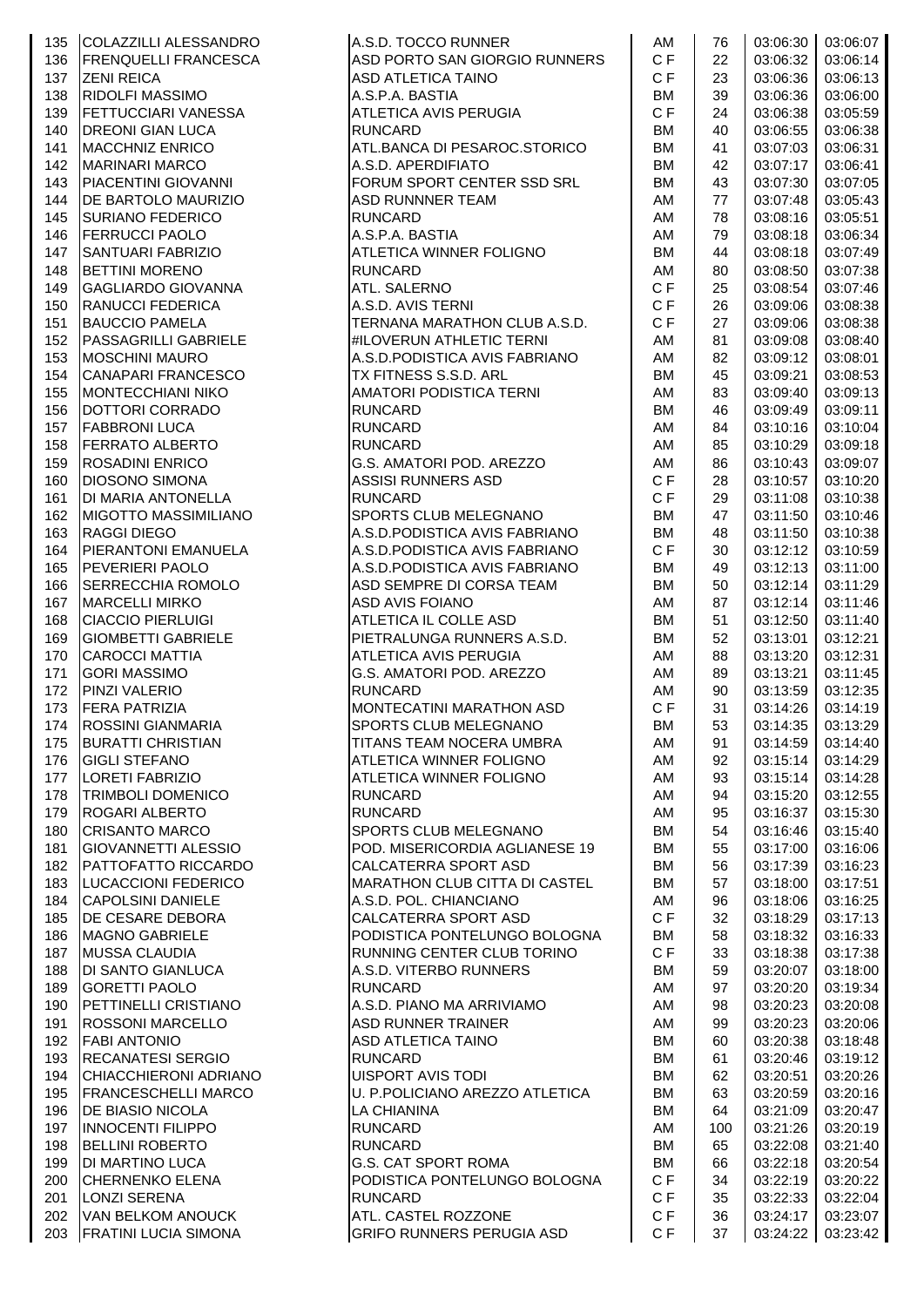| 204 | <b>COLOMBU EMANUELE</b>             | TIBURTINA RUNNING ROMA A.S.D.        | AM        | 101 |                          | 03:24:30 03:24:11 |
|-----|-------------------------------------|--------------------------------------|-----------|-----|--------------------------|-------------------|
|     | <b>PANCIAROLA FABIO</b>             | <b>GRIFO RUNNERS PERUGIA ASD</b>     | <b>BM</b> |     |                          |                   |
| 205 |                                     |                                      |           | 67  | 03:24:58                 | 03:24:19          |
| 206 | SPERANZA VINCENZO                   | <b>CORRILABRUZZO</b>                 | <b>BM</b> | 68  | 03:25:08                 | 03:22:48          |
| 207 | DONATONE SERGIO                     | ATL. COLOSSEO 2000                   | <b>BM</b> | 69  | 03:25:09                 | 03:24:49          |
| 208 | <b>LONZI BARBARA</b>                | <b>RUNCARD</b>                       | C F       | 38  | 03:25:17                 | 03:24:48          |
| 209 | ROGGI ALESSANDRO                    | <b>RUNCARD</b>                       | AM        | 102 | 03:26:10                 | 03:24:24          |
| 210 | <b>EMPLER TOMAMSO</b>               | PUROSANGUE ATHLETICS CLUB            | <b>BM</b> | 70  | 03:26:53                 | 03:26:01          |
|     |                                     |                                      | C F       |     |                          |                   |
| 211 | <b>SANTINI NOEMI</b>                | <b>RUNCARD</b>                       |           | 39  | 03:27:15                 | 03:25:02          |
| 212 | FIASCHETTI ANDREA                   | TIBURTINA RUNNING ROMA A.S.D.        | <b>BM</b> | 71  | 03:27:22                 | 03:27:03          |
| 213 | D'ALONZO BARBARA                    | <b>CORRILABRUZZO</b>                 | C F       | 40  | 03:28:10                 | 03:26:19          |
| 214 | <b>BORIOSI FRANCESCA</b>            | <b>MARATHON CLUB CITTA DI CASTEL</b> | C F       | 41  | 03:28:18                 | 03:26:53          |
| 215 | FIORAVANTI ALESSANDRO               | <b>ATLETICA AVIS MAGIONE</b>         | <b>BM</b> | 72  | 03:28:22                 | 03:27:36          |
| 216 | <b>MILANI MANUEL</b>                | U. P.POLICIANO AREZZO ATLETICA       | <b>BM</b> | 73  | 03:28:30                 | 03:27:47          |
| 217 | LIBANORE GILBERTO                   | <b>RUNCARD</b>                       | <b>BM</b> | 74  | 03:28:53                 | 03:27:22          |
|     |                                     |                                      |           |     |                          |                   |
| 218 | <b>CHELI STELLA</b>                 | A.S.D.LE ANCELLE                     | CF        | 42  | 03:29:59                 | 03:29:26          |
| 219 | DALLAVALLE MANUELA                  | <b>ATL. CIBENO</b>                   | C F       | 43  | 03:31:15                 | 03:30:40          |
| 220 | <b>CHERUBINI IRENE</b>              | G.S. AMATORI POD. AREZZO             | CF        | 44  | 03:31:35                 | 03:30:00          |
| 221 | SALVATORI VANESSA                   | <b>ATLETICA AVIS MAGIONE</b>         | C F       | 45  | 03:34:33                 | 03:34:02          |
| 222 | <b>MACRI' GIUSEPPE</b>              | PODISTICA SOLIDARIETA                | <b>BM</b> | 75  | 03:34:50                 | 03:32:51          |
| 223 | <b>CAPPELLETTI SARA</b>             | <b>ATL. TUSCULUM</b>                 | C F       | 46  | 03:35:03                 | 03:33:51          |
|     |                                     |                                      |           |     |                          |                   |
| 224 | <b>ORLI MICHELE</b>                 | LUNATICI ELLERA CORCIANO ASD         | <b>BM</b> | 76  | 03:36:07                 | 03:35:58          |
| 225 | <b>CASTELLANI MASSIMO</b>           | A.S.D. APERDIFIATO                   | <b>BM</b> | 77  | 03:37:03                 | 03:36:27          |
| 226 | <b>BANDINI ROBERTO</b>              | A.S.D. ATL. ENERGIA ROMA             | <b>BM</b> | 78  | 03:37:10                 | 03:35:01          |
| 227 | <b>BANDINI MATTEO</b>               | A.S.D. ATL. ENERGIA ROMA             | AM        | 103 | 03:37:10                 | 03:35:05          |
| 228 | <b>CIUFFONI STANGHINI FRANCESCO</b> | G.S. AMATORI POD. AREZZO             | AM        | 104 | 03:37:43                 | 03:36:07          |
| 229 | CHIACCHIERONI ALVIERO               | UISPORT AVIS TODI                    | <b>BM</b> | 79  | 03:42:04                 | 03:41:35          |
|     |                                     |                                      | C F       |     |                          |                   |
| 230 | <b>CIAVAGLIA STEFANIA</b>           | ASSISI RUNNERS ASD                   |           | 47  | 03:42:49                 | 03:42:13          |
| 231 | PIAMPIANO MORENO                    | A.S.D. APERDIFIATO                   | <b>BM</b> | 80  | 03:42:49                 | 03:42:13          |
| 232 | <b>RENZI FABRIZIO</b>               | <b>ASSISI RUNNERS ASD</b>            | <b>BM</b> | 81  | 03:42:50                 | 03:42:13          |
| 233 | <b>BIANCONI FRANCESCO</b>           | TERNANA MARATHON CLUB A.S.D.         | AM        | 105 | 03:43:43                 | 03:42:37          |
| 234 | MENCHI ROGAI SERGIO                 | POL. RINASCITA MONTEVARCHI           | <b>BM</b> | 82  | 03:45:51                 | 03:44:57          |
| 235 | <b>GRASSI GIANLUCA</b>              | <b>RUNCARD</b>                       | <b>BM</b> | 83  | 03:46:24                 | 03:44:22          |
| 236 | <b>BELIA MICHELE</b>                | LUNATICI ELLERA CORCIANO ASD         | AM        | 106 | 03:48:01                 | 03:47:52          |
|     |                                     |                                      |           |     |                          |                   |
| 237 | <b>SCIFONI ADRIANO</b>              | LBM SPORT TEAM                       | <b>BM</b> | 84  | 03:48:49                 | 03:47:38          |
| 238 | <b>MEACCI FAUSTO</b>                | A.S.D. ATLETICA SINALUNGA            | <b>BM</b> | 85  | 03:49:26                 | 03:47:48          |
| 239 | POLIDORI PIERGIOVANNI               | TEAM MARATHON S.S.D.                 | <b>BM</b> | 86  | 03:50:02                 | 03:49:22          |
| 240 | <b>VENTURINI NOEMI</b>              | <b>RUNCARD</b>                       | C F       | 48  | 03:51:43                 | 03:50:48          |
| 241 | SPACCIA SERENA                      | <b>ATLETICA AVIS MAGIONE</b>         | C F       | 49  | 03:52:00                 | 03:51:28          |
| 242 | <b>FOLIGNI ALESSIA</b>              | <b>ATL. TUSCULUM</b>                 | C F       | 50  | 03:53:19                 | 03:51:57          |
|     |                                     | <b>RUNCARD</b>                       |           |     |                          |                   |
| 243 | DALMONTE SAVINO                     |                                      | AM        | 107 | $\mid$ 03:53:28 03:51:17 |                   |
| 244 | <b>DE FALCO MAURIZIO</b>            | <b>ASSISI RUNNERS ASD</b>            | BM        | 87  | 03:56:49                 | 03:56:12          |
| 245 | CAMPAGNA SABRINA                    | <b>SPORTS CLUB MELEGNANO</b>         | C F       | 51  | 04:00:23                 | 03:59:18          |
| 246 | <b>CURZI SIMONE</b>                 | A.S.D. PIANO MA ARRIVIAMO            | AM        | 108 | 04:00:26                 | 03:59:51          |
| 247 | <b>BALDASSARRE FABIO</b>            | <b>CORRILABRUZZO</b>                 | AM        | 109 | 04:01:20                 | 03:58:42          |
| 248 | <b>CESARONI PINA</b>                | <b>ATL. TUSCULUM</b>                 | C F       | 52  | 04:02:33                 | 04:01:10          |
| 249 | <b>SANTORI SILVIA</b>               | ITALIANA RUNNING A.S.D.              | C F       | 53  | 04:04:23                 | 04:03:49          |
|     |                                     |                                      |           |     |                          |                   |
| 250 | <b>DI CICCO RAFFAELE</b>            | ITALIANA RUNNING A.S.D.              | <b>BM</b> | 88  | 04:04:24                 | 04:03:50          |
| 251 | COLLEPICCOLO ANDREA                 | ATL. TUSCULUM                        | <b>BM</b> | 89  | 04:06:34                 | 04:05:11          |
| 252 | <b>BIANCHI MARICA</b>               | SPORTS CLUB MELEGNANO                | C F       | 54  | 04:07:08                 | 04:06:04          |
| 253 | LIBERALE DEBORAH                    | PODISTICA SOLIDARIETA                | C F       | 55  | 04:08:02                 | 04:05:59          |
| 254 | ANTONIONI FRANCESCO                 | <b>ATL. TUSCULUM</b>                 | BM        | 90  | 04:10:26                 | 04:09:04          |
| 255 | <b>PALMERI ANTONINO</b>             | <b>G.S. POD. PRENESTE</b>            | <b>BM</b> | 91  | 04:14:56                 | 04:12:53          |
|     | <b>SCHISANO FRANCESCO</b>           |                                      |           |     |                          |                   |
| 256 |                                     | <b>RUNCARD</b>                       | <b>BM</b> | 92  | 04:18:31                 | 04:16:57          |
| 257 | <b>DI TOMMASO ANNA</b>              | A.S.D. TOCCO RUNNER                  | C F       | 56  | 04:28:01                 | 04:27:34          |
| 258 | <b>OGNA MARCO</b>                   | ATLETICA AVIS PERUGIA                | <b>BM</b> | 93  | 04:28:10                 | 04:25:46          |
| 259 | PIZZI ALDO                          | <b>RUNCARD</b>                       | <b>BM</b> | 94  | 05:01:55                 | 05:00:13          |
| 260 | <b>FAUSTI FABRIZIA</b>              | <b>DUE PONTI SRL</b>                 | C F       | 57  | 05:02:36                 | 05:00:29          |
| 261 | PICCININI ELENA                     | SPORT TEAM TRIGORIA ASD              | C F       | 58  | 05:02:36                 | 05:00:28          |
| 262 | <b>MIANI MAURO</b>                  | SPORT TEAM TRIGORIA ASD              | <b>BM</b> | 95  | 05:08:32                 | 05:06:24          |
|     | 263 CAMPOLI FEDERICA                | SPORT TEAM TRIGORIA ASD              | CF        | 59  | 05:12:15                 | 05:09:55          |
|     |                                     |                                      |           |     |                          |                   |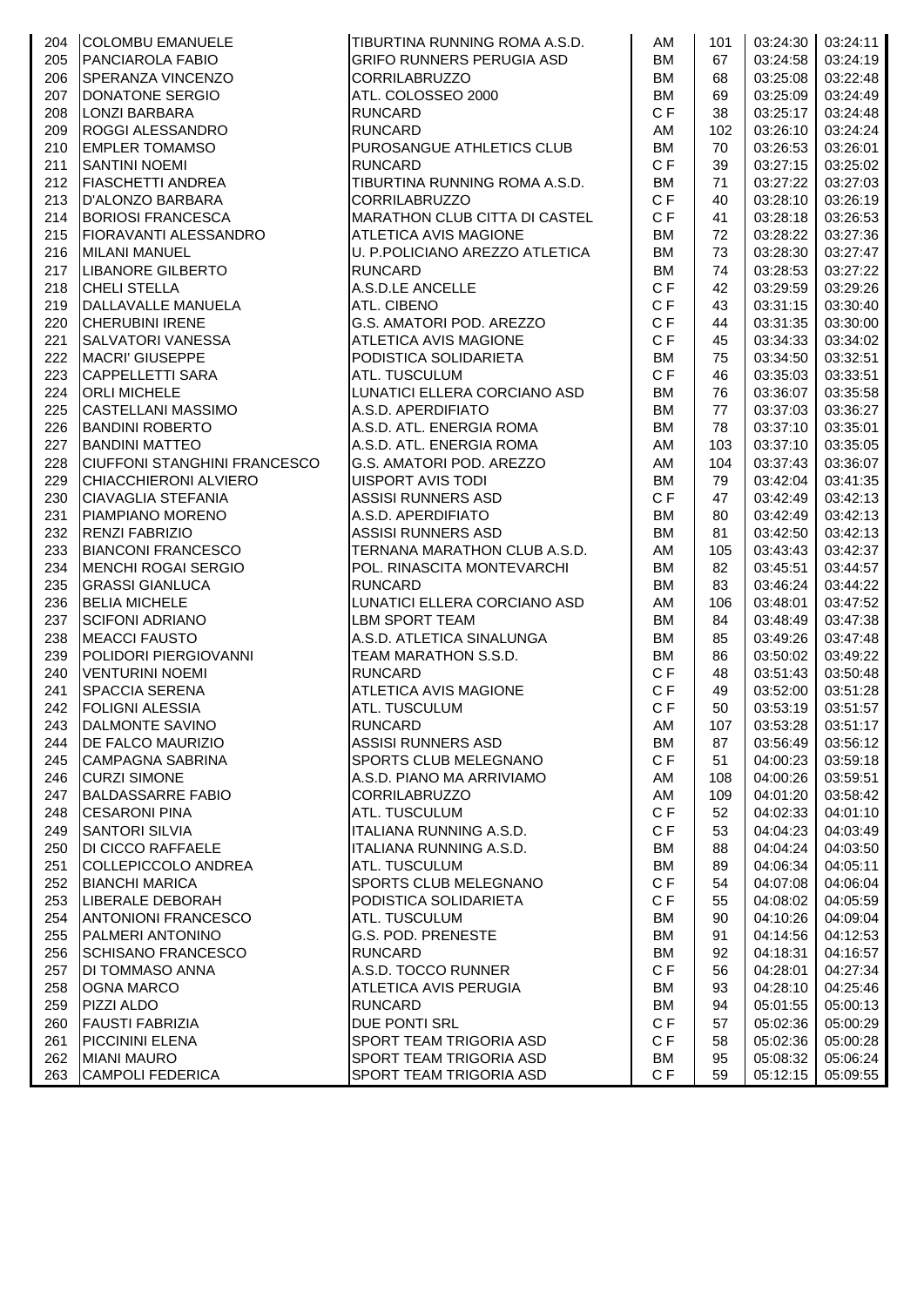# CLASSIFICA GENERALE 21KM

| <b>POS</b>       | <b>ATLETA</b>                                       | <b>SQUADRA</b>                                                       | CAT                        | <b>POS</b>          | <b>TEMPO</b>         | <b>REAL</b>             |
|------------------|-----------------------------------------------------|----------------------------------------------------------------------|----------------------------|---------------------|----------------------|-------------------------|
| $\mathbf{1}$     | <b>MAZZEI JURI</b>                                  | <b>G.P. PARCO ALPI APUANE</b>                                        | ਟ                          | CAT<br>0            | 01:14:37             | <b>TIME</b><br>01:14:37 |
| $\boldsymbol{2}$ | <b>MERLUZZO MATTEO</b>                              | O.R.S.T. 2.0                                                         | $\mathsf{C}$               | 0                   | 01:17:14             | 01:17:14                |
| $\sqrt{3}$       | <b>BALDI FEDERICO</b>                               | ATLETICA AVIS SANSEPOLCRO                                            | D                          | 0                   | 01:19:49             | 01:19:43                |
| $\overline{4}$   | DE FILIPPO FABIO                                    | POL. ATLETICA CEPRANO                                                | $\mathsf{C}$               | $\mathbf{1}$        | 01:20:41             | 01:20:21                |
| 5                | PROIETTI SIMONE                                     | PODISTICA SOLIDARIETA                                                | $\sf B$                    | $\mathbf{1}$        | 01:20:47             | 01:18:12                |
| 6                | LAZERINI MASSIMILIANO                               | POL. RINASCITA MONTEVARCHI                                           | E                          | 1                   | 01:21:00             | 01:20:58                |
| $\overline{7}$   | <b>LISI TOMMASO</b>                                 | U. P.POLICIANO AREZZO ATLETICA                                       | D                          | $\mathbf{1}$        | 01:21:41             | 01:21:37                |
| 8                | <b>MARINETTI ROBERTO</b>                            | <b>GUBBIO RUNNERS</b>                                                | C                          | $\overline{c}$      | 01:22:28             | 01:22:26                |
| 9                | <b>URBANELLI ANDREA</b>                             | <b>TIFERNO RUNNERS</b>                                               | E                          | $\overline{c}$      | 01:23:06             | 01:23:05                |
| 10               | RAGAZZINI GIACOMO                                   | U. P.POLICIANO AREZZO ATLETICA                                       | D                          | $\overline{2}$      | 01:23:09             | 01:23:07                |
| 11               | <b>DONADIO STEFANO</b>                              | TX FITNESS S.S.D. ARL                                                | E                          | 3                   | 01:23:30             | 01:23:25                |
| 12               | PELAGRILLI PAOLO                                    | ASD FILIPPIDE-AVIS C.LAGO-DLF                                        | D                          | 3                   | 01:24:36             | 01:24:36                |
| 13               | <b>MARZINI LORENZO</b>                              | S.S.D.S. MENS SANA 1871                                              | $\sf B$                    | $\overline{c}$      | 01:26:08             | 01:25:56                |
| 14               | TONAZZOLLI RICCARDO                                 | <b>GRIFO RUNNERS PERUGIA ASD</b>                                     | D                          | 4                   | 01:26:52             | 01:26:34                |
| 15               | <b>LAZZERI SIMONE</b>                               | <b>ASD SUBBIANO MARATHON</b>                                         | $\mathsf E$                | 4                   | 01:26:56             | 01:26:52                |
| 16               | <b>MAOLONI LEONARDO</b>                             | POL. RINASCITA MONTEVARCHI                                           | F                          | $\mathbf{1}$        | 01:27:04             | 01:26:59                |
| 17               | <b>MAZZIERLI ROBERTO</b><br><b>MARRAGHINI DAVID</b> | ASD SUBBIANO MARATHON                                                | G<br>E                     | $\mathbf{1}$        | 01:27:05             | 01:27:05                |
| 18<br>19         | <b>GIOMBINI SIMONE</b>                              | <b>ASD SUBBIANO MARATHON</b><br><b>MARATHON CLUB CITTA DI CASTEL</b> | G                          | 5<br>$\overline{2}$ | 01:27:22<br>01:27:39 | 01:27:18<br>01:27:30    |
| 20               | <b>GIUSTINIANI MICHELE</b>                          | TITANS TEAM NOCERA UMBRA                                             | D                          | 5                   | 01:28:20             | 01:27:57                |
| 21               | CAPPELLETTI FRANCESCO                               | <b>RUNCARD</b>                                                       | $\mathsf{C}$               | 3                   | 01:28:21             | 01:28:07                |
| 22               | <b>SPINELLI COSTABILE</b>                           | ASD ATLETICA CASTELLABATE                                            | D                          | 6                   | 01:28:24             | 01:28:03                |
| 23               | <b>COFANI MASSIMILIANO</b>                          | <b>ATLETICA AVIS PERUGIA</b>                                         | E                          | 6                   | 01:28:42             | 01:28:34                |
| 24               | <b>LEONARDI VIRGINIA</b>                            | U. P.POLICIANO AREZZO ATLETICA                                       | M                          | 0                   | 01:28:48             | 01:28:42                |
| 25               | <b>SCALZO ANTONIO</b>                               | G.S. VALDELSA RUNNERS A.S.D.                                         | F                          | $\overline{c}$      | 01:28:54             | 01:28:53                |
| 26               | <b>LINHART JIRI</b>                                 | ATLETICKY KLUB EMILA ZATOPKA                                         | D                          | $\overline{7}$      | 01:29:09             | 01:29:07                |
| 27               | MAZZOCCANTI LUCA                                    | PIETRALUNGA RUNNERS A.S.D.                                           | $\mathsf{C}$               | 4                   | 01:29:55             | 01:29:46                |
| 28               | <b>FARALLI LORENZO</b>                              | <b>RUNCARD</b>                                                       | $\overline{B}$             | 3                   | 01:30:00             | 01:29:26                |
| 29               | <b>CORTONA SARA</b>                                 | ATLETICA IL COLLE ASD                                                | ${\sf N}$                  | 0                   | 01:30:31             | 01:30:27                |
| 30               | PARRETTA RAFFAELE                                   | <b>RUNCARD</b>                                                       | $\mathsf C$                | 5                   | 01:30:37             | 01:30:29                |
| 31               | <b>TEODORI LUCA</b>                                 | <b>ATLETICA AVIS PERUGIA</b>                                         | F                          | 3                   | 01:30:46             | 01:30:45                |
| 32               | <b>MASI DANIELE</b>                                 | ATLETICA CECCANO                                                     | $\mathsf A$                | 1                   | 01:30:51             | 01:30:41                |
| 33               | <b>CANNONI MIRKO</b>                                | ASD FILIPPIDE-AVIS C.LAGO-DLF                                        | F                          | 4                   | 01:30:53             | 01:30:21                |
| 34<br>35         | POESINI FEDERICA<br><b>MARTINELLI LORENZO</b>       | <b>TIFERNO RUNNERS</b><br><b>MARATHON CLUB CITTA DI CASTEL</b>       | M<br>G                     | 0<br>3              | 01:31:21<br>01:31:22 | 01:31:16<br>01:31:14    |
| 36               | <b>CAMPANI MASSIMO</b>                              | POL. RINASCITA MONTEVARCHI                                           | F                          | 5                   | 01:31:26             | 01:31:24                |
| 37               | <b>BELLITTO ANTONELLA</b>                           | ASS.ATL.LIBERTAS ORVIETO                                             | M                          | $\mathbf{1}$        | 01:31:39             | 01:31:36                |
| 38               | <b>BUSCIANTELLA RICCI LUCA</b>                      | ATLETICA WINNER FOLIGNO                                              | ᄇ                          | 7                   | 01:31:39             | 01:31:29                |
| 39               | <b>VARAZI FEDERICO</b>                              | TERNANA MARATHON CLUB A.S.D.                                         | $\mathsf E$                | 8                   | 01:31:42             | 01:30:58                |
| 40               | SALEPPICO MORENO                                    | <b>UISPORT AVIS TODI</b>                                             | F                          | 6                   | 01:31:46             | 01:31:16                |
| 41               | CIBRUSCOLA FILIPPO                                  | A.S.D. APERDIFIATO                                                   | $\mathsf{C}$               | 6                   | 01:31:55             | 01:31:18                |
| 42               | <b>FLORIDI LUCIO</b>                                | <b>MARATHON CLUB CITTA DI CASTEL</b>                                 | $\mathbf{I}$               | $\mathbf 1$         | 01:32:01             | 01:31:54                |
| 43               | <b>SAKHI AZEDDINE</b>                               | <b>MARATHON CLUB CITTA DI CASTEL</b>                                 | G                          | 4                   | 01:32:18             | 01:32:11                |
| 44               | ARDIMANNI ANDREA                                    | ASD SUBBIANO MARATHON                                                | $\mathsf{C}$               | $\overline{7}$      | 01:32:20             | 01:32:07                |
| 45               | <b>D'ASCANIO MARIO</b>                              | <b>RUNCARD</b>                                                       | E                          | 9                   | 01:32:23             | 01:32:21                |
| 46               | COPPOLA CATELLO                                     | A.S.D. APERDIFIATO                                                   | F                          | $\overline{7}$      | 01:32:24             | 01:31:25                |
| 47               | DI MICELI CLAUDIO                                   | U. P.POLICIANO AREZZO ATLETICA                                       | $\mathsf E$                | 10                  | 01:32:25             | 01:31:35                |
| 48               | <b>FUMANTI MICHELE</b>                              | <b>ATLETICA AVIS MAGIONE</b>                                         | $\mathsf E$<br>$\mathsf E$ | 11                  | 01:32:28             | 01:32:25<br>01:32:25    |
| 49<br>50         | PERICOLI ANDREA<br><b>GARINEI PAOLA</b>             | <b>ATLETICA AVIS MAGIONE</b><br>ATLETICA AVIS PERUGIA                | ${\sf N}$                  | 12<br>$\mathbf{1}$  | 01:32:28<br>01:32:32 | 01:32:27                |
| 51               | <b>SANTAMICONE MASSIMO</b>                          | AMATORI PODISTICA TERNI                                              | $\mathsf E$                | 13                  | 01:32:45             | 01:32:25                |
| 52               | PERUGINI STEFANO                                    | 2S ATLETICA SPOLETO                                                  | D                          | 8                   | 01:33:07             | 01:32:47                |
| 53               | PETRILLI DONATO                                     | ASD FILIPPIDE-AVIS C.LAGO-DLF                                        | $\mathsf C$                | 8                   | 01:33:21             | 01:33:11                |
| 54               | URBANI GIOVANNI                                     | ASS.ATL.LIBERTAS ORVIETO                                             | D                          | 9                   | 01:33:35             | 01:33:12                |
| 55               | <b>KELLER MARZIA</b>                                | AMATORI PODISTICA TERNI                                              | M                          | $\overline{2}$      | 01:33:40             | 01:33:20                |
| 56               | NESPOLI ALESSANDRO                                  | U. P.POLICIANO AREZZO ATLETICA                                       | D                          | 10 <sup>1</sup>     | 01:34:09             | 01:33:47                |
| 57               | <b>BORRI MARCO</b>                                  | POL. RINASCITA MONTEVARCHI                                           | F                          | 8                   | 01:34:17             | 01:34:14                |
| 58               | <b>MAZZEI STEFANO</b>                               | MONTECATINI MARATHON A.S.D.                                          | G                          | 5                   | 01:34:26             | 01:34:20                |
| 59               | <b>MARRAS FABRIZIO</b>                              | <b>ASSISI RUNNERS ASD</b>                                            | D                          | 11                  | 01:34:39             | 01:34:37                |
| 60               | BIANCHI ALESSANDRO                                  | PODISTICA IL CAMPINO                                                 | $\mathsf E$                | 14                  | 01:34:48             | 01:33:53                |
| 61               | NARDI ALESSIO                                       | 2S ATLETICA SPOLETO                                                  | $\mathsf C$                | 9                   | 01:34:50             | 01:33:40                |
| 62               | <b>MICELI MIRCO</b>                                 | 2S ATLETICA SPOLETO                                                  | D                          | 12                  | 01:34:58             | 01:33:48                |
| 63               | BARCAIOLI ELEONORA                                  | ATL. CASTELLO                                                        | ${\sf M}$                  | 3                   | 01:34:59             | 01:34:35                |
| 64<br>65         | <b>CHELI DANIELE</b><br><b>TAURO DOMENICO</b>       | TRAIL RUNNING PROJECT ASD<br>A.S. ATLETICA CASTELLANA                | F<br>$\mathsf{C}$          | 9<br>10             | 01:35:19<br>01:35:31 | 01:34:52<br>01:35:27    |
|                  |                                                     |                                                                      |                            |                     |                      |                         |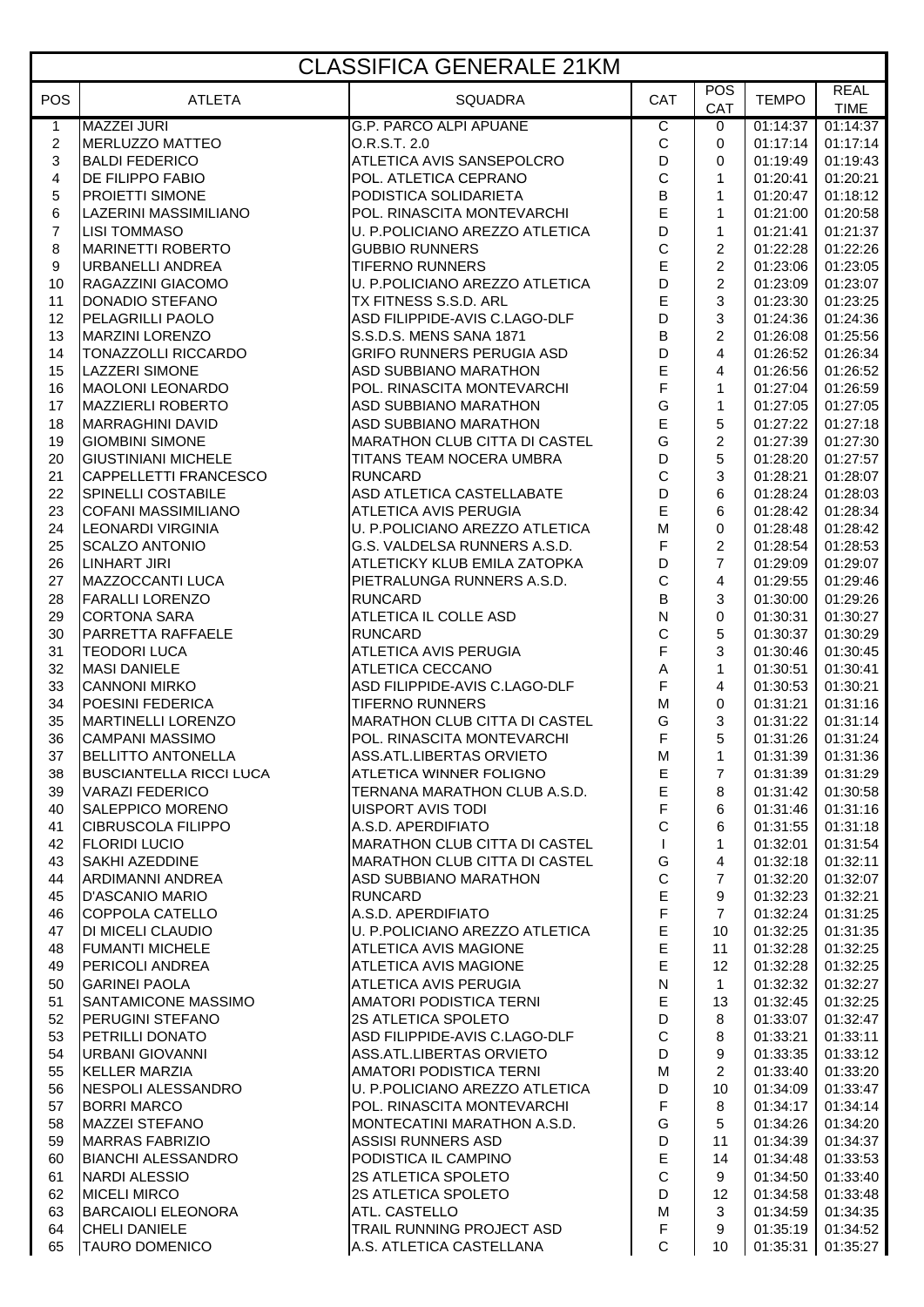| 66         | <b>RENZONI FRANCESCO</b>                        | PODISTICA IL CAMPINO                                           | Е                          | 15                   | 01:36:27             | 01:36:24             |
|------------|-------------------------------------------------|----------------------------------------------------------------|----------------------------|----------------------|----------------------|----------------------|
| 67         | <b>BERTI PAOLO</b>                              | A.S.D. ATLETICA SINALUNGA                                      | D                          | 13                   | 01:36:46             | 01:36:10             |
| 68         | ORETTI ALESSANDRO                               | U. P.POLICIANO AREZZO ATLETICA                                 | F                          | 10                   | 01:36:51             | 01:36:40             |
| 69         | <b>CAVALLINI SIMONE</b>                         | ATLETICA AVIS PERUGIA                                          | F                          | 11                   | 01:37:07             | 01:37:01             |
| 70         | <b>PAOLUCCI LUCA</b>                            | <b>ASD SUBBIANO MARATHON</b>                                   | $\mathsf C$                | 11                   | 01:37:19             | 01:37:03             |
| 71         | LASAGNA IVAN                                    | ATL.CAPANNE PRO LOCO ATHL.TEAM                                 | E                          | 16                   | 01:37:27             | 01:37:08             |
| 72         | COLESCHI FILIPPO                                | PODISTICA IL CAMPINO                                           | E<br>F                     | 17                   | 01:37:35             | 01:37:23             |
| 73<br>74   | <b>CIARLA MARCO</b>                             | A.S.D. FREAKS ALL AROUND                                       | M                          | 12                   | 01:37:44             | 01:36:33             |
| 75         | <b>BASSANI ELISA</b><br>MACINENTI FRANCESCA     | ATL. SESTINI FIAMME VERDI AR<br>A.S.D. CENTRO FITNESS MONTELLO | $\mathsf{N}$               | 4<br>$\overline{2}$  | 01:37:56<br>01:37:57 | 01:37:16<br>01:37:53 |
| 76         | NATALONI SERGIO                                 | A.S.D. RUNNERS SAN GEMINI                                      | F                          | 13                   | 01:37:57             | 01:37:17             |
| 77         | ROMEI GIACOMO                                   | PODISTICA EMPOLESE 1986 ASD                                    | D                          | 14                   | 01:38:10             | 01:37:40             |
| 78         | MENDICINO SALVATORE                             | ASD PODISTICA LINO SPAGNOLI                                    | $\overline{\mathsf{H}}$    | $\mathbf{1}$         | 01:38:25             | 01:37:26             |
| 79         | <b>LAURENTI LUCA</b>                            | #ILOVERUN ATHLETIC TERNI                                       | B                          | 4                    | 01:38:32             | 01:38:21             |
| 80         | PICCHIRILLI EMANUELE                            | <b>RUNCARD</b>                                                 | $\overline{\mathsf{H}}$    | 2                    | 01:38:37             | 01:38:27             |
| 81         | <b>TAVOLACCI LUCA</b>                           | AGOS4RUNNING                                                   | F                          | 14                   | 01:38:41             | 01:38:03             |
| 82         | PANI ANTONIO MARIA                              | <b>LA CHIANINA</b>                                             | $\mathsf C$                | 12                   | 01:38:44             | 01:37:03             |
| 83         | <b>GREGORI GIORGIO</b>                          | ASD SUBBIANO MARATHON                                          | G                          | 6                    | 01:38:56             | 01:38:41             |
| 84         | DE FRANCESCO DOMENICO                           | <b>TEAM CAMELOT</b>                                            | F                          | 15                   | 01:39:01             | 01:38:44             |
| 85         | PERNA JESSICA                                   | MONTECATINI MARATHON A.S.D.                                    | ${\sf M}$                  | $\sqrt{5}$           | 01:39:06             | 01:38:59             |
| 86         | <b>SERONE CLAUDIO</b>                           | A.S.D. CENTRO FITNESS MONTELLO                                 | H                          | 3                    | 01:39:08             | 01:39:02             |
| 87         | BRAGETTI GIAMPIERO                              | ATLETICA IL COLLE ASD                                          | F                          | 16                   | 01:39:09             | 01:38:03             |
| 88         | CERQUAGLIA ANDREA                               | #ILOVERUN ATHLETIC TERNI                                       | B<br>$\mathsf C$           | 5                    | 01:39:11             | 01:39:01<br>01:37:46 |
| 89<br>90   | DE STEFANO MICHELE<br><b>CRUCIANI BARBARA</b>   | S.S. LAZIO ATLETICA LEGGERA<br>ASD MOVING TEAM MARSCIANO       | M                          | 13<br>6              | 01:39:27<br>01:40:16 | 01:39:12             |
| 91         | <b>TERSINI GIOVANNI</b>                         | <b>TIFERNO RUNNERS</b>                                         | H                          | $\overline{4}$       | 01:40:24             | 01:40:17             |
| 92         | PROCACCI MASSIMO                                | ATLETICA IL COLLE ASD                                          | F                          | 17                   | 01:40:28             | 01:40:21             |
| 93         | <b>GALANELLI STEFANO</b>                        | ASS.ATL.LIBERTAS ORVIETO                                       | F                          | 18                   | 01:40:29             | 01:40:04             |
| 94         | <b>GIOVANNINI LUIGINO</b>                       | ASD SUBBIANO MARATHON                                          | F                          | 19                   | 01:40:31             | 01:40:16             |
| 95         | <b>DETTI SILVIA</b>                             | NUOVA VIRTUS CESENA ASD                                        | M                          | $\overline{7}$       | 01:40:31             | 01:39:56             |
| 96         | DE SIMONI MASSIMO                               | <b>RUNCARD</b>                                                 | D                          | 15                   | 01:40:32             | 01:40:28             |
| 97         | <b>MANDOLONI ALESSIO</b>                        | 2S ATLETICA SPOLETO                                            | D                          | 16                   | 01:40:48             | 01:40:28             |
| 98         | <b>TARAS RICCARDO</b>                           | POL. RINASCITA MONTEVARCHI                                     | E                          | 18                   | 01:40:55             | 01:40:53             |
| 99         | <b>LORENZIN FABIO</b>                           | E FIT MULTISPORT ASD                                           | F                          | 20                   | 01:41:07             | 01:41:02             |
| 100        | ROMUALDI PAOLO                                  | TERNANA MARATHON CLUB A.S.D.                                   | E                          | 19                   | 01:41:12             | 01:40:49             |
| 101        | <b>FANTACCI CRISTIANO</b>                       | SPORT EVENTS CORTONA                                           | E                          | 20                   | 01:41:13             | 01:41:03             |
| 102        | <b>MONGILI ANDREA</b>                           | <b>RUNCARD</b>                                                 | A                          | $\overline{2}$       | 01:41:37             | 01:40:13             |
| 103<br>104 | <b>ANTONIOLI LUCA</b><br><b>MINOCCI CLAUDIO</b> | NUOVA VIRTUS CESENA ASD<br>G.S. AMATORI POD. AREZZO            | D<br>G                     | 17<br>$\overline{7}$ | 01:41:52<br>01:42:06 | 01:41:17<br>01:41:31 |
| 105        | BALDACCI LUCIA                                  | <b>ATLETICA UMBERTIDE</b>                                      | M                          | 8                    | 01:42:21             | 01:42:14             |
| 106        | LEPRATTO ANGELO                                 | ATL. OVADESE ORMIG                                             | F                          | 21                   | 01:42:26             | 01:41:19             |
| 107        | <b>GAI RICCARDO</b>                             | <b>RUNCARD</b>                                                 | В                          | 6                    | 01:42:26             | 01:42:10             |
| 108        | <b>GHETTI JLENIA</b>                            | NUOVA VIRTUS CESENA ASD                                        | ${\sf M}$                  | 9                    | 01:42:34             | 01:41:59             |
| 109        | <b>FORTI FLAVIO</b>                             | NUOVA VIRTUS CESENA ASD                                        | $\mathsf F$                | 22                   | 01:42:34             | 01:41:59             |
| 110        | <b>MEOCCI STEFANO</b>                           | <b>ATLETICA UMBERTIDE</b>                                      | D                          | 18                   | 01:42:40             | 01:41:33             |
| $111$      | <b>CACIONI MARCO</b>                            | TX FITNESS S.S.D. ARL                                          | E                          | 21                   | 01:42:56             | 01:42:50             |
| 112        | POLIDORI MARCO                                  | <b>RUNCARD</b>                                                 | D                          | 19                   | 01:42:56             | 01:42:48             |
| 113        | PELLEGRINI MARCO                                | <b>GRIFO RUNNERS PERUGIA ASD</b>                               | G                          | 8                    | 01:43:05             | 01:42:15             |
| 114        | CACIOTTO ROBERTO                                | <b>RUNCARD</b>                                                 | $\mathsf F$                | 23                   | 01:43:11             | 01:42:56             |
| 115        | MIGLIARINI GIAN PAOLO                           | ATLETICA AVIS PERUGIA                                          | G                          | 9                    | 01:43:22             | 01:43:15             |
| 116        | NICCOLAI FILIPPO                                | U. P.POLICIANO AREZZO ATLETICA                                 | G<br>E                     | 10                   | 01:43:23             | 01:43:11             |
| 117        | IANNOTTA VINCENZO<br><b>CIOFO DOMENICO</b>      | <b>ATLETICA AVIS MAGIONE</b><br><b>RUNCARD</b>                 | D                          | 22<br>20             | 01:43:25<br>01:43:31 | 01:42:53<br>01:42:56 |
| 118<br>119 | <b>MAGI DAVIDE</b>                              | <b>RUNCARD</b>                                                 | D                          | 21                   | 01:43:41             | 01:43:28             |
| 120        | BIANCARELLIMARTINELLI AMILCARE                  | ATLETICA AVIS PERUGIA                                          | F                          | 24                   | 01:43:45             | 01:42:48             |
| 121        | <b>BALDONI DIEGO</b>                            | ATLETICA AVIS MAGIONE                                          | E                          | 23                   | 01:44:03             | 01:43:43             |
| 122        | <b>BIANCHI MICHELE</b>                          | ATLETICA WINNER FOLIGNO                                        | D                          | 22                   | 01:44:06             | 01:43:45             |
| 123        | <b>BURACCHI MICHELE</b>                         | <b>RUNCARD</b>                                                 | $\mathsf C$                | 14                   | 01:44:07             | 01:43:40             |
| 124        | <b>LELLI FILIPPO</b>                            | U. P.POLICIANO AREZZO ATLETICA                                 | G                          | 11                   | 01:44:16             | 01:43:00             |
| 125        | PANZERI DARIO                                   | ATLETICA IL COLLE ASD                                          | D                          | 23                   | 01:44:17             | 01:44:10             |
| 126        | DELL'ARTINO PIETRO                              | PODISTICA IL CAMPINO                                           | $\boldsymbol{\mathsf{H}}$  | 5                    | 01:44:25             | 01:43:46             |
| 127        | <b>VENTURI CHIARA</b>                           | ATLETICA IL COLLE ASD                                          | M                          | 10                   | 01:44:36             | 01:43:30             |
| 128        | LUNGHINI GIANLUCA                               | SPORT EVENTS CORTONA                                           | E                          | 24                   | 01:44:38             | 01:44:27             |
| 129        | <b>BRIGANTI BOTTA MICHELA</b>                   | ATLETICA AVIS PERUGIA                                          | M                          | 11                   | 01:44:39             | 01:43:54             |
| 130        | <b>CARLETTI MARCO</b>                           | ATLETICA AVIS PERUGIA                                          | $\mathsf C$<br>$\mathsf F$ | 15                   | 01:44:39             | 01:43:54             |
| 131<br>132 | <b>PROCACCI NADIO</b><br><b>BAJRA VLADIMIR</b>  | PIETRALUNGA RUNNERS A.S.D.<br>PIETRALUNGA RUNNERS A.S.D.       | $\sf B$                    | 25<br>$\overline{7}$ | 01:44:50<br>01:44:51 | 01:43:41<br>01:43:43 |
| 133        | COLETTI ALESSANDRO                              | TERNANA MARATHON CLUB A.S.D.                                   | D                          | 24                   | 01:45:04             | 01:44:12             |
|            | 134 OCCHINERI PAOLA                             | <b>MARATHON CLUB CITTA DI CASTEL</b>                           | N                          | 3                    | 01:45:06             | 01:45:05             |
|            |                                                 |                                                                |                            |                      |                      |                      |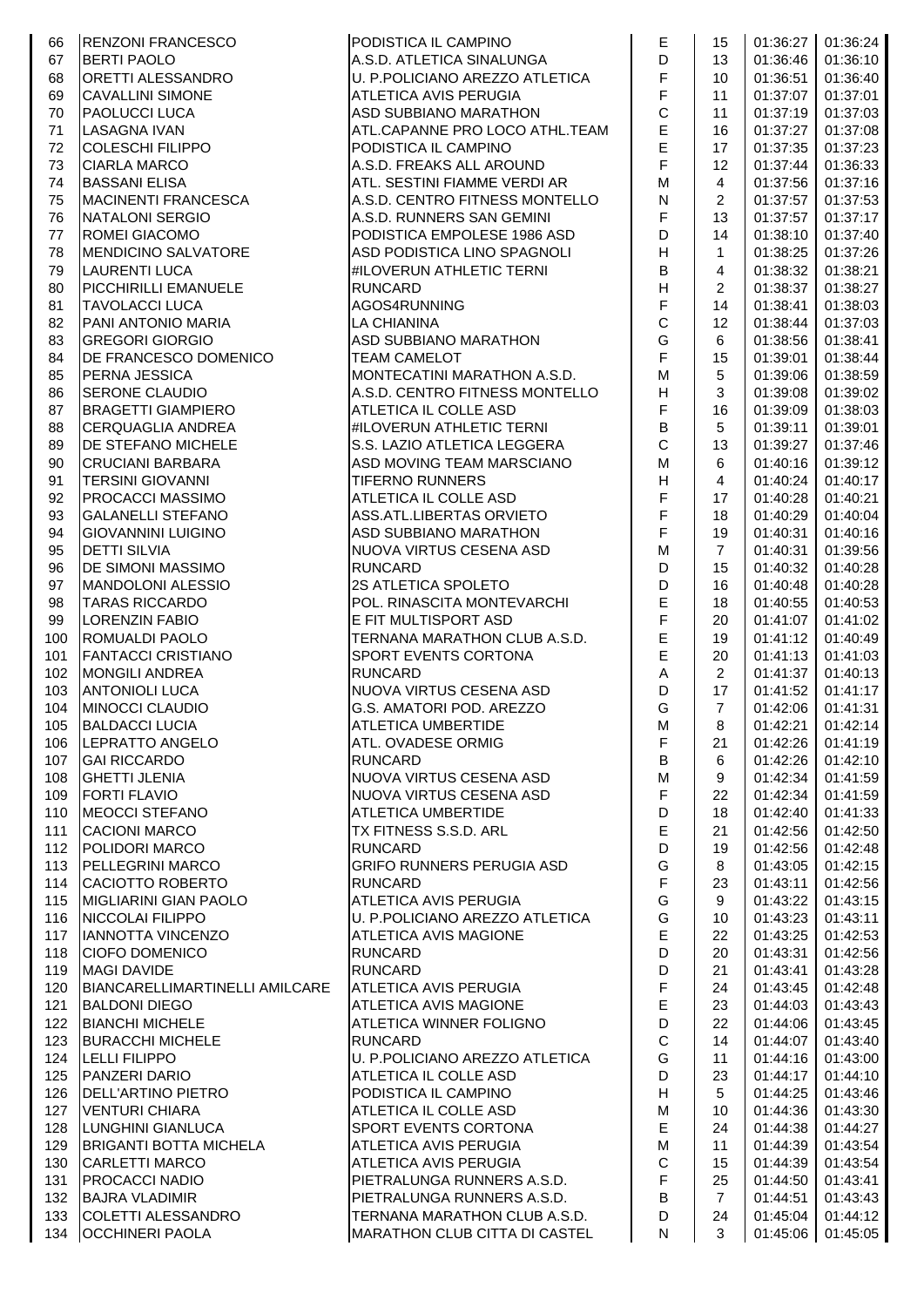|     | 135 ROSSI SONIASIMONA     | <b>ATLETICA UMBERTIDE</b>            | ${\sf N}$                                                                             | 4               |          | 01:45:16 01:44:10   |
|-----|---------------------------|--------------------------------------|---------------------------------------------------------------------------------------|-----------------|----------|---------------------|
| 136 | <b>BURRINI GUIDO</b>      | ASD PODISTICA LINO SPAGNOLI          | G                                                                                     | 12 <sup>2</sup> |          | $01:45:42$ 01:45:23 |
| 137 | LINHARTOVA ANDREA         | ATLETICKY KLUB EMILA ZATOPKA         | M                                                                                     | 12              | 01:45:45 | 01:45:38            |
| 138 | MENCHETTI ADRIANO         | PODISTICA IL CAMPINO                 | H                                                                                     | 6               | 01:45:57 | 01:45:18            |
| 139 | <b>BARBETTI CHIARA</b>    | A.S.D. ATLETICA SINALUNGA            | M                                                                                     | 13              | 01:46:11 | 01:45:22            |
| 140 | STRAPPAGHETTI CHIARA      | ATLETICA IL COLLE ASD                | L                                                                                     | $\mathbf{1}$    | 01:46:19 | 01:45:59            |
| 141 | <b>ROSSELLI ANDREA</b>    | ASS.ATL.VALDORCIA                    | $\mathsf E$                                                                           | 25              | 01:46:22 | 01:45:44            |
| 142 | <b>MANONI ANTONELLA</b>   | S.E.F. STAMURA ANCONA A.S.D.         | $\mathsf{M}% _{T}=\mathsf{M}_{T}\!\left( a,b\right) ,\ \mathsf{M}_{T}=\mathsf{M}_{T}$ | 14              | 01:46:37 | 01:46:22            |
| 143 | <b>BRACACCIA MATTEO</b>   | ASD SPARTAN SPORT ACADEMY            | D                                                                                     | 25              | 01:46:57 | 01:44:54            |
| 144 | <b>MARILUNGO GIORGIO</b>  | ASD PORTO SAN GIORGIO RUNNERS        | $\mathsf E$                                                                           | 26              | 01:47:01 | 01:46:42            |
| 145 | <b>TINARELLI EGIDIO</b>   | LUNATICI ELLERA CORCIANO ASD         | $\mathsf F$                                                                           | 26              | 01:47:05 | 01:46:46            |
| 146 | CAPACCI STEFANIA          | <b>MARATHON CLUB CITTA DI CASTEL</b> | $\mathsf{M}% _{T}=\mathsf{M}_{T}\!\left( a,b\right) ,\ \mathsf{M}_{T}=\mathsf{M}_{T}$ | 15              | 01:47:12 | 01:45:36            |
| 147 | <b>GREGORI ROBERTO</b>    | <b>ASD SUBBIANO MARATHON</b>         | Н                                                                                     | $\overline{7}$  | 01:47:35 | 01:47:21            |
| 148 | <b>ZEPPA MASSIMO</b>      | A.S.D. PODISTICA AVIS FABRIANO       | $\mathsf F$                                                                           | 27              | 01:47:36 | 01:47:02            |
| 149 | <b>BRUNI LUCA</b>         | <b>RUNCARD</b>                       | F                                                                                     | 28              | 01:48:01 | 01:46:23            |
| 150 | <b>BENSANELLI MATTIA</b>  | 3C (COMP. CREMONESE CORRIDORI)       | E                                                                                     | 27              | 01:48:02 | 01:47:30            |
| 151 | <b>CIRELLI CLAUDIO</b>    | PODISTICA IL CAMPINO                 | $\mathbf{I}$                                                                          | $\overline{2}$  | 01:48:18 | 01:47:22            |
| 152 | LITVINA NADEZHDA          | PISA ROAD RUNNERS CLUB               | $\mathsf L$                                                                           | $\overline{2}$  | 01:48:21 | 01:47:32            |
| 153 | CESARINI ALESSANDRO       | <b>RUNCARD</b>                       | E                                                                                     | 28              | 01:48:36 | 01:47:43            |
| 154 | <b>MARTINI MARCELLA</b>   | <b>FILIRUN TEAM ASD</b>              | M                                                                                     | 16              | 01:48:38 | 01:48:34            |
| 155 | MEALE ANDREA              | ASD FILIPPIDE-AVIS C.LAGO-DLF        | $\mathsf E$                                                                           | 29              | 01:48:59 | 01:47:03            |
| 156 | <b>CURTA ADINA</b>        | ATLETICA AVIS PERUGIA                | M                                                                                     | 17              | 01:49:08 | 01:48:38            |
| 157 | <b>GRIECO GIAMMICHELE</b> | A.S.D. G. POD. R. VALENTI            | G                                                                                     | 13              | 01:49:08 | 01:48:09            |
|     | <b>FABI ANDREA</b>        |                                      | $\mathsf E$                                                                           |                 |          | 01:47:41            |
| 158 |                           | GRIFO RUNNERS PERUGIA ASD            | $\overline{\mathsf{F}}$                                                               | 30              | 01:49:10 |                     |
| 159 | <b>BARTOCCI ANDREA</b>    | 2S ATLETICA SPOLETO                  |                                                                                       | 29              | 01:49:27 | 01:49:12            |
| 160 | <b>FIORDI TIZIANA</b>     | ATLETICA AVIS PERUGIA                | $\mathsf O$                                                                           | $\mathbf{1}$    | 01:49:34 | 01:49:17            |
| 161 | DEL SANTO DAVIDE          | <b>RUNCARD</b>                       | $\mathsf A$                                                                           | 3               | 01:49:44 | 01:49:14            |
| 162 | CHIARABINI FRANCESCO      | ATLETICA UMBERTIDE                   | $\mathsf E$                                                                           | 31              | 01:49:57 | 01:48:50            |
| 163 | <b>ORLANDINI CAROLINA</b> | <b>RUNCARD</b>                       | M                                                                                     | 18              | 01:50:00 | 01:48:52            |
| 164 | <b>NEGOSANTI FABIO</b>    | NUOVA VIRTUS CESENA ASD              | $\mathsf E$                                                                           | 32              | 01:50:15 | 01:49:13            |
| 165 | <b>FABRI CRISTINA</b>     | TERNANA MARATHON CLUB A.S.D.         | ${\sf M}$                                                                             | 19              | 01:50:31 | 01:49:32            |
| 166 | <b>UCCI ANNA</b>          | ASD AMATORI PODISMO BENEVENTO        | M                                                                                     | 20              | 01:50:32 | 01:49:51            |
| 167 | PIERINI CHRISTIAN         | <b>GRIFO RUNNERS PERUGIA ASD</b>     | E                                                                                     | 33              | 01:50:38 | 01:49:48            |
| 168 | <b>SCARPONI ANTONELLA</b> | ATLETICA WINNER FOLIGNO              | $\mathsf{M}% _{T}=\mathsf{M}_{T}\!\left( a,b\right) ,\ \mathsf{M}_{T}=\mathsf{M}_{T}$ | 21              | 01:50:38 | 01:50:23            |
| 169 | <b>ERESIA ANGELO</b>      | <b>2S ATLETICA SPOLETO</b>           | $\mathsf C$                                                                           | 16              | 01:50:41 | 01:50:21            |
| 170 | <b>COLONNA MAURO</b>      | TERNANA MARATHON CLUB A.S.D.         | $\mathbf{I}$                                                                          | 3               | 01:50:58 | 01:50:15            |
| 171 | APICELLA PASQUALE         | A S.D. SALERNO MARATHON              | $\mathsf F$                                                                           | 30              | 01:51:08 | 01:49:57            |
| 172 | <b>GHEZZI MORENO</b>      | PODISTICA IL CAMPINO                 | $\mathsf F$                                                                           | 31              | 01:51:26 | 01:50:47            |
| 173 | <b>OLMETTI EMANUELE</b>   | <b>GUBBIO RUNNERS</b>                | $\mathsf E$                                                                           | 34              | 01:51:44 | 01:50:42            |
| 174 | <b>TRIMARCHI MICHELE</b>  | <b>ASD FILIPPIDE-AVIS C.LAGO-DLF</b> | D                                                                                     | 26              |          | $01:52:01$ 01:51:24 |
|     | 175 TROMBETTA VINCENZO    | A S.D. SALERNO MARATHON              | $\mathsf F$                                                                           | 32              |          | 01:52:29 01:51:17   |
|     | 176 PANFILI SILVIA        | <b>ATLETICA UMBERTIDE</b>            | M                                                                                     | 22              | 01:52:35 | 01:51:28            |
|     | 177 POGGIONI NICOLA       | ATLETICA AVIS MAGIONE                | $\mathsf F$                                                                           | 33              | 01:52:49 | 01:52:18            |
| 178 | <b>AIELLO LUCA</b>        | LUNATICI ELLERA CORCIANO ASD         | $\mathsf F$                                                                           | 34              | 01:52:58 | 01:52:58            |
| 179 | ALIMENTI TOMMASO          | <b>ATLETICA AVIS PERUGIA</b>         | $\boldsymbol{\mathsf{A}}$                                                             | $\overline{4}$  | 01:52:59 | 01:52:59            |
| 180 | <b>BARLOZZI GIOI</b>      | <b>ATLETICA AVIS MAGIONE</b>         | $\mathsf E$                                                                           | 35              | 01:52:59 | 01:52:28            |
| 181 | PICOTTINI GIANFRANCO      | ATL.LIBERTAS A.R.C.S. PERUGIA        | $\mathbf{I}$                                                                          | $\overline{4}$  | 01:53:22 | 01:52:43            |
| 182 | <b>GREENE SEAN</b>        | <b>RUNCARD</b>                       | $\overline{\mathsf{F}}$                                                               | 35              | 01:53:29 | 01:51:59            |
| 183 | CALABRO' ANTONIO CARMELO  | POL. RINASCITA MONTEVARCHI           | ${\mathsf G}$                                                                         | 14              | 01:53:31 | 01:52:49            |
| 184 | <b>TARTARI ANNA</b>       | NUOVA PODISTICA LORETO               | ${\sf N}$                                                                             | 5 <sup>5</sup>  | 01:53:40 | 01:52:58            |
| 185 | <b>MENICHETTI MATTEO</b>  | <b>RUNCARD</b>                       | $\mathsf D$                                                                           | 27              | 01:53:41 | 01:52:42            |
| 186 | DI GARBO SANTI            | A.S.D. APERDIFIATO                   | G                                                                                     | 15              | 01:53:50 | 01:53:14            |
| 187 | <b>SANTI PATRIZIA</b>     | <b>LA CHIANINA</b>                   | ${\sf N}$                                                                             | 6               | 01:54:06 | 01:52:42            |
| 188 | GORETTI FRANCESCO         | ASD GS AVIS PRATOVECCHIO             | D                                                                                     | 28              | 01:54:13 | 01:53:45            |
| 189 | <b>CECILI PATRIZIO</b>    | ASS. POD. DIL. PONTE FELCINO         | $\mathsf E$                                                                           | 36              | 01:54:23 | 01:52:57            |
| 190 | ROSATI PAOLO              | <b>UISPORT AVIS TODI</b>             | $\mathsf F$                                                                           | 36              | 01:54:24 | 01:53:19            |
| 191 | ALUNNI PINI MARCO         | ATLETICA IL COLLE ASD                | $\overline{\mathsf{F}}$                                                               | 37              | 01:54:28 | 01:53:20            |
| 192 | <b>TISTARELLI FAUSTO</b>  | ASD POL. CHIANCIANO                  | $\mathsf F$                                                                           | 38              | 01:54:29 | 01:53:48            |
| 193 | CALLAIOLI RICCARDO        | S.S.D.S. MENS SANA 1871              | $\mathsf F$                                                                           | 39              | 01:54:34 | 01:53:41            |
| 194 | <b>DOLCIAMI MICHELA</b>   | MARATHON CLUB CITTA DI CASTEL        | M                                                                                     | 23              | 01:54:34 | 01:52:57            |
| 195 | <b>DELLERBA MAURO</b>     | <b>PUROSANGUE ATHLETICS CLUB</b>     | $\mathsf F$                                                                           | 40              | 01:54:35 | 01:53:42            |
| 196 | ABBATIELLO MASSIMO        | ASD FILIPPIDE-AVIS C.LAGO-DLF        | $\mathbf C$                                                                           | 17              | 01:54:49 | 01:53:07            |
|     |                           |                                      | M                                                                                     |                 |          |                     |
| 197 | IAZZETTA VALENTINA        | <b>SPORT EVENTS CORTONA</b>          | $\sf{B}$                                                                              | 24              | 01:54:52 | 01:53:30            |
| 198 | <b>BERTINELLI LORENZO</b> | ATLETICA IL COLLE ASD                |                                                                                       | 8               | 01:55:06 | 01:54:54            |
| 199 | VECCHIO CRISTINA          | SPORTS CLUB MELEGNANO                | $\mathsf{N}$                                                                          | $\overline{7}$  | 01:55:06 | 01:54:01            |
| 200 | <b>BACINO GUIDO</b>       | ATLETICA WINNER FOLIGNO              | $\mathbf{I}$                                                                          | $5\overline{)}$ | 01:55:11 | 01:54:56            |
| 201 | SPADACCIA VERUSCA         | MARATHON CLUB CITTA DI CASTEL        | M                                                                                     | 25              | 01:55:28 | 01:53:51            |
| 202 | <b>BERTI ANDREA</b>       | 992 RUNNING ASD                      | E                                                                                     | 37              | 01:55:37 | 01:54:57            |
|     | 203 BAZZANTI LUCA         | ATL. SESTINI FIAMME VERDI AR         | G                                                                                     | 16              |          | 01:55:37 01:54:56   |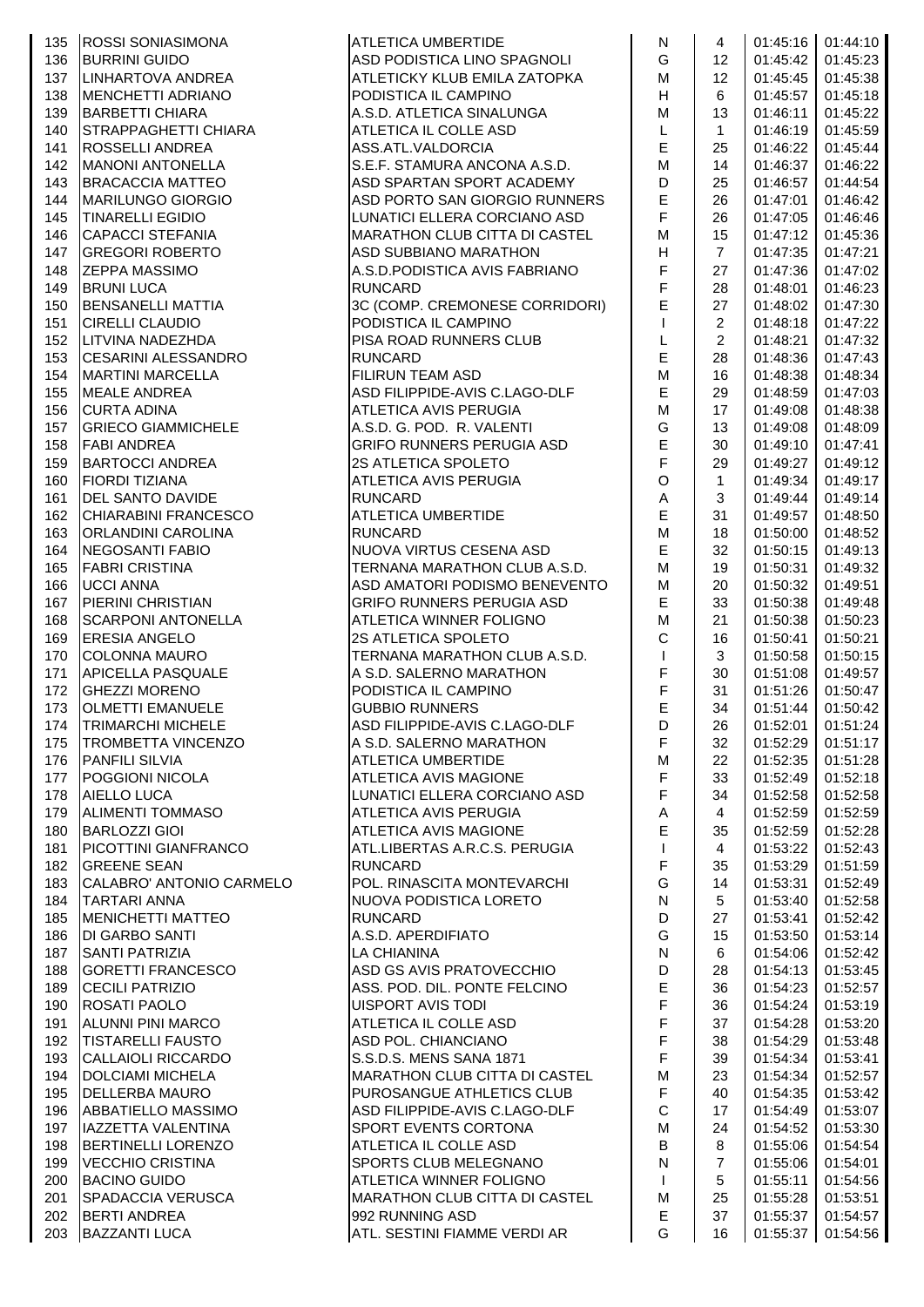|            | 204 IVERONESI GIORGIO                           | 992 RUNNING ASD                                      | E                                        | 38                  |                      | 01:55:43 01:55:03    |
|------------|-------------------------------------------------|------------------------------------------------------|------------------------------------------|---------------------|----------------------|----------------------|
| 205        | BELLAROSA GIOVANNI                              | <b>ATLETICA UMBERTIDE</b>                            | G                                        | 17                  | 01:55:49             | 01:54:24             |
| 206        | <b>GRILLI FABRIZIO</b>                          | ATLETICA UMBERTIDE                                   | G                                        | 18                  | 01:55:49             | 01:54:22             |
| 207        | <b>MEDICI PAOLO</b>                             | ATLETICA UMBERTIDE                                   | D                                        | 29                  | 01:55:49             | 01:54:21             |
| 208        | <b>CUCCARINI JURI</b>                           | ATLETICA UMBERTIDE                                   | $\mathsf D$                              | 30                  | 01:55:51             | 01:55:44             |
| 209        | <b>GALASSI TINA</b>                             | S.P. SEVEN                                           | $\circ$                                  | $\overline{2}$      | 01:55:58             | 01:54:48             |
| 210        | <b>FIDOLINI CRISTINA</b>                        | POL. RINASCITA MONTEVARCHI                           | ${\sf N}$                                | 8                   | 01:56:01             | 01:54:53             |
| 211        | <b>AMERINI SARA</b>                             | <b>CLUB AUSONIA ASD</b>                              | ${\sf N}$                                | 9                   | 01:56:16             | 01:55:56             |
| 212        | CIANFERONI GIACOMO                              | <b>CLUB AUSONIA ASD</b>                              | E                                        | 39                  | 01:56:16             | 01:55:58             |
| 213        | CAMBIOTTI MAURO                                 | ATLETICA AVIS PERUGIA                                | $\mathbf{I}$                             | 6                   | 01:56:19             | 01:55:40             |
| 214        | <b>RUMMO BEATRICE</b>                           | A.S.D. CENTRO FITNESS MONTELLO                       | ${\sf N}$                                | 10                  | 01:56:26             | 01:56:22             |
| 215        | STOCCHI BERNARDO                                | PODISTICA IL CAMPINO                                 | $\mathsf C$                              | 18                  | 01:56:29             | 01:55:25             |
| 216        | <b>TOMASSONI MICHELE</b>                        | <b>RUNCARD</b>                                       | $\mathsf{C}$                             | 19                  | 01:56:34             | 01:55:14             |
| 217        | <b>DE LUCA VALERIO</b>                          | ASD ATLETICA CASTELLABATE                            | D                                        | 31                  | 01:56:47             | 01:56:24             |
| 218        | PALMIERI CARMELA PAMELA                         | ASS.ATL.LIBERTAS ORVIETO                             | ${\sf N}$                                | 11                  | 01:56:53             | 01:56:50             |
| 219        | <b>AMICO FABIO DOMENICO</b>                     | NUOVA VIRTUS CESENA ASD                              | E                                        | 40                  | 01:56:54             | 01:55:53             |
| 220        | <b>ALIMENTI ANDREA</b>                          | <b>ATLETICA AVIS PERUGIA</b>                         | G                                        | 19                  | 01:57:01             | 01:57:01             |
| 221        | <b>PUCCI SIMONA</b>                             | <b>RUNCARD</b>                                       | ${\sf N}$                                | 12                  | 01:57:09             | 01:55:59             |
| 222        | SACCHETTI MATTEO                                | NUOVA VIRTUS CESENA ASD                              | $\mathsf E$                              | 41                  | 01:57:10             | 01:55:24             |
| 223        | CAFAGNA ANTONIO                                 | A.S.D. ATLETICA SINALUNGA                            | H                                        | 8                   | 01:57:17             | 01:56:37             |
| 224        | BETTOLLINI ROBERTO                              | ASD POL. CHIANCIANO                                  | H                                        | 9                   | 01:58:03             | 01:56:38             |
| 225        | <b>BERTINI EMANUELE</b>                         | <b>RUNCARD</b>                                       | D                                        | 32                  | 01:58:08             | 01:56:29             |
| 226        | <b>DE GIORGI MASSIMO</b>                        | <b>LBM SPORT TEAM</b>                                | $\mathsf F$                              | 41                  | 01:58:11             | 01:56:44             |
| 227        | RADICCHI ALESSANDRO                             | <b>RUNCARD</b>                                       | D                                        | 33                  | 01:58:13             | 01:57:25             |
| 228        | <b>BORGHESI PAOLO</b>                           | NUOVA VIRTUS CESENA ASD                              | $\boldsymbol{\mathsf{H}}$                | 10                  | 01:58:26             | 01:57:25             |
| 229        | SPORTOLETTI CRISTIANO                           | <b>ATLETICA AVIS PERUGIA</b>                         | $\mathsf E$                              | 42                  | 01:58:30             | 01:57:51             |
| 230        | <b>CUPPOLONI CARLO</b>                          | ASSISI RUNNERS ASD                                   | D                                        | 34                  | 01:58:31             | 01:57:21             |
| 231        | <b>SORRENTI CHIARA</b>                          | <b>RUNCARD</b>                                       | M                                        | 26                  | 01:58:35             | 01:58:02             |
| 232        | LOVISCO SANDRA                                  | PUROSANGUE ATHLETICS CLUB                            | ${\sf N}$                                | 13                  | 01:58:37             | 01:56:07             |
| 233        | <b>PARISI PAOLO</b>                             | <b>SPORT TEAM TRIGORIA ASD</b>                       | G                                        | 20                  | 01:59:17             | 01:57:48             |
| 234        | TIEZZI EDOARDO                                  | <b>RUNCARD</b>                                       | D                                        | 35                  | 01:59:23             | 01:57:24             |
| 235        | <b>BRUNI GABRIELE</b>                           | <b>RUNCARD</b>                                       | D                                        | 36                  | 01:59:25             | 01:57:25             |
| 236        | FACELLI ALESSANDRA                              | <b>RUNCARD</b>                                       | L                                        | 3                   | 02:00:11             | 01:59:23             |
| 237        | SIMONITTI RICCARDO                              | <b>RUNCARD</b>                                       | $\mathsf A$                              | 5                   | 02:00:11             | 01:59:22             |
| 238        | SCARCIOTTA LEONARDO                             | <b>ATLETICA WINNER FOLIGNO</b>                       | G                                        | 21                  | 02:00:12             | 01:59:26             |
| 239        | <b>MATASSA TERESA</b>                           | <b>RUNCARD</b>                                       | ${\sf N}$                                | 14                  | 02:00:40             | 01:59:18             |
| 240        | <b>MANCINELLI LAURA</b>                         | S.S. LAZIO ATLETICA LEGGERA                          | ${\sf N}$                                | 15                  | 02:00:49             | 01:59:03             |
| 241        | <b>MORETTI GIULIANA</b>                         | SPORT EVENTS CORTONA                                 | O                                        | 3                   | 02:00:57             | 01:59:35             |
| 242        | <b>GUERRIERI MASSIMO</b>                        | ASD FILIPPIDE-AVIS C.LAGO-DLF                        | $\mathsf{I}$                             | $\overline{7}$      | 02:01:10             | 02:00:15             |
|            | 243   PERICOLI LEONARDO                         | ASD FILIPPIDE-AVIS C.LAGO-DLF                        | F                                        | 42                  |                      | $02:01:11$ 02:00:16  |
| 244        | <b>RECINE FIORELLA</b>                          | ATLETICA CECCHINA AL.PA. ASD                         | $\circ$                                  |                     |                      | 02:01:16 01:59:44    |
|            |                                                 |                                                      | $\mathsf C$                              | 4                   |                      |                      |
| 245        | <b>BONCI CLAUDIO</b><br><b>STROCCHIA FELICE</b> | <b>LA CHIANINA</b><br>A.S.D. RUNNING SAVIANO         | G                                        | 20                  | 02:01:36             | 01:59:56<br>02:00:55 |
| 246        | CANONICO MARCO                                  | ATLETICA AVIS MAGIONE                                | G                                        | 22                  | 02:01:37             |                      |
| 247        | CAVALLETTI FRANCESCO                            |                                                      | G                                        | 23<br>24            | 02:01:38             | 02:01:07             |
| 248        | <b>MELCHIORRI LUCA</b>                          | A.S.D. APERDIFIATO                                   |                                          |                     | 02:01:43             | 02:00:11             |
| 249        | NANNUCCI SAURO                                  | G.P. AVIS CASTELRAIMONDO<br><b>RUNCARD</b>           | $\boldsymbol{\mathsf{H}}$                | 11                  | 02:01:43             | 02:00:10             |
| 250        |                                                 |                                                      | D<br>G                                   | 37                  | 02:01:45             | 02:00:37             |
| 251<br>252 | MAZZETTI CLAUDIO<br><b>IORIO TIZIANA</b>        | <b>LA CHIANINA</b><br>POD. MISERICORDIA AGLIANESE 19 | M                                        | 25<br>27            | 02:01:57<br>02:02:11 | 02:00:17<br>02:00:37 |
| 253        | <b>ONORI CRISTINA</b>                           | <b>RUNCARD</b>                                       | ${\sf N}$                                | 16                  | 02:02:18             | 02:01:31             |
| 254        | SAMMICHELI DONATA                               | <b>RUNCARD</b>                                       | ${\sf N}$                                | 17                  | 02:02:18             | 02:01:30             |
|            | PALUMBO CINZIA                                  | <b>RUNCARD</b>                                       | ${\sf N}$                                | 18                  | 02:02:18             | 02:01:29             |
| 255        |                                                 |                                                      |                                          |                     |                      |                      |
| 256        | <b>SPOSINI CINZIA</b>                           | ATLETICA WINNER FOLIGNO                              | M<br>M                                   | 28                  | 02:02:55             | 02:02:51<br>02:02:52 |
| 257        | MANCINI FRANCESCA                               | <b>MOLON LABE ASD</b><br>ASD SEMPRE DI CORSA TEAM    |                                          | 29                  | 02:02:56             |                      |
| 258        | <b>ANGELONI SANDRO</b>                          |                                                      | $\boldsymbol{\mathsf{H}}$<br>$\mathsf F$ | 12                  | 02:03:02             | 02:02:19             |
| 259        | BISTACCHIA STEFANO                              | ASD FILIPPIDE-AVIS C.LAGO-DLF                        |                                          | 43                  | 02:03:09             | 02:01:58             |
| 260        | <b>CAFORIO GIUSEPPE</b>                         | LUNATICI ELLERA CORCIANO ASD                         | G<br>$\boldsymbol{\mathsf{H}}$           | 26                  | 02:03:12             | 02:02:52             |
| 261        | <b>BISONNI ROBERTO</b>                          | TERNANA MARATHON CLUB A.S.D.                         | H                                        | 13                  | 02:03:13             | 02:02:47             |
| 262        | <b>CAGINI LUCIO</b><br><b>SERGNESE ENRICO</b>   | LUNATICI ELLERA CORCIANO ASD                         | $\boldsymbol{\mathsf{H}}$                | 14                  | 02:03:13             | 02:02:52<br>02:02:47 |
| 263        |                                                 | <b>RUNCARD</b>                                       |                                          | 15                  | 02:03:13             |                      |
| 264        | <b>DEGANUTTI ENZO</b>                           | ATLETICA DOLOMITI FRIULANE                           | $\boldsymbol{\mathsf{H}}$                | 16                  | 02:03:37             | 02:02:10             |
| 265        | NATALI GIANLUCA                                 | ATLETICA IL COLLE ASD                                | $\mathsf E$                              | 43                  | 02:04:02             | 02:02:16             |
| 266        | JOVINE ALESSANDRO                               | ATLETICA AVIS PERUGIA                                | $\mathbf{I}$                             | 8                   | 02:04:12             | 02:03:58             |
| 267        | <b>DEL BIANCO SILVIA</b>                        | TX FITNESS S.S.D. ARL                                | ${\sf N}$<br>G                           | 19                  | 02:04:20             | 02:03:53             |
| 268        | <b>NIGRO FRANCO</b>                             | SPORTS CLUB MELEGNANO                                | $\boldsymbol{\mathsf{H}}$                | 27                  | 02:04:31             | 02:03:25             |
| 269        | PELLICCIA MARCO                                 | ATLETICA AVIS PERUGIA                                |                                          | 17                  | 02:04:45             | 02:04:05             |
| 270        | <b>BRODI VERARDO</b>                            | <b>MARATHON CLUB CITTA DI CASTEL</b>                 | T                                        | 9<br>$\overline{4}$ | 02:05:06             | 02:02:56             |
| 271        | COLLAZUOL LETIZIA                               | <b>RUN&amp;FUN OLTRE TEAM</b>                        | L<br>${\sf N}$                           |                     | 02:05:13             | 02:04:03             |
| 272        | <b>FORINA ANTONELLA CHIARA</b>                  | SPORTS CLUB MELEGNANO                                |                                          | 20                  | 02:05:14             | 02:04:10             |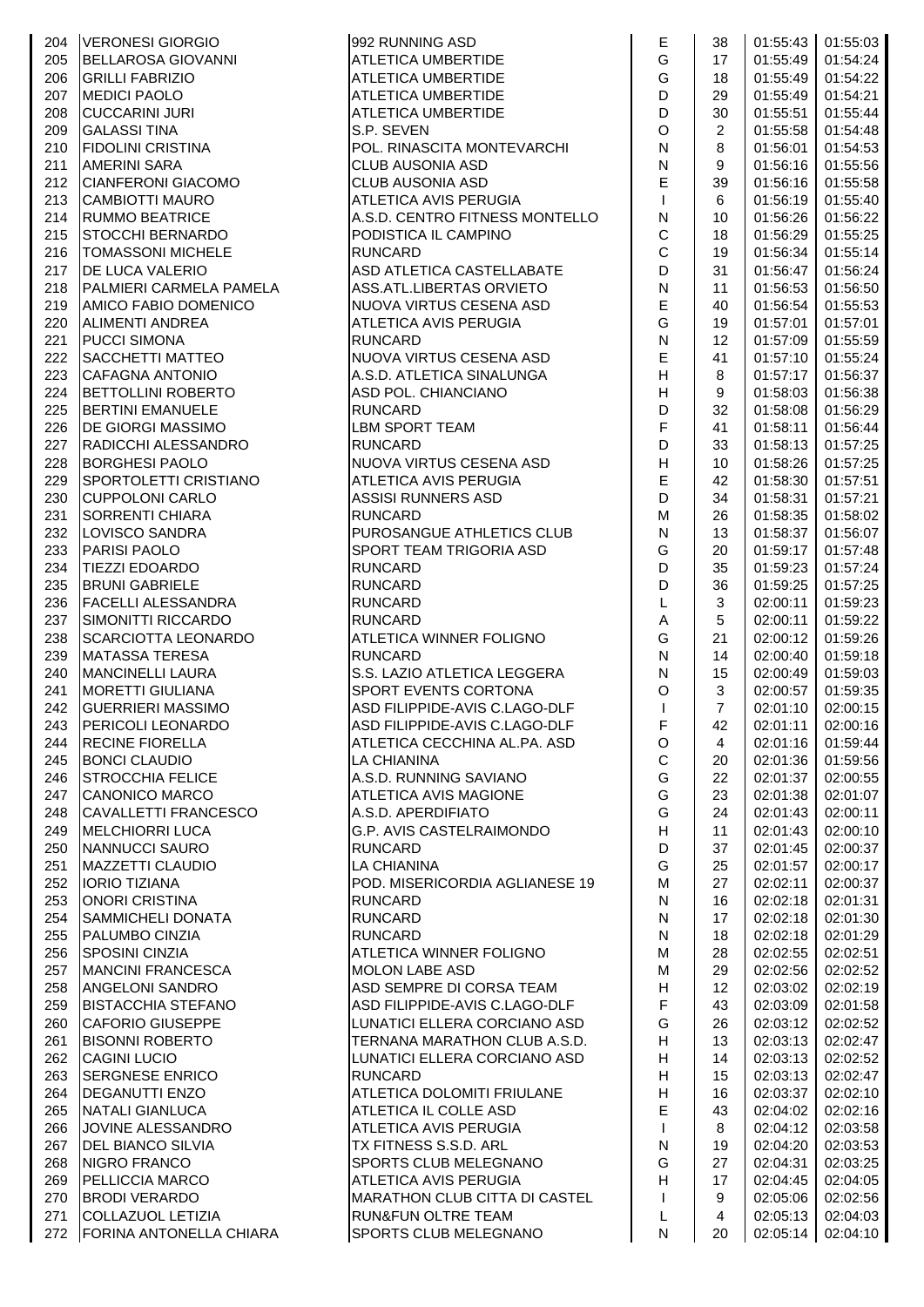| 273 | <b>IMORE' SANDRO</b>                                 | SPORT EVENTS CORTONA                                         | F                         | 44 | 02:05:18 02:03:56    |          |
|-----|------------------------------------------------------|--------------------------------------------------------------|---------------------------|----|----------------------|----------|
| 274 | <b>RICCI MIRKO</b>                                   | <b>MARATHON CLUB CITTA DI CASTEL</b>                         | F                         | 45 | 02:05:43             | 02:04:49 |
| 275 | <b>DEL MECIO MASSIMILIANO</b>                        | LA CHIANINA                                                  | F                         | 46 | 02:06:03             | 02:05:15 |
| 276 | <b>METTA DONATO</b>                                  | ACQUADELA BOLOGNA                                            | H                         | 18 | 02:06:09             | 02:04:05 |
| 277 | <b>CALDARELLI MICHELE</b>                            | LUNATICI ELLERA CORCIANO ASD                                 | E                         | 44 | 02:06:10             | 02:05:12 |
| 278 | <b>CASINI VINCENZO MARIA</b>                         | ASD PODISTICA LINO SPAGNOLI                                  | H                         | 19 | 02:06:12             | 02:05:49 |
| 279 | <b>SFORZA CARLA</b>                                  | UNIONE SPORTIVA NAVE ASD                                     | M                         | 30 | 02:06:15             | 02:04:06 |
| 280 | PALAZZESCHI MATTEO                                   | <b>RUNCARD</b>                                               | $\boldsymbol{\mathsf{A}}$ | 6  | 02:06:29             | 02:06:12 |
| 281 | <b>BERTINELLI ANGELA</b>                             | ASD PODISTICA LINO SPAGNOLI                                  | N                         | 21 | 02:06:30             | 02:06:24 |
| 282 | <b>MARTINO ANTONIO</b>                               | U. P.POLICIANO AREZZO ATLETICA                               | H                         | 20 | 02:06:41             | 02:06:29 |
| 283 | <b>FERRANTI PAOLO</b>                                | SPORT EVENTS CORTONA                                         | H                         | 21 | 02:06:51             | 02:05:29 |
| 284 | NATALIZI FRANCA                                      | CALCATERRA SPORT ASD                                         | $\overline{\mathsf{N}}$   | 22 | 02:07:07             | 02:06:34 |
| 285 | LIPPI LORENZO                                        | <b>RUNCARD</b>                                               | $\mathsf{I}$              | 10 | 02:07:23             | 02:07:04 |
| 286 | <b>BISCETTI GIUSEPPE</b>                             | <b>RUNCARD</b>                                               | F                         | 47 | 02:08:07             | 02:07:00 |
| 287 | <b>GRANDIS VALENTINA</b>                             | UNIONE SPORTIVA NAVE ASD                                     | M                         | 31 | 02:08:24             | 02:06:14 |
| 288 | LASAGNA FRANCESCO                                    | <b>ATLETICA AVIS MAGIONE</b>                                 | $\mathsf F$               | 48 | 02:08:49             | 02:08:18 |
| 289 |                                                      |                                                              | F                         | 49 |                      | 02:08:59 |
| 290 | ANGIOLETTI PAOLO SEVERINO<br><b>COSTANTINI PIERA</b> | PIETRALUNGA RUNNERS A.S.D.<br>ASD GRUPPO PODISTICO IL CRAMPO | $\circ$                   | 5  | 02:09:12<br>02:09:15 | 02:07:18 |
|     | <b>DELFIORE FEDERICO</b>                             | <b>RUNCARD</b>                                               | G                         |    |                      | 02:07:41 |
| 291 |                                                      |                                                              | $\mathsf{I}$              | 28 | 02:09:46             |          |
| 292 | <b>COACRI ANTONIO</b>                                | MARATHON CLUB CITTA DI CASTEL                                |                           | 11 | 02:09:46             | 02:07:36 |
| 293 | <b>SANDRI STEFANIA</b>                               | ACQUADELA BOLOGNA                                            | $\mathsf{N}$              | 23 | 02:09:47             | 02:07:44 |
| 294 | LIBERATORI VALERIO                                   | A.S.D. VILLA DE SANCTIS                                      | E                         | 45 | 02:10:06             | 02:09:43 |
| 295 | <b>LISPI LUCILLA</b>                                 | <b>ASD ATLETICA TAINO</b>                                    | M                         | 32 | 02:10:07             | 02:08:18 |
| 296 | RADICCHI KATIUSCIA                                   | ATLETICA AVIS PERUGIA                                        | M                         | 33 | 02:10:08             | 02:09:46 |
| 297 | <b>GIORGI GIULIANO</b>                               | <b>MARATHON CLUB CITTA DI CASTEL</b>                         | $\mathsf{I}$              | 12 | 02:10:13             | 02:08:03 |
| 298 | CITTADINI MARCO EMILIO                               | POL. DIMICA POTENTER                                         | G                         | 29 | 02:11:50             | 02:10:52 |
| 299 | <b>CROGNALE ANTONELLA</b>                            | ASD GRUPPO PODISTICO IL CRAMPO                               | M                         | 34 | 02:11:52             | 02:09:54 |
| 300 | <b>MENNA GIUSEPPE</b>                                | ASD GRUPPO PODISTICO IL CRAMPO                               | E                         | 46 | 02:11:53             | 02:09:55 |
| 301 | <b>MENICUCCI NICOLA</b>                              | ATL.CAPANNE PRO LOCO ATHL.TEAM                               | G                         | 30 | 02:12:03             | 02:11:37 |
| 302 | SODANI PIETRO                                        | <b>VIRTUS VILLA ADA</b>                                      | G                         | 31 | 02:12:04             | 02:11:00 |
| 303 | <b>BLASI IDA</b>                                     | U.S. ROMA 83                                                 | $\overline{\mathsf{N}}$   | 24 | 02:12:06             | 02:11:01 |
| 304 | <b>MASSIMIANO MARIA</b>                              | <b>RUNCARD</b>                                               | $\mathsf{N}$              | 25 | 02:12:45             | 02:11:33 |
| 305 | <b>CARDARELLI VALERIA</b>                            | <b>ATLETICA PEGASO</b>                                       | M                         | 35 | 02:14:16             | 02:13:29 |
| 306 | <b>CASTAGNOLI CECILIA</b>                            | <b>RUNCARD</b>                                               | ${\sf N}$                 | 26 | 02:15:45             | 02:15:15 |
| 307 | <b>FRATINI CLAUDIA</b>                               | ASD PODISTICA LINO SPAGNOLI                                  | ${\sf N}$                 | 27 | 02:18:02             | 02:17:57 |
| 308 | <b>RUBICONDI ROSSANO</b>                             | UISPORT AVIS TODI                                            | $\mathsf F$               | 50 | 02:18:32             | 02:17:59 |
| 309 | <b>PERSANO GIANLUCA</b>                              | LUNATICI ELLERA CORCIANO ASD                                 | F                         | 51 | 02:20:12             | 02:18:57 |
| 310 | <b>CERVELLATI MAURO</b>                              | POLISPORTIVA PROGRESSO ASD                                   | $\mathsf{I}$              | 13 | 02:21:20             | 02:19:25 |
| 311 | <b>PALTRICCIA PAOLO</b>                              | ATL.LIBERTAS A.R.C.S. PERUGIA                                | D                         | 38 | 02:21:25             | 02:19:12 |
|     | 312 ALOISIO RICCARDO                                 | PUROSANGUE ATHLETICS CLUB                                    | F                         | 52 | 02:22:07 02:21:13    |          |
| 313 | <b>VESPRINI BARBARA</b>                              | ATL.M.S.GIUSTO CITTA DEL SORR                                | M                         | 36 | 02:22:31             | 02:22:24 |
| 314 | <b>TORTOIOLI FABIO</b>                               | ATLETICA IL COLLE ASD                                        | $\mathsf F$               | 53 | 02:24:59             | 02:23:12 |
| 315 | CATTANEO EMANUELE                                    | <b>RUNCARD</b>                                               | B                         | 9  | 02:25:32             | 02:24:01 |
| 316 | <b>DE FILIPPO MICHELE</b>                            | <b>RUNCARD</b>                                               | G                         | 32 | 02:25:40             | 02:25:06 |
| 317 | <b>TOMASINO YLENIA</b>                               | PODISTICA SOLIDARIETA                                        | M                         | 37 | 02:29:40             | 02:27:55 |
| 318 | <b>PANUNZIO CHIARA</b>                               | POD. MISERICORDIA AGLIANESE 19                               | $\mathsf{N}$              | 28 | 02:30:26             | 02:28:50 |
| 319 | <b>MINCONE GIUSEPPE</b>                              | <b>RUNCARD</b>                                               | C                         | 21 | 02:31:54             | 02:31:21 |
| 320 | <b>SALETTI FRANCESCA</b>                             | PUROSANGUE ATHLETICS CLUB                                    | N                         | 29 | 02:32:22             | 02:31:29 |
| 321 | <b>MISITI LAURA</b>                                  | PUROSANGUE ATHLETICS CLUB                                    | M                         | 38 | 02:32:22             | 02:31:29 |
| 322 | <b>PALADINI GIUSEPPE</b>                             | A.S.D. RUNNERS BARBERINO                                     | Н                         | 22 | 02:32:47             | 02:31:08 |
| 323 | <b>LOLLI EUGENIO</b>                                 | <b>RUNCARD</b>                                               | F                         | 54 | 02:34:41             | 02:33:26 |
| 324 | <b>CLEVER ULRICH</b>                                 | <b>RUNCARD</b>                                               |                           | 14 | 02:50:22             | 02:48:38 |
| 325 | <b>ATTIANI LAURA</b>                                 | SPORT TEAM TRIGORIA ASD                                      | N                         | 30 | 03:01:15             | 02:59:49 |
| 326 | ARCIDIACONE CARMELA                                  | <b>RUNCARD</b>                                               | N                         | 31 | 03:01:17             | 02:59:50 |
| 327 | <b>FRALEONI RITA</b>                                 | SPORT TEAM TRIGORIA ASD                                      | N                         | 32 | 03:06:43             | 03:04:24 |
| 328 | DI RUGGIERO ROSA PAOLA                               | SPORT TEAM TRIGORIA ASD                                      | N                         | 33 | 03:12:17             | 03:10:00 |
| 329 | LAURIA MARIELLA                                      | SPORT TEAM TRIGORIA ASD                                      | N                         | 34 | 03:12:17             | 03:10:00 |
| 330 | <b>DI GASPARE MARCO</b>                              | SPORT TEAM TRIGORIA ASD                                      | H                         | 23 | 03:12:45             | 03:10:39 |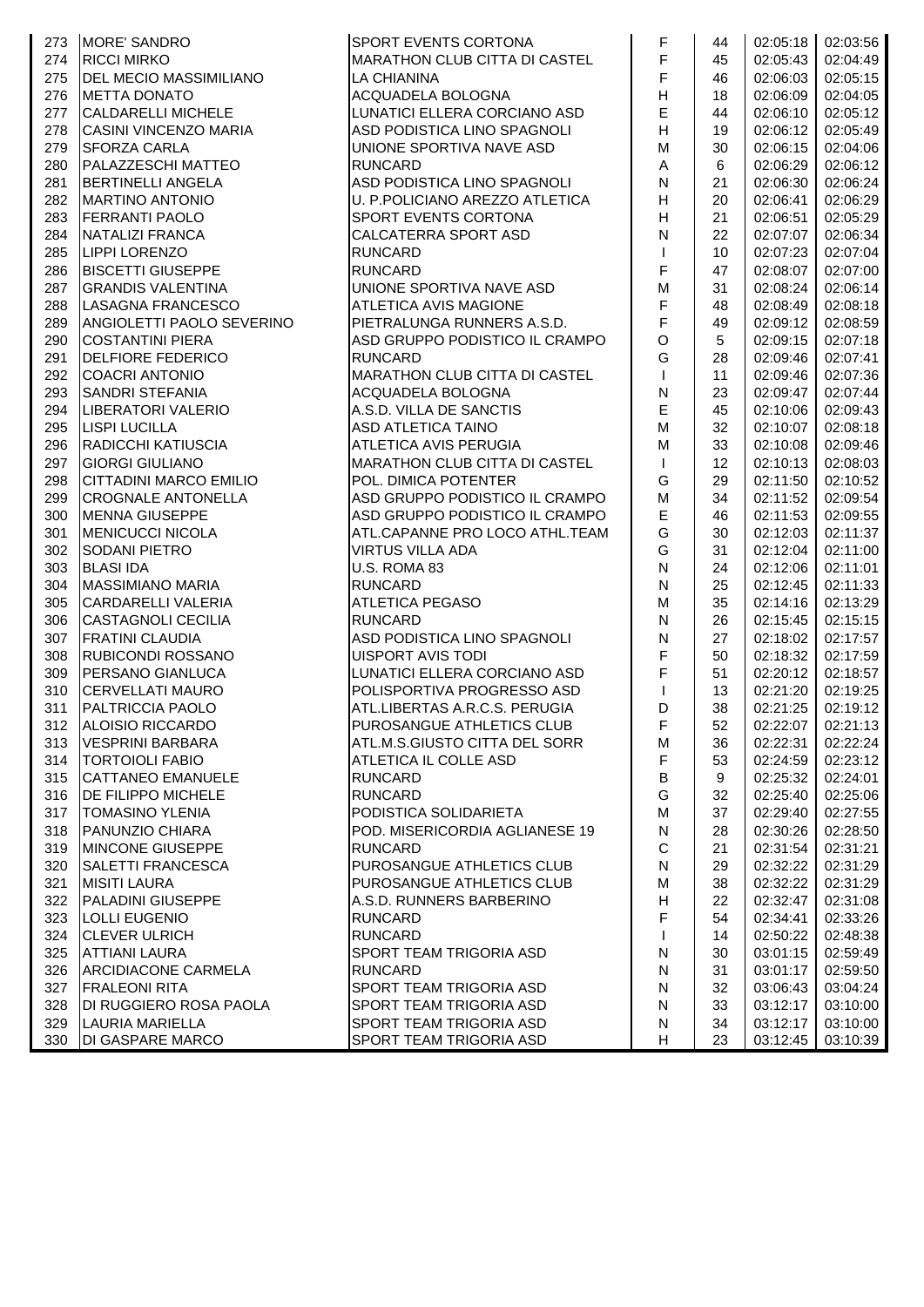## CLASSIFICA GENERALE 10KM

|                         |                                                  | ULAJJII IUA ULINLINALLI UNIVI                             |            |                |                      |                            |
|-------------------------|--------------------------------------------------|-----------------------------------------------------------|------------|----------------|----------------------|----------------------------|
| <b>POS</b>              | <b>ATLETA</b>                                    | <b>SQUADRA</b>                                            | CAT        | POS<br>CAT     | <b>TEMPO</b>         | <b>REAL</b><br><b>TIME</b> |
| 1                       | RUTIGLIANO PASQUALE ROBERTO                      | <b>BITONTO RUNNERS</b>                                    | A M        | 0              | 00:32:25             | 00:32:25                   |
| $\overline{\mathbf{c}}$ | <b>BRIZZI ALESSANDRO</b>                         | <b>G.S.IL FIORINO</b>                                     | A M        | 0              | 00:33:11             | 00:33:10                   |
| 3                       | <b>MARTINELLI LORENZO</b>                        | <b>G.S.IL FIORINO</b>                                     | A M        | 0              | 00:33:18             | 00:33:18                   |
| 4                       | CAPORELLO GIUSEPPE                               | ATLETICA LEVANTE A.S.D                                    | A M        | $\mathbf{1}$   | 00:33:29             | 00:33:29                   |
| 5                       | <b>MARTELLI LEONARDO</b>                         | <b>G.S.IL FIORINO</b>                                     | A M        | $\overline{c}$ | 00:33:46             | 00:33:45                   |
| 6                       | PASTORINI MICHELE                                | U. P.POLICIANO AREZZO ATLETICA                            | A M        | 3              | 00:33:54             | 00:33:54                   |
| $\overline{7}$          | <b>ANSANO FABIO</b>                              | U. P.POLICIANO AREZZO ATLETICA                            | A M        | 4              | 00:33:56             | 00:33:56                   |
| 8                       | <b>MUGNAIOLI MATTEO</b>                          | UISP ATLETICA SIENA                                       | A M        | 5              | 00:34:02             | 00:34:01                   |
| 9                       | <b>TAOSS ZAKARIA</b>                             | PODISTICA IL CAMPINO                                      | A M        | 6              | 00:34:05             | 00:34:05                   |
| 10                      | PAGANELLI ALESSANDRO                             | A.S.D. POL. CHIANCIANO                                    | A M        | $\overline{7}$ | 00:34:12             | 00:34:12                   |
| 11                      | <b>BUCCA LORENZO</b>                             | <b>G.S.IL FIORINO</b>                                     | A M        | 8              | 00:34:15             | 00:34:14                   |
| 12                      | <b>DEL BUONO FILIPPO</b>                         | U. P.POLICIANO AREZZO ATLETICA                            | A M        | 9              | 00:34:15             | 00:34:15                   |
| 13                      | LUPI PAOLO LUIGI                                 | ASS.ATL.LIBERTAS ORVIETO                                  | A M        | 10             | 00:34:39             | 00:34:39                   |
| 14                      | <b>BESI DAVIDE</b>                               | <b>TIFERNO RUNNERS</b>                                    | A M        | 11             | 00:34:40             | 00:34:40                   |
| 15                      | <b>TORZONI SIMONE</b>                            | LA CHIANINA                                               | A M        | 12             | 00:34:49             | 00:34:49                   |
| 16                      | <b>CESARONI SAMUELE</b>                          | ASD POL. CHIANCIANO                                       | A M        | 13             | 00:34:53             | 00:34:52                   |
| 17                      | <b>BENASSI LUCA</b>                              | A.S.D. POL. CHIANCIANO                                    | A M        | 14             | 00:35:02             | 00:35:02                   |
| 18                      | <b>RENCINAI FABIO</b>                            | A.S.D. ATLETICA SINALUNGA                                 | A M        | 15             | 00:35:21             | 00:35:20                   |
| 19                      | <b>GRAGNOLI JACOPO</b>                           | <b>UISP ATLETICA SIENA</b>                                | A M        | 16             | 00:35:22             | 00:35:21                   |
| 20                      | <b>TAMBURI SILVIA</b>                            | <b>ATLETICA AVIS PERUGIA</b>                              | CF         | $\mathbf 0$    | 00:35:37             | 00:35:37                   |
| 21                      | <b>UBALDINI RAFFAELE</b>                         | ASS.ATL.LIBERTAS ORVIETO                                  | A M        | 17             | 00:35:49             | 00:35:49                   |
| 22                      | <b>BALUCANI DAVIDE</b>                           | ATLETICA AVIS MAGIONE                                     | A M        | 18             | 00:35:59             | 00:35:57                   |
| 23                      | <b>ROSI LUCA</b>                                 | A.S.D. LA CHIANINA                                        | A M        | 19             | 00:36:05             | 00:36:05                   |
| 24                      | <b>BOLDRINI MARCO</b>                            | <b>ATLETICA UMBERTIDE</b>                                 | A M        | 20             | 00:36:18             | 00:36:17                   |
| 25                      | <b>MAGI EMANUELE</b>                             | A.S.D. ATLETICA SINALUNGA                                 | A M        | 21             | 00:36:19             | 00:36:15                   |
| 26                      | <b>PARISSI LAPO</b>                              | ASD POL. CHIANCIANO                                       | A M        | 22             | 00:36:28             | 00:36:28                   |
| 27                      | <b>BESI GIANLUCA</b>                             | ATLETICA AVIS SANSEPOLCRO<br><b>ATLETICA AVIS PERUGIA</b> | A M        | 23             | 00:36:29             | 00:36:29                   |
| 28                      | PANFILI FLAVIO                                   |                                                           | B M        | $\mathbf{1}$   | 00:36:29             | 00:36:27                   |
| 29<br>30                | <b>NIOLA ATTILIO</b><br><b>BALDASSARRI FABIO</b> | A.S.D. POL. CHIANCIANO<br>ATLETICA AVIS MAGIONE           | A M<br>A M | 24<br>25       | 00:36:36<br>00:36:55 | 00:36:30<br>00:36:47       |
| 31                      | <b>BENIGNI GIOELE</b>                            | A.S.D. POL. CHIANCIANO                                    | A M        | 26             | 00:36:57             | 00:36:53                   |
| 32                      | <b>CIAMBRIELLO GIOVANNI</b>                      | U. P.POLICIANO AREZZO ATLETICA                            | A M        | 27             | 00:36:59             | 00:36:59                   |
| 33                      | <b>BASILE SALVATORE</b>                          | U. P.POLICIANO AREZZO ATLETICA                            | B M        | $\overline{c}$ | 00:37:04             | 00:37:02                   |
| 34                      | <b>ZANONI DIEGO</b>                              | ATL. VALLI DI NON E SOLE                                  | B M        | 3              | 00:37:34             | 00:37:32                   |
| 35                      | <b>URBANI LUCA</b>                               | ASS.ATL.LIBERTAS ORVIETO                                  | A M        | 28             | 00:37:35             | 00:37:35                   |
| 36                      | <b>EVANGELISTI ELIA</b>                          | ATLETICA WINNER FOLIGNO                                   | A M        | 29             | 00:37:44             | 00:37:37                   |
| 37                      | VANNUCCINI FRANCESCO                             | U. P.POLICIANO AREZZO ATLETICA                            | A M        | 30             | 00:37:56             | 00:37:56                   |
| 38                      | <b>BRANDINI MIRKO</b>                            | A.S.D. G. POD. R. VALENTI                                 | A M        | 31             | 00:38:09             | 00:38:09                   |
| 39                      | <b>CARLINI STEFANO</b>                           | ASD POL. CHIANCIANO                                       | B M        | 4              | 00:38:15             | 00:38:14                   |
| 40                      | <b>FRAPPI NICOLA</b>                             | PODISTICA IL CAMPINO                                      | A M        | 32             | 00:38:45             | 00:38:44                   |
| 41                      | LUCCIARINI NICOLA                                | ASD ATHLETIC AMELIA                                       | A M        | 33             | 00:38:51             | 00:38:48                   |
| 42                      | PELLEGRINELLI MARCO                              | U. P.POLICIANO AREZZO ATLETICA                            | A M        | 34             | 00:38:55             | 00:38:52                   |
| 43                      | <b>CANCELLONI MARCELLO</b>                       | ATLETICA AVIS PERUGIA                                     | B M        | 5              | 00:39:02             | 00:38:54                   |
| 44                      | CHIERUZZI LEONARDO                               | <b>ASD ATHLETIC AMELIA</b>                                | A M        | 35             | 00:39:04             | 00:39:00                   |
| 45                      | <b>TOMASSOLI MASSIMILIANO</b>                    | <b>GRIFO RUNNERS PERUGIA ASD</b>                          | <b>BM</b>  | 6              | 00:39:16             | 00:39:14                   |
| 46                      | <b>LAZZERI FEDERICO</b>                          | A.S.D. POL. CHIANCIANO                                    | A M        | 36             | 00:39:23             | 00:39:16                   |
| 47                      | <b>BELLERI PAOLO</b>                             | <b>GRIFO RUNNERS PERUGIA ASD</b>                          | A M        | 37             | 00:39:30             | 00:39:27                   |
| 48                      | PULERI MATTIA                                    | MARATHON CLUB CITTA DI CASTEL                             | A M        | 38             | 00:39:36             | 00:39:27                   |
| 49                      | <b>SILVESTRELLI GIORGIO</b>                      | <b>ASD ATHLETIC AMELIA</b>                                | A M        | 39             | 00:39:41             | 00:39:38                   |
| 50                      | <b>CIFONELLI MATTEO</b>                          | ATLETICA WINNER FOLIGNO                                   | A M        | 40             | 00:39:42             | 00:39:34                   |
| 51                      | <b>VINERBA GIAN MARCO</b>                        | DK RUNNERS MILANO                                         | A M        | 41             | 00:39:55             | 00:39:54                   |
| 52                      | <b>BARTOLOZZI CHARLIE</b>                        | <b>RUNCARD</b>                                            | A M        | 42             | 00:39:55             | 00:39:52                   |
| 53                      | <b>ALLORI FABIO</b>                              | A.S.D. ATLETICA PONTICINO                                 | B M        | $\overline{7}$ | 00:40:02             | 00:39:57                   |
| 54                      | <b>ZAPPALORTI ALESSIO</b>                        | A.S.D. ATLETICA SINALUNGA                                 | A M        | 43             | 00:40:02             | 00:39:58                   |
| 55                      | <b>TINI FABRIZIO</b>                             | LUNATICI ELLERA CORCIANO ASD                              | B M        | 8              | 00:40:09             | 00:40:09                   |
| 56                      | <b>SOLDINI ALDO</b>                              | U. P.POLICIANO AREZZO ATLETICA                            | B M        | 9              | 00:40:11             | 00:39:49                   |
| 57                      | VARASANO EMANUELA                                | ATL.CAPANNE PRO LOCO ATHL.TEAM                            | C F        | 0              | 00:40:14             | 00:40:14                   |
| 58                      | <b>FANFANO LUCA</b>                              | <b>RUNCARD</b>                                            | A M        | 44             | 00:40:16             | 00:40:08                   |
| 59                      | <b>FALSETTI ANTONIO</b>                          | A.S.D. POL. CHIANCIANO                                    | B M        | 10             | 00:40:23             | 00:40:21                   |
| 60                      | D'ALBENZO EMILIANO                               | <b>RUNCARD</b>                                            | A M        | 45             | 00:40:26             | 00:39:25                   |
| 61                      | <b>NONNI LUCA</b>                                | ASD SUBBIANO MARATHON                                     | B M        | 11             | 00:40:53             | 00:40:48                   |
| 62                      | <b>VOLPI ROBERTO</b>                             | U. P.POLICIANO AREZZO ATLETICA                            | A M        | 46             | 00:40:54             | 00:40:50                   |
| 63                      | <b>TENERINI MIRCO</b>                            | <b>RUNCARD</b>                                            | A M        | 47             | 00:41:05             | 00:40:45                   |
| 64                      | <b>RICCITELLI FABIO</b>                          | ASD TALENTI RUNNING TEAM ROMA                             | B M        | 12             | 00:41:07             | 00:41:05                   |
| 65                      | POLTICCHIA ROBERTO                               | ATLETICA AVIS PERUGIA                                     | B M        | 13             | 00:41:17             | 00:41:15                   |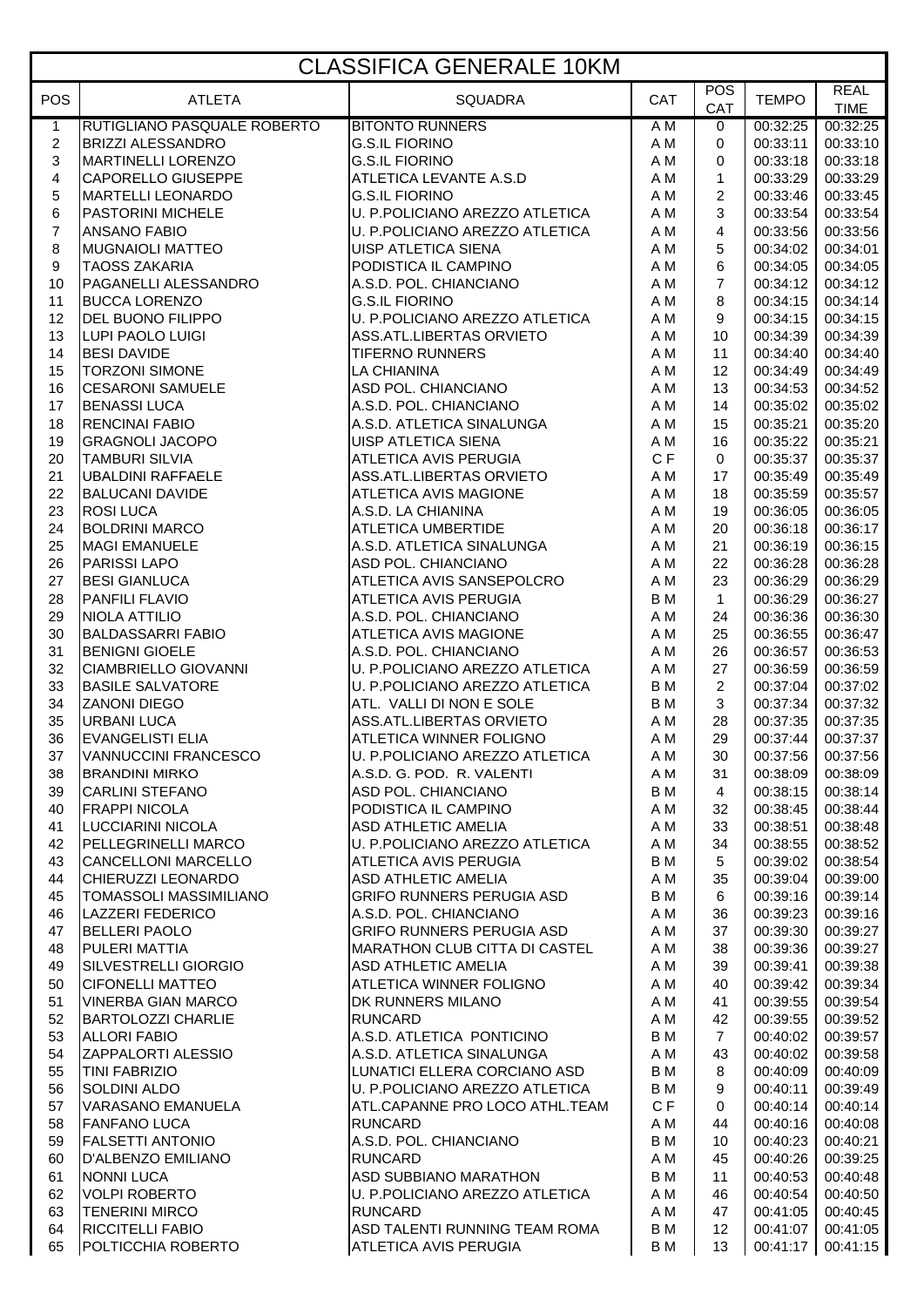| 66  | NUCCIARELLI PIERLUIGI           | <b>GRIFO RUNNERS PERUGIA ASD</b> | A M       | 48             |          | 00:41:20 00:41:17 |
|-----|---------------------------------|----------------------------------|-----------|----------------|----------|-------------------|
| 67  | <b>CAPPELLETTI MARTINA</b>      | A.S.D. APERDIFIATO               | CF        | $\mathbf 0$    | 00:41:21 | 00:41:18          |
| 68  | NOCCIOLINI VERONICA             | FILIRUN TEAM ASD                 | CF        | $\mathbf{1}$   | 00:41:36 | 00:41:35          |
| 69  | <b>MORI LORENZO</b>             | U. P.POLICIANO AREZZO ATLETICA   | A M       | 49             | 00:41:37 | 00:41:36          |
| 70  | <b>CHECCAGLINI LUCIA</b>        | A.S.D. ATLETICA PONTICINO        | CF        | 2              | 00:41:46 | 00:41:40          |
| 71  | OTTOBRETTI ELISA                | ATLETICA AVIS PERUGIA            | CF        | 3              | 00:41:57 | 00:41:54          |
| 72  | <b>PATRONELLI CIRO</b>          | U. P.POLICIANO AREZZO ATLETICA   | A M       | 50             | 00:41:58 | 00:41:30          |
| 73  | LA ROSA SIMONE                  | <b>G.S.IL FIORINO</b>            | A M       | 51             | 00:42:01 | 00:41:59          |
| 74  | <b>CACCHIATA GIULIO</b>         | GRIFO RUNNERS PERUGIA ASD        | A M       | 52             | 00:42:01 | 00:41:52          |
| 75  | <b>VISPI RICCARDO</b>           | <b>GUBBIO RUNNERS</b>            | A M       | 53             | 00:42:05 | 00:41:08          |
| 76  | <b>BERTOLINI ADEMARO</b>        | <b>GRIFO RUNNERS PERUGIA ASD</b> | <b>BM</b> | 14             | 00:42:07 | 00:42:04          |
| 77  | <b>ERMINI EMANUELE</b>          | <b>RUNCARD</b>                   | A M       | 54             | 00:42:10 | 00:42:01          |
| 78  | LIBERATORI FRANCESCA            | ATL. SESTINI FIAMME VERDI AR     | CF        | $\overline{4}$ | 00:42:13 | 00:41:32          |
| 79  | <b>BUCCI ENRICO</b>             | <b>RUNCARD</b>                   | A M       | 55             | 00:42:38 | 00:42:31          |
| 80  | <b>PACI MASSIMO</b>             | A.S.D. ATLETICA PONTICINO        | <b>BM</b> | 15             | 00:42:55 | 00:42:49          |
| 81  | CAPACCIO ALFREDO                | ASD ATLETICA CASTELLABATE        | A M       | 56             | 00:43:00 | 00:42:36          |
| 82  | ABBANDONI ELEONORA              | ATLETICA WINNER FOLIGNO          | CF        | 5              | 00:43:10 | 00:43:02          |
| 83  | PIZZONI ALESSIO                 | ATLETICA WINNER FOLIGNO          | A M       | 57             | 00:43:14 | 00:43:00          |
| 84  | <b>MAGGI MAURIZIO</b>           | U. P.POLICIANO AREZZO ATLETICA   | A M       | 58             | 00:43:25 | 00:42:57          |
| 85  | <b>BASTIANINI VALENTINA</b>     | ASD PODISTICA LINO SPAGNOLI      | CF        | 6              | 00:43:38 | 00:43:34          |
| 86  | MECARONE RICCARDO               | ASD FILIPPIDE-AVIS C.LAGO-DLF    | A M       | 59             | 00:43:42 | 00:42:37          |
| 87  | LUCCERO MARIANO                 | U. P.POLICIANO AREZZO ATLETICA   | A M       | 60             | 00:43:56 | 00:43:33          |
| 88  | <b>MAZZONI MICHELE</b>          | <b>ATLETICA WINNER FOLIGNO</b>   | A M       | 61             | 00:43:57 | 00:43:48          |
| 89  | <b>MARCHETTI ANDREA</b>         | U. P.POLICIANO AREZZO ATLETICA   | A M       | 62             | 00:43:58 | 00:43:36          |
| 90  | FRATINI LUTGARDA KATIA          | ASD PODISTICA LINO SPAGNOLI      | C F       | $\overline{7}$ | 00:43:59 | 00:43:55          |
| 91  | <b>CHIERUZZI SANDRO</b>         | <b>ASD ATHLETIC AMELIA</b>       | <b>BM</b> | 16             | 00:44:15 | 00:44:06          |
| 92  | <b>PATASSINI MICHELE</b>        | TERNANA MARATHON CLUB A.S.D.     | A M       | 63             | 00:44:41 | 00:44:13          |
| 93  | <b>MATTONI ANGELO</b>           | U. P.POLICIANO AREZZO ATLETICA   | B M       | 17             | 00:44:53 | 00:44:05          |
| 94  | <b>SCAGLIA GIANMARCO</b>        | U. P.POLICIANO AREZZO ATLETICA   | B M       | 18             | 00:44:56 | 00:44:14          |
| 95  | <b>MORGANTI ALAN</b>            | GRIFO RUNNERS PERUGIA ASD        | A M       | 64             | 00:45:24 | 00:44:51          |
| 96  | <b>LESTINI MARCO</b>            | ATLETICA IL COLLE ASD            | B M       | 19             | 00:45:43 | 00:45:28          |
| 97  | <b>CORRADI MARIO</b>            | <b>GRIFO RUNNERS PERUGIA ASD</b> | <b>BM</b> | 20             | 00:45:46 | 00:45:01          |
| 98  | <b>APRUZZESE ANTONIO</b>        | ATL. AVIS CASTEL S.PIETRO        | <b>BM</b> | 21             | 00:45:51 | 00:45:34          |
| 99  | <b>RICCI DANIA</b>              | ATLETICA AVIS PERUGIA            | C F       | 8              | 00:45:52 | 00:45:10          |
| 100 | <b>CURTI ANNALISA</b>           | U. P.POLICIANO AREZZO ATLETICA   | CF        | 9              | 00:45:57 | 00:45:49          |
| 101 | <b>SERBOLI MARCO</b>            | U. P.POLICIANO AREZZO ATLETICA   | A M       | 65             | 00:46:15 | 00:45:53          |
| 102 | <b>FURIOZZI GIULIO</b>          | <b>RUNCARD</b>                   | A M       | 66             | 00:46:16 | 00:46:06          |
| 103 | <b>LANDI ALESSIO</b>            | U. P.POLICIANO AREZZO ATLETICA   | A M       | 67             | 00:46:28 | 00:45:19          |
| 104 | <b>GEMELLARO IRENE</b>          | ATLETICA WINNER FOLIGNO          | C F       | 10             | 00:46:32 | 00:46:19          |
| 105 | DI MAIO LUCA                    | <b>RUNCARD</b>                   | A M       | 68             | 00:46:32 | 00:46:18          |
| 106 | <b>TRIPPI NOEMI</b>             | U. P.POLICIANO AREZZO ATLETICA   | CF        | 11             | 00:46:35 | 00:45:52          |
| 107 | <b>MELIS SABRINA</b>            | A.S.D. POL. CHIANCIANO           | C F       | 12             | 00:46:44 | 00:45:40          |
| 108 | <b>TIEZZI ROBERTO</b>           | ATL. SESTINI FIAMME VERDI AR     | <b>BM</b> | 22             | 00:46:46 | 00:46:04          |
| 109 | <b>BACIARELLO VALENTINA</b>     | ASS.ATL.LIBERTAS ORVIETO         | C F       | 13             | 00:46:48 | 00:46:22          |
| 110 | MAZZONE SALVATORE ANDREA        | <b>TIFERNO RUNNERS</b>           | A M       | 69             | 00:46:52 | 00:46:24          |
| 111 | <b>MORETTI MICHELE</b>          | ATLETICA IL COLLE ASD            | B M       | 23             | 00:46:59 | 00:46:48          |
| 112 | <b>CALIGIANA DANIELE</b>        | <b>RUNCARD</b>                   | A M       | 70             | 00:47:03 | 00:47:01          |
| 113 | <b>BAGLIONI SILVIA</b>          | ATLETICA AVIS PERUGIA            | C F       | 14             | 00:47:06 | 00:47:02          |
| 114 | <b>BRUTTINI VIRGINIA</b>        | T - LAB ASD                      | C F       | 15             | 00:47:09 | 00:47:00          |
| 115 | NOTTIANI CARLA                  | ATLETICA AVIS PERUGIA            | C F       | 16             | 00:47:09 | 00:47:05          |
| 116 | OTTOBRETTI MANUELA              | ATLETICA AVIS PERUGIA            | C F       | 17             | 00:47:10 | 00:45:50          |
| 117 | <b>FABOZZI SALVATORE SANDRO</b> | ATLETICA AVIS MAGIONE            | A M       | 71             | 00:47:11 | 00:47:10          |
| 118 | <b>MARTINELLI LUCA</b>          | MARATHON CLUB CITTA DI CASTEL    | B M       | 24             | 00:47:12 | 00:46:00          |
| 119 | <b>CHIATTELLI PIERLUIGI</b>     | ASD MOVING TEAM MARSCIANO        | B M       | 25             | 00:47:25 | 00:46:18          |
| 120 | <b>MATINI MARCO</b>             | U. P.POLICIANO AREZZO ATLETICA   | A M       | 72             | 00:47:28 | 00:46:15          |
| 121 | MENCARONI BARBARA               | <b>GRIFO RUNNERS PERUGIA ASD</b> | CF        | 18             | 00:47:28 | 00:47:25          |
| 122 | <b>SUVIERI ELISA</b>            | <b>ATLETICA UMBERTIDE</b>        | C F       | 19             | 00:47:35 | 00:47:31          |
| 123 | <b>PASQUALI SIMONA</b>          | ATLETICA AVIS PERUGIA            | CF        | 20             | 00:47:39 | 00:46:56          |
| 124 | <b>DATTERI LUCA</b>             | ATLETICA AVIS PERUGIA            | <b>BM</b> | 26             | 00:47:39 | 00:46:56          |
| 125 | PACIOTTI MILO                   | <b>GUBBIO RUNNERS</b>            | A M       | 73             | 00:47:42 | 00:46:44          |
| 126 | <b>TRIBBIOLI SILVIA</b>         | <b>GRIFO RUNNERS PERUGIA ASD</b> | CF        | 21             | 00:47:44 | 00:46:35          |
| 127 | D'ANTONIO FRANCESCO             | U. P.POLICIANO AREZZO ATLETICA   | A M       | 74             | 00:47:56 | 00:47:34          |
| 128 | DE FEO PIERPAOLO                | <b>GRIFO RUNNERS PERUGIA ASD</b> | <b>BM</b> | 27             | 00:47:58 | 00:47:54          |
| 129 | <b>AGNELLI SARA</b>             | ASD SUBBIANO MARATHON            | CF        | 22             | 00:48:01 | 00:47:55          |
| 130 | <b>BARBETTI ALESSANDRO</b>      | A.S.D. ATLETICA SINALUNGA        | <b>BM</b> | 28             | 00:48:16 | 00:47:26          |
| 131 | <b>BELARDI ROBERTO</b>          | <b>GUBBIO RUNNERS</b>            | A M       | 75             | 00:48:22 | 00:47:24          |
| 132 | <b>CICOGNOLA SILVIA</b>         | ATLETICA IL COLLE ASD            | C F       | 23             | 00:48:31 | 00:48:20          |
| 133 | CALICCHIO ELISABETTA            | ATLETICA WINNER FOLIGNO          | C F       | 24             | 00:48:39 | 00:48:26          |
|     | 134 BACHINI MARCELLA            | ASD SUBBIANO MARATHON            | C F       | 25             | 00:48:42 | 00:48:35          |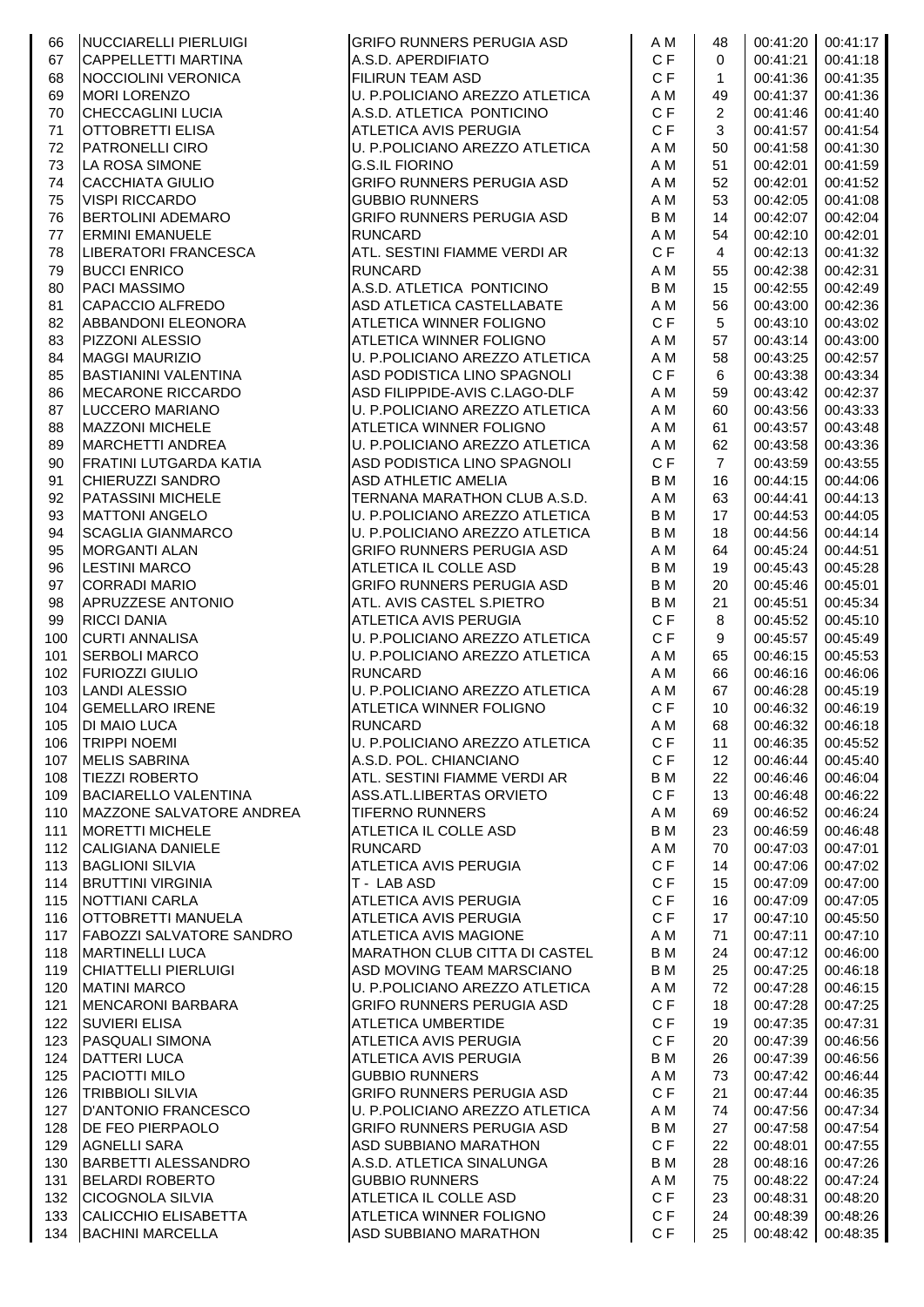| 135        | CHIOMINTO TIZIANO                               | <b>RUNCARD</b>                                       | B M       | 29       | 00:48:43             | 00:47:57             |
|------------|-------------------------------------------------|------------------------------------------------------|-----------|----------|----------------------|----------------------|
| 136        | CORBUCCI ALESSANDRO                             | ATLETICA AVIS MAGIONE                                | A M       | 76       | 00:48:43             | 00:48:12             |
| 137        | PELLICCIONI GRAZIANO                            | ASD FILIPPIDE-AVIS C.LAGO-DLF                        | B M       | 30       | 00:48:51             | 00:48:10             |
| 138        | <b>MENCACCI GIANNA</b>                          | A.S.D. ATLETICA SINALUNGA                            | C F       | 26       | 00:48:57             | 00:48:05             |
| 139        | <b>BONANNI NICO</b>                             | <b>RUNCARD</b>                                       | A M       | 77       | 00:49:06             | 00:48:32             |
| 140        | <b>CHIAVINI CRISTINA</b>                        | <b>MARATHON CLUB CITTA DI CASTEL</b>                 | C F       | 27       | 00:49:07             | 00:49:02             |
| 141        | <b>ALBERTI GIULIA</b>                           | POL. RINASCITA MONTEVARCHI                           | C F       | 28       | 00:49:12             | 00:48:58             |
| 142        | <b>MIRRI MARUSCA</b>                            | A.S.D. ATLETICA PONTICINO                            | C F       | 29       | 00:49:14             | 00:48:53             |
| 143        | <b>CECCANIBBI FRANCO</b>                        | <b>RUNCARD</b>                                       | B M       | 31       | 00:49:18             | 00:49:02             |
| 144        | <b>ZUCCACCI VALENTINA</b>                       | TERNANA MARATHON CLUB A.S.D.                         | C F       | 30       | 00:49:22             | 00:49:06             |
| 145        | <b>GENNAI MASSIMO</b>                           | A.S.D. ATLETICA PONTICINO                            | B M       | 32       | 00:49:25             | 00:48:07             |
| 146        | CORICA ALFREDO                                  | ATLETICA WINNER FOLIGNO                              | B M       | 33       | 00:49:25             | 00:49:12             |
| 147        | <b>FRONTANI MASSIMO</b>                         | A.S.D. ATLETICA PONTICINO                            | B M       | 34       | 00:49:25             | 00:48:07             |
| 148        | <b>MERCATI RICCARDO</b>                         | ATLETICA AVIS SANSEPOLCRO                            | B M       | 35       | 00:49:27             | 00:48:51             |
| 149        | OLIVERIO MARIA LUISA                            | <b>LA CHIANINA</b>                                   | C F       | 31       | 00:49:29             | 00:48:58             |
| 150        | <b>BRIZZI PAOLO</b>                             | ATLETICA AVIS SANSEPOLCRO                            | B M       | 36       | 00:49:32             | 00:49:09             |
| 151        | <b>CASALINI PATRIZIA</b>                        | ATLETICA WINNER FOLIGNO                              | C F       | 32       | 00:49:37             | 00:49:27             |
| 152        | <b>FAGIOLO GIANMARCO</b>                        | ASD MOVING TEAM MARSCIANO                            | A M       | 78       | 00:49:41             | 00:48:33             |
| 153        | <b>VENTANNI ONELIO</b>                          | ATLETICA AVIS PERUGIA                                | B M       | 37       | 00:49:46             | 00:48:42             |
| 154        | <b>PERICOLI CLAUDIO</b>                         | ATLETICA AVIS MAGIONE                                | A M       | 79       | 00:49:57             | 00:49:17             |
| 155        | <b>BELLUCCI MICHELA</b>                         | GRIFO RUNNERS PERUGIA ASD                            | C F       | 33       | 00:49:58             | 00:49:41             |
| 156        | <b>PASSERI LUCIANO</b>                          | ATLETICA IL COLLE ASD                                | B M       | 38       | 00:50:03             | 00:48:58             |
| 157        | <b>CICIONI ROBERTO</b>                          | ATLETICA AVIS PERUGIA                                | B M       | 39       | 00:50:06             | 00:49:48             |
| 158        | <b>CAMPAGNOLI ANDREA</b>                        | <b>GRIFO RUNNERS PERUGIA ASD</b>                     | A M       | 80       | 00:50:06             | 00:49:37             |
| 159        | PACINI MASSIMILIANO                             | A.S.D. ATLETICA PONTICINO                            | A M       | 81       | 00:50:07             | 00:48:45             |
| 160        | <b>BRUNORI DANIELA</b>                          | ATLETICA AVIS PERUGIA                                | CF        | 34       | 00:50:09             | 00:49:51             |
| 161        | <b>TICCHIONI LETIZIA</b>                        | ATL.CAPANNE PRO LOCO ATHL.TEAM                       | C F       | 35       | 00:50:16             | 00:49:37             |
| 162        | <b>FRESCUCCI MARCO</b>                          | ASS.ATL.LIBERTAS ORVIETO                             | A M       | 82       | 00:50:26             | 00:49:58             |
| 163        | ROSSETTI SIMONE                                 | <b>ASSISI RUNNERS ASD</b>                            | A M       | 83       | 00:50:26             | 00:49:14             |
| 164        | <b>AMICI ROBERTO</b>                            | TERNANA MARATHON CLUB A.S.D.                         | B M       | 40       | 00:50:28             | 00:49:37             |
| 165        | <b>MATINI LUIGI</b>                             | U. P.POLICIANO AREZZO ATLETICA                       | B M       | 41       | 00:50:41             | 00:49:26             |
| 166        | <b>ROSINI STEFANO</b>                           | ASD FILIPPIDE-AVIS C.LAGO-DLF                        | B M       | 42       | 00:50:41             | 00:50:15             |
| 167        | AIROLDI ALESSANDRO                              | ATLETICA WINNER FOLIGNO                              | B M       | 43       | 00:50:53             | 00:50:42             |
| 168        | <b>MARTINI LICIA</b>                            | G.P.A. LUGHESINA                                     | C F       | 36       | 00:51:00             | 00:50:42             |
| 169        | <b>DRAOLI MARIA CRISTINA</b>                    | LUNATICI ELLERA CORCIANO ASD                         | C F       | 37       | 00:51:07             | 00:49:31             |
| 170        | <b>LOMBARDI MARIO</b>                           | U. P.POLICIANO AREZZO ATLETICA                       | B M       | 44       | 00:51:10             | 00:50:01             |
| 171        | <b>BEVILACQUA MARIANNA</b>                      | ATLETICA WINNER FOLIGNO                              | C F       | 38       | 00:51:14             | 00:51:04             |
| 172        | <b>BARAGLI LUCA</b>                             | <b>RUNCARD</b>                                       | A M       | 84       | 00:51:15             | 00:49:28             |
| 173        | <b>GOVERNATORI GIOVANNA</b>                     | POLISPORTIVA MONTALTO ASD                            | CF        | 39       | 00:51:19             | 00:50:42             |
| 174        | <b>ICELLAMARE ANTONIO</b>                       | ESERCITO CE.SEL.NA. FOLIGNO                          |           | 85       | 00:51:27             | 00:50:00             |
|            | ACQUARELLI VALENTINA                            | <b>EVOLUTION SSD SRL</b>                             | A M<br>CF | 40       |                      | 00:51:32 00:51:09    |
| 175        |                                                 | ASS. POD. DIL. PONTE FELCINO                         | CF        |          |                      | 00:50:48             |
| 176        | <b>ZANGARELLI LAURA</b><br><b>CALBI DANIELE</b> |                                                      | A M       | 41       | 00:51:32             |                      |
| 177        | <b>TACCARI MARIO</b>                            | ASD SUBBIANO MARATHON                                | B M       | 86       | 00:51:33<br>00:51:37 | 00:50:40             |
| 178        | <b>FIORETTO LUIGI</b>                           | POL. RINASCITA MONTEVARCHI                           |           | 45       |                      | 00:50:30             |
| 179        |                                                 | TAVARNELLE U. P.                                     | B M<br>CF | 46       | 00:51:50             | 00:50:47             |
| 180        | <b>GALLI LUDOVICA</b><br>PIERINI GIUSEPPE       | A.S.D. POL. CHIANCIANO<br>PIETRALUNGA RUNNERS A.S.D. | B M       | 42       | 00:51:52             | 00:51:17             |
| 181        |                                                 |                                                      | B M       | 47       | 00:51:53             | 00:51:19<br>00:49:57 |
| 182<br>183 | CASTELLUCCI CORRADO<br>ACQUARELLI TATIANA       | A.S.D. ATLETICA PONTICINO<br>PODISTICA IL CAMPINO    | CF        | 48       | 00:52:07<br>00:52:14 | 00:51:52             |
| 184        | DELLA ROCCA RENZO                               | MONTECATINI MARATHON A.S.D.                          | B M       | 43<br>49 | 00:52:15             | 00:52:07             |
| 185        | <b>ERRANTE ANGELA</b>                           | ATLETICA AVIS SANSEPOLCRO                            | C F       | 44       | 00:52:16             | 00:51:53             |
|            |                                                 |                                                      | B M       |          |                      |                      |
| 186        | <b>AGNELLI MARCELLO</b>                         | A.S.D. POL. CHIANCIANO                               |           | 50       | 00:52:32             | 00:51:56             |
| 187        | <b>SPIGARELLI LUCA</b>                          | <b>GRIFO RUNNERS PERUGIA ASD</b>                     | A M       | 87       | 00:52:34             | 00:50:40             |
| 188        | <b>MAZZOLI LUISELLA</b>                         | ATLETICA AVIS PERUGIA                                | CF        | 45       | 00:52:48             | 00:52:05             |
| 189        | <b>MASSINI FULVIO</b>                           | ASSI GIGLIO ROSSO FIRENZE                            | <b>BM</b> | 51       | 00:53:00             | 00:52:11             |
| 190        | <b>PUCCI MIRO</b>                               | U. P.POLICIANO AREZZO ATLETICA                       | B M       | 52       | 00:53:06             | 00:51:36             |
| 191        | <b>SINATTI MORENO</b>                           | U. P.POLICIANO AREZZO ATLETICA                       | B M       | 53       | 00:53:17             | 00:53:11             |
| 192        | LOMBARDI IVAN                                   | ATLETICA AVIS SANSEPOLCRO                            | B M       | 54       | 00:53:19             | 00:51:52             |
| 193        | <b>GALATIOTO EMANUELE</b>                       | <b>RUNCARD</b>                                       | A M       | 88       | 00:53:25             | 00:51:16             |
| 194        | <b>ANTONIELLI ANDREA</b>                        | <b>RUNCARD</b>                                       | A M       | 89       | 00:53:28             | 00:51:19             |
| 195        | <b>FUSARO BARBARA</b>                           | ATLETICA WINNER FOLIGNO                              | CF        | 46       | 00:53:39             | 00:53:27             |
| 196        | <b>CHIEZZI STEFANO</b>                          | ASD POL. CHIANCIANO                                  | A M       | 90       | 00:53:40             | 00:51:45             |
| 197        | <b>FUSARO ROBERTA</b>                           | ATLETICA WINNER FOLIGNO                              | CF        | 47       | 00:53:42             | 00:53:29             |
| 198        | <b>MANCO ANTONIO</b>                            | U. P.POLICIANO AREZZO ATLETICA                       | A M       | 91       | 00:53:42             | 00:51:36             |
| 199        | <b>MERLUCCI MICHELE</b>                         | PERFORM TRAINING PROJECT ASD                         | B M       | 55       | 00:53:43             | 00:53:11             |
| 200        | CHIARAVALLE MARTINA                             | <b>RUNCARD</b>                                       | C F       | 48       | 00:53:59             | 00:52:34             |
| 201        | <b>DELLA ROCCA FRANCESCO</b>                    | <b>RUNCARD</b>                                       | A M       | 92       | 00:54:03             | 00:52:38             |
| 202        | <b>GARAFFA GABRIELE</b>                         | ATLETICA AVIS PERUGIA                                | A M       | 93       | 00:54:12             | 00:53:39             |
| 203        | <b>RENZI LUCA</b>                               | LUNATICI ELLERA CORCIANO ASD                         | A M       | 94       | 00:54:25             | 00:53:28             |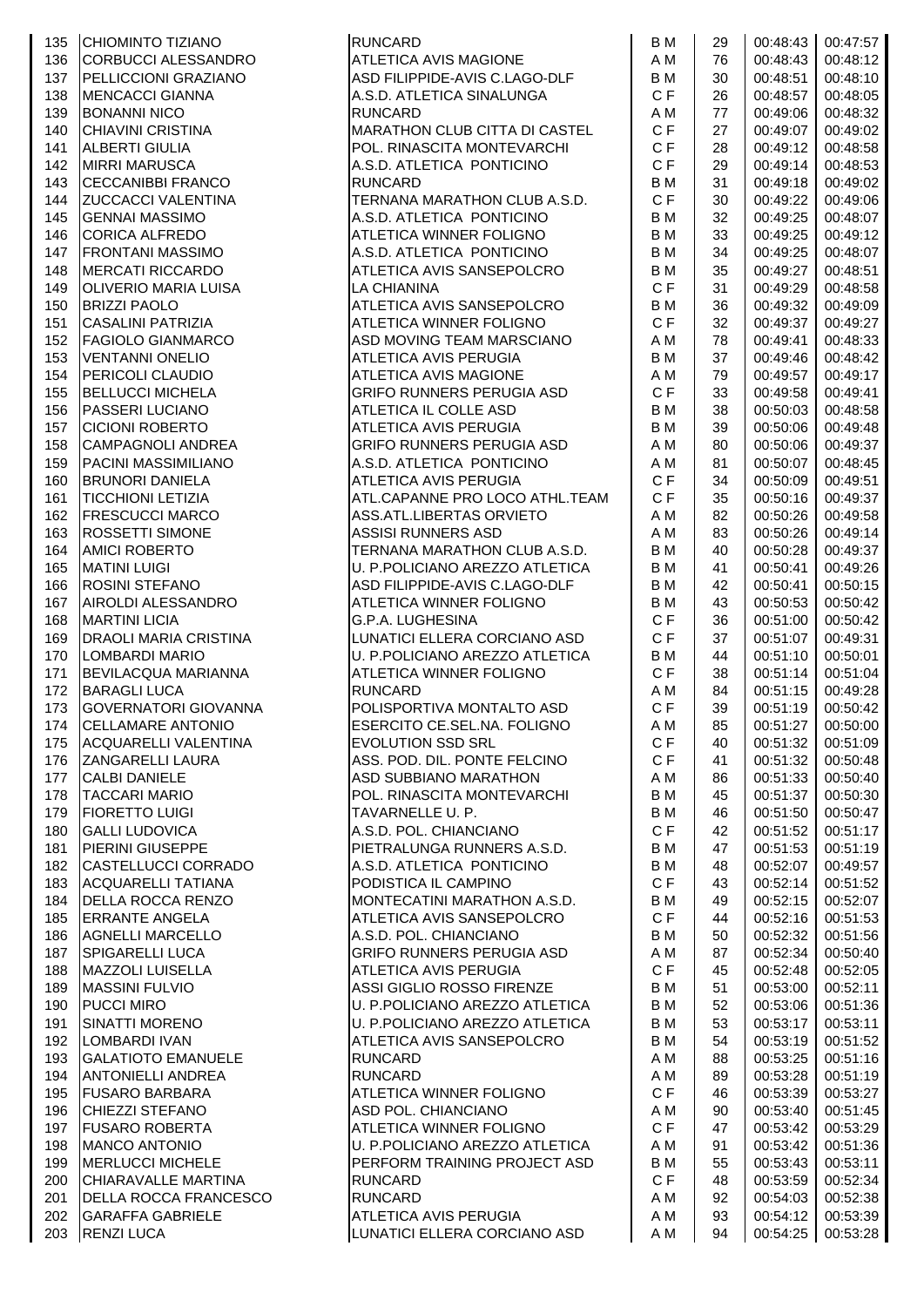|     | 204 MIGLIACCI RINO          | PODISTICA IL CAMPINO                  | B M       | 56  |          | 00:54:28 00:54:05 |
|-----|-----------------------------|---------------------------------------|-----------|-----|----------|-------------------|
| 205 | MAZZESCHI ROBERTA           | A.S.D. ATLETICA PONTICINO             | C F       | 49  | 00:54:38 | 00:53:20          |
| 206 | BARABUFFI ALIBERTO          | A.S.D. ATLETICA SINALUNGA             | B M       | 57  | 00:54:47 | 00:53:56          |
| 207 | <b>MARCHETTI ELISA</b>      | A.S.D. POL. CHIANCIANO                | C F       | 50  | 00:54:53 | 00:53:49          |
| 208 | <b>RASSINATI CLAUDIA</b>    | A.S.D. ATLETICA PONTICINO             | C F       | 51  | 00:54:55 | 00:53:34          |
| 209 | CORTONA ALESSANDRO          | ASD FILIPPIDE-AVIS C.LAGO-DLF         | A M       | 95  | 00:54:58 | 00:54:17          |
| 210 | <b>FICARA CHIARA</b>        | <b>GRIFO RUNNERS PERUGIA ASD</b>      | C F       | 52  | 00:54:58 | 00:53:38          |
| 211 | <b>RICCI GIULIA</b>         | A.S.D. VEGAN POWER TEAM               | CF        | 53  | 00:55:18 | 00:54:18          |
| 212 | <b>FERRATA LAURA</b>        | LUNATICI ELLERA CORCIANO ASD          | C F       | 54  | 00:55:19 | 00:54:23          |
| 213 | <b>FIORDI FABIO</b>         | <b>GRIFO RUNNERS PERUGIA ASD</b>      | <b>BM</b> | 58  | 00:55:21 | 00:53:36          |
| 214 | RADICCHI MARIANNA           | POL. RINASCITA MONTEVARCHI            | C F       | 55  | 00:55:47 | 00:54:38          |
| 215 | PEPE MATTEO                 | PODISTICA AVIS DERUTA                 | A M       | 96  | 00:56:10 | 00:54:57          |
| 216 | <b>CECCARELLI PAOLO</b>     | U. P.POLICIANO AREZZO ATLETICA        | B M       | 59  | 00:56:11 | 00:55:23          |
| 217 | <b>CASSIANI LORETTA</b>     | <b>UISPORT AVIS TODI</b>              | C F       | 56  | 00:56:15 | 00:55:41          |
| 218 | LUCCHETTI ENRICO            | U. P.POLICIANO AREZZO ATLETICA        | A M       | 97  | 00:56:17 | 00:55:46          |
| 219 | CHIOCCHI VALENTINA          | <b>ATLETICA WINNER FOLIGNO</b>        | CF        | 57  | 00:56:17 | 00:56:04          |
| 220 | CAPACCIO MARIATERESA        | ASD ATLETICA CASTELLABATE             | C F       | 58  | 00:56:19 | 00:55:54          |
| 221 | PARMISCIANO FRANCESCA       | ASD ATLETICA CASTELLABATE             | C F       | 59  | 00:56:19 | 00:55:54          |
| 222 | <b>FABIANELLI ERICA</b>     | U. P.POLICIANO AREZZO ATLETICA        | C F       | 60  | 00:56:25 | 00:54:31          |
| 223 | <b>BALDONI DAMIANO</b>      | <b>GRIFO RUNNERS PERUGIA ASD</b>      | A M       | 98  | 00:56:27 | 00:54:40          |
| 224 | <b>MASCIOTTI MICHELA</b>    | ATLETICA WINNER FOLIGNO               | C F       | 61  | 00:56:30 | 00:56:17          |
| 225 | <b>LUCCIOLI FABIO</b>       | ATLETICA WINNER FOLIGNO               | A M       | 99  | 00:56:31 | 00:56:18          |
| 226 | PETRUCCI ELENA              | <b>EVOLUTION SSD SRL</b>              | C F       | 62  | 00:56:33 | 00:56:10          |
| 227 | <b>FANI VALERIA</b>         | PODISTICA EMPOLESE 1986 ASD           | C F       | 63  | 00:56:41 | 00:56:11          |
| 228 | <b>BELLUCCI ELEONORA</b>    | <b>GRIFO RUNNERS PERUGIA ASD</b>      | C F       | 64  | 00:56:43 | 00:54:58          |
| 229 | <b>BOLDRINI NADIA</b>       | ATLETICA IL COLLE ASD                 | C F       | 65  | 00:56:46 | 00:54:43          |
| 230 | <b>CELLAI SILVIA</b>        | POLISPORTIVA ELLERA ASD               | C F       | 66  | 00:56:48 | 00:55:36          |
| 231 | <b>RICCI MIRKO</b>          | <b>MARATHON CLUB CITTA DI CASTEL</b>  | <b>BM</b> | 60  | 00:56:55 | 00:56:01          |
| 232 | <b>CINI MAURIZIO</b>        | <b>GRIFO RUNNERS PERUGIA ASD</b>      | B M       | 61  | 00:57:10 | 00:55:25          |
| 233 | <b>PLACI LUIGI</b>          | <b>RUNCARD</b>                        | A M       | 100 | 00:57:11 | 00:56:11          |
| 234 | <b>GAROFALO CHRISTIAN</b>   | <b>RUNCARD</b>                        | A M       | 101 | 00:57:11 | 00:56:11          |
| 235 | <b>DI CESARE SILVIA</b>     | <b>ATLETICA WINNER FOLIGNO</b>        | C F       | 67  | 00:57:14 | 00:57:02          |
| 236 | <b>BELARDONI LAURA</b>      | <b>ATLETICA WINNER FOLIGNO</b>        | C F       | 68  | 00:57:20 | 00:57:10          |
| 237 | <b>CRISTALLINI LUCA</b>     | ASD FILIPPIDE-AVIS C.LAGO-DLF         | B M       | 62  | 00:57:22 | 00:56:37          |
| 238 | <b>ROYCH ENNIO</b>          | <b>ATLETICA WINNER FOLIGNO</b>        | B M       | 63  | 00:57:22 | 00:57:10          |
| 239 | CANNAVICCI DOMINIQUE        | ATLETICA WINNER FOLIGNO               | C F       | 69  | 00:57:26 | 00:57:14          |
| 240 | PRESCENDO ANGELA            | SPORTS CLUB MELEGNANO                 | C F       | 70  | 00:57:33 | 00:56:28          |
| 241 | <b>MATTIOLI SABRINA</b>     | <b>EVOLUTION SSD SRL</b>              | C F       | 71  | 00:57:39 | 00:57:18          |
| 242 | NOFRONI MASSIMILIANO        | A.S.D. LA CHIANINA                    | <b>BM</b> | 64  | 00:57:49 | 00:56:07          |
| 243 | <b>MASSINI MASSIMO</b>      | A.S.D. ATLETICA PONTICINO             | B M       | 65  | 00:57:51 | 00:56:31          |
| 244 | <b>FAINA ROBERTA</b>        | TERNANA MARATHON CLUB A.S.D.          | C F       | 72  | 00:57:51 | 00:57:08          |
| 245 | <b>MAMMANCO ELISA</b>       | ORVIETO RUNNERS A.S.D.                | C F       | 73  | 00:58:08 | 00:57:41          |
| 246 | <b>CENCI DANIELA</b>        | ATLETICA IL COLLE ASD                 | C F       | 74  | 00:58:23 | 00:56:20          |
| 247 | PIERGIOVANNI ALESSANDRO     | <b>RUNCARD</b>                        | B M       | 66  | 00:58:27 | 00:56:57          |
| 248 | <b>FAGIOLI SILVIA</b>       | U.S. ROMA 83                          | C F       | 75  | 00:58:28 | 00:57:50          |
| 249 | AQUILANTE GIUSEPPINA        | U.S. ROMA 83                          | C F       | 76  | 00:58:33 | 00:57:54          |
| 250 | LONGETTI GIANNI             | ASS. POD. DIL. PONTE FELCINO          | B M       | 67  | 00:58:40 | 00:57:19          |
| 251 | <b>ANGELONI ANNA RITA</b>   | ASS. POD. DIL. PONTE FELCINO          | C F       | 77  | 00:58:56 | 00:57:27          |
| 252 | <b>GUADAGNI SERGIO</b>      | U. P.POLICIANO AREZZO ATLETICA        | B M       | 68  | 00:59:02 | 00:58:13          |
| 253 | <b>CESAREO DANIELA</b>      | ASD FILIPPIDE-AVIS C.LAGO-DLF         | C F       | 78  | 00:59:30 | 00:57:25          |
| 254 | MORELLI CLAUDIO             | UISPORT AVIS TODI                     | B M       | 69  | 00:59:33 | 00:59:01          |
| 255 | SERMONETA ALESSANDRA        | A.S.D. VEGAN POWER TEAM               | C F       | 79  | 00:59:36 | 00:59:11          |
| 256 | <b>MICHELETTI IRENE</b>     | U. P.POLICIANO AREZZO ATLETICA        | C F       | 80  | 00:59:39 | 00:58:53          |
| 257 | <b>VERSIGLIONI GIANLUCA</b> | <b>GRIFO RUNNERS PERUGIA ASD</b>      | A M       | 102 | 00:59:47 | 00:58:24          |
| 258 | <b>ZAZZERI MASSIMO</b>      | LA CHIANINA                           | <b>BM</b> | 70  | 01:00:01 | 00:59:12          |
| 259 | COMPAGNUCCI STEFANIA        | ASD SUBBIANO MARATHON                 | C F       | 81  | 01:00:26 | 00:59:27          |
| 260 | <b>MILLI NICOLA</b>         | <b>RUNCARD</b>                        | A M       | 103 | 01:00:36 | 00:58:26          |
| 261 | <b>GALASSO MARIA</b>        | ATLETICA AVIS SANSEPOLCRO             | C F       | 82  | 01:00:45 | 01:00:22          |
| 262 | <b>RENGA MICHELE</b>        | ASS. POD. DIL. PONTE FELCINO          | <b>BM</b> | 71  | 01:00:45 | 00:59:17          |
| 263 | <b>BUTTABONI CHIARA</b>     | <b>ASD INRUN</b>                      | C F       | 83  | 01:00:49 | 00:58:47          |
| 264 | <b>TONINI DONATELLA</b>     | LUNATICI ELLERA CORCIANO ASD          | C F       | 84  | 01:01:13 | 01:00:15          |
| 265 | <b>BOLDI CARLA</b>          | CHIANTI LIVE SPORTS A. S. DILETTANTIS | C F       | 85  | 01:01:14 | 00:59:10          |
| 266 | <b>TADIOLI SARA</b>         | 3C (COMP. CREMONESE CORRIDORI)        | C F       | 86  | 01:01:25 | 01:00:54          |
| 267 | <b>GIGLIETTI WLADIMIRO</b>  | ATL.CAPANNE PRO LOCO ATHL.TEAM        | B M       | 72  | 01:01:38 | 00:59:55          |
| 268 | <b>MATEROZZI ALESSIO</b>    | A.S.D. POL. CHIANCIANO                | A M       | 104 | 01:01:41 | 01:00:45          |
| 269 | <b>BATTISTA MARIO</b>       | U.S. ROMA 83                          | B M       | 73  | 01:02:12 | 01:01:33          |
| 270 | <b>ZUENA MARCO</b>          | A.S.D. RINCORRO                       | <b>BM</b> | 74  | 01:02:30 | 01:00:32          |
| 271 | <b>STACCINI FLAVIA RITA</b> | <b>LIBERO</b>                         | C F       | 87  | 01:03:17 | 01:01:36          |
| 272 | <b>GARGAGLIA LAURA</b>      | LUNATICI ELLERA CORCIANO ASD          | C F       | 88  | 01:04:02 | 01:03:04          |